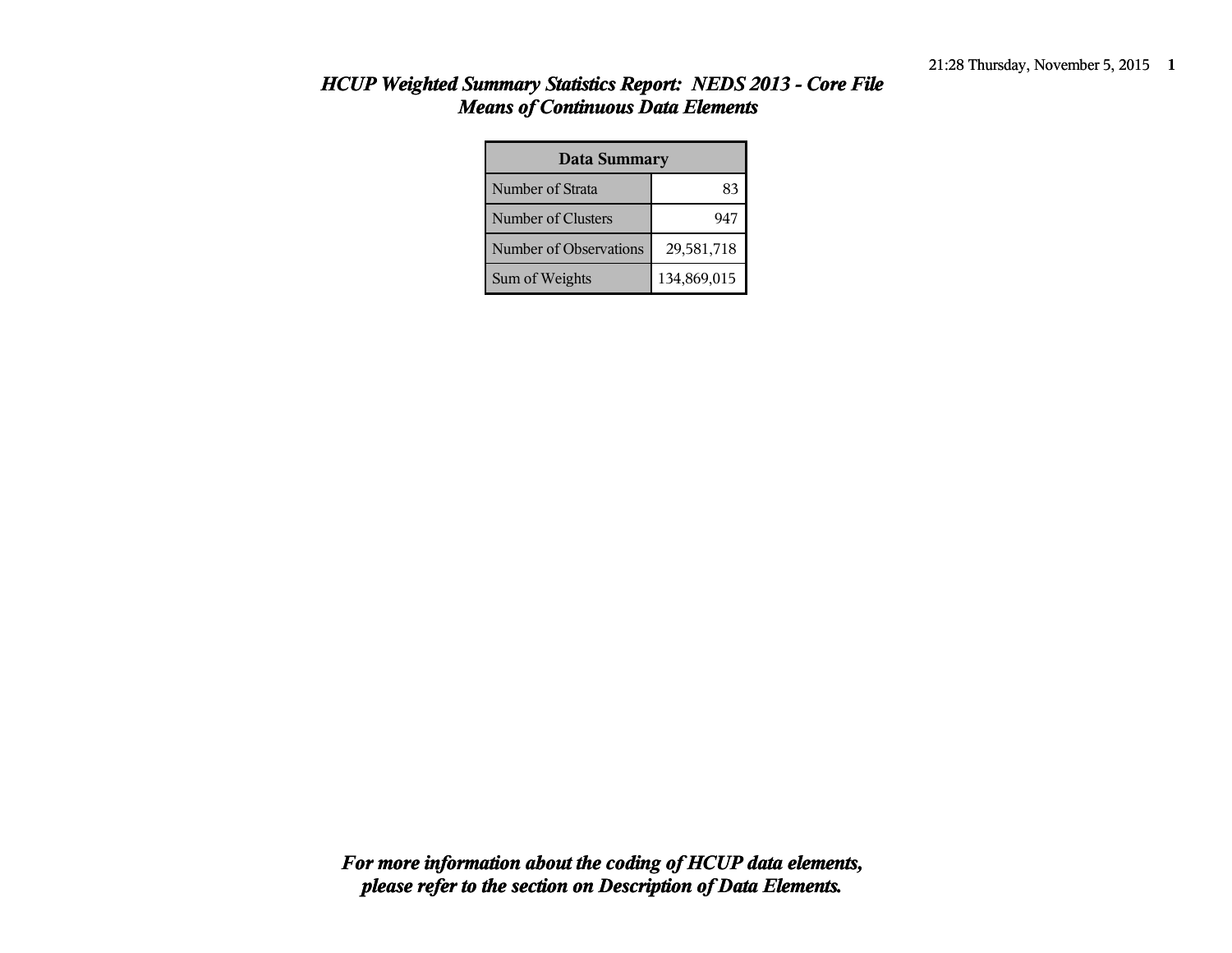| <b>Statistics</b>  |                                                                       |          |          |                  |                |           |                             |                 |          |
|--------------------|-----------------------------------------------------------------------|----------|----------|------------------|----------------|-----------|-----------------------------|-----------------|----------|
| <b>Variable</b>    | Label                                                                 | N        | N Miss   | Min              | <b>Max</b>     | Mean      | <b>Std Error of</b><br>Mean | 95% CL for Mean |          |
| <b>AGE</b>         | Age in years at admission                                             | 29580493 | 1225     | $\theta$         | 90             | 39.530955 | 0.366274                    | 38.81206        | 40.24985 |
| <b>AMONTH</b>      | Admission month                                                       | 24492390 | 5089328  | $\mathbf{1}$     | 12             | 6.474011  | 0.005733                    | 6.46276         | 6.48526  |
| <b>AWEEKEND</b>    | Admission day is a weekend                                            | 29581633 | 85       | $\overline{0}$   | $\mathbf{1}$   | 0.281968  | 0.000572                    | 0.28085         | 0.28309  |
| CHRON1             | Chronic condition indicator 1                                         | 29566084 | 15634    | $\theta$         | 1              | 0.170723  | 0.001642                    | 0.16750         | 0.17395  |
| CHRON2             | Chronic condition indicator 2                                         | 21463294 | 8118424  | $\Omega$         | $\mathbf{1}$   | 0.391172  | 0.005767                    | 0.37985         | 0.40249  |
| CHRON3             | Chronic condition indicator 3                                         | 15355823 | 14225895 | $\Omega$         | $\mathbf{1}$   | 0.485109  | 0.005365                    | 0.47458         | 0.49564  |
| CHRON4             | Chronic condition indicator 4                                         | 11413744 | 18167974 | $\theta$         | 1              | 0.528113  | 0.004894                    | 0.51851         | 0.53772  |
| CHRON5             | Chronic condition indicator 5                                         | 8823050  | 20758668 | $\boldsymbol{0}$ | 1              | 0.552396  | 0.004535                    | 0.54349         | 0.56130  |
| CHRON <sub>6</sub> | Chronic condition indicator 6                                         | 7039717  | 22542001 | $\overline{0}$   | $\mathbf{1}$   | 0.558326  | 0.004374                    | 0.54974         | 0.56691  |
| CHRON7             | Chronic condition indicator 7                                         | 5723474  | 23858244 | $\theta$         | 1              | 0.562795  | 0.004673                    | 0.55362         | 0.57197  |
| <b>CHRON8</b>      | Chronic condition indicator 8                                         | 4768278  | 24813440 | $\Omega$         | 1              | 0.551789  | 0.004550                    | 0.54286         | 0.56072  |
| CHRON9             | Chronic condition indicator 9                                         | 4017283  | 25564435 | $\Omega$         | $\mathbf{1}$   | 0.550978  | 0.004747                    | 0.54166         | 0.56029  |
| CHRON10            | Chronic condition indicator 10                                        | 3360165  | 26221553 | $\theta$         | 1              | 0.539110  | 0.004544                    | 0.53019         | 0.54803  |
| CHRON11            | Chronic condition indicator 11                                        | 2778967  | 26802751 | $\theta$         | $\mathbf{1}$   | 0.533097  | 0.004777                    | 0.52372         | 0.54247  |
| CHRON12            | Chronic condition indicator 12                                        | 2387899  | 27193819 | $\Omega$         | $\mathbf{1}$   | 0.532329  | 0.005263                    | 0.52200         | 0.54266  |
| CHRON13            | Chronic condition indicator 13                                        | 2051333  | 27530385 | $\theta$         | 1              | 0.518996  | 0.005353                    | 0.50849         | 0.52950  |
| CHRON14            | Chronic condition indicator 14                                        | 1753867  | 27827851 | $\boldsymbol{0}$ | $\mathbf{1}$   | 0.512725  | 0.005444                    | 0.50204         | 0.52341  |
| CHRON15            | Chronic condition indicator 15                                        | 1488406  | 28093312 | $\theta$         | $\mathbf{1}$   | 0.479738  | 0.004654                    | 0.47060         | 0.48888  |
| <b>DIED VISIT</b>  | Died in the ED (1), Died in the hospital<br>$(2)$ , did not die $(0)$ | 29540748 | 40970    | $\theta$         | $\overline{2}$ | 0.009008  | 0.000183                    | 0.00865         | 0.00937  |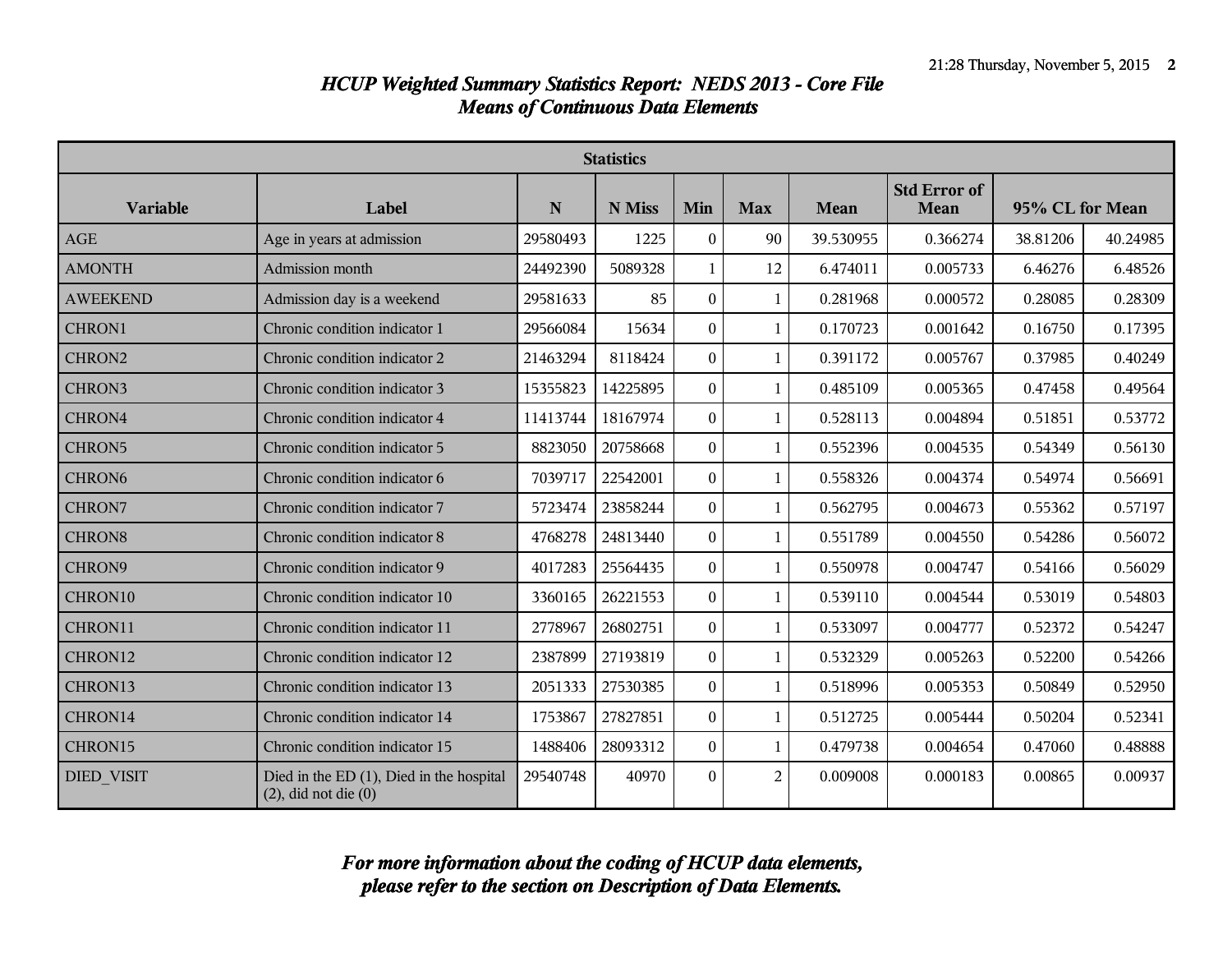| <b>Statistics</b> |                                              |          |              |              |                |             |                             |                 |            |
|-------------------|----------------------------------------------|----------|--------------|--------------|----------------|-------------|-----------------------------|-----------------|------------|
| <b>Variable</b>   | Label                                        | N        | N Miss       | Min          | <b>Max</b>     | Mean        | <b>Std Error of</b><br>Mean | 95% CL for Mean |            |
| DISP ED           | Disposition of patient (uniform) from<br>ED. | 29581718 | $\theta$     | 1            | 99             | 2.470767    | 0.047124                    | 2.37827         | 2.56326    |
| <b>DQTR</b>       | Discharge quarter                            | 29565467 | 16251        | $\mathbf{1}$ | $\overline{4}$ | 2.493191    | 0.001574                    | 2.49010         | 2.49628    |
| DXCCS1            | CCS: diagnosis 1                             | 29566084 | 15634        | $\mathbf{1}$ | 670            | 189.948519  | 0.607373                    | 188.75642       | 191.14062  |
| DXCCS2            | CCS: diagnosis 2                             | 21463294 | 8118424      | 1            | 670            | 203.445590  | 1.276212                    | 200.94075       | 205.95043  |
| DXCCS3            | CCS: diagnosis 3                             | 15355823 | 14225895     | $\mathbf{1}$ | 670            | 205.126447  | 1.261574                    | 202.65034       | 207.60255  |
| DXCCS4            | CCS: diagnosis 4                             | 11413744 | 18167974     | $\mathbf{1}$ | 670            | 203.106225  | 1.217432                    | 200.71675       | 205.49569  |
| DXCCS5            | CCS: diagnosis 5                             | 8823050  | 20758668     | 1            | 670            | 198.723781  | 1.160841                    | 196.44538       | 201.00218  |
| DXCCS6            | CCS: diagnosis 6                             | 7039717  | 22542001     | $\mathbf{1}$ | 670            | 195.166652  | 1.094118                    | 193.01921       | 197.31409  |
| DXCCS7            | CCS: diagnosis 7                             | 5723474  | 23858244     | $\mathbf{1}$ | 670            | 191.680522  | 1.043407                    | 189.63261       | 193.72843  |
| DXCCS8            | CCS: diagnosis 8                             | 4768278  | 24813440     | 1            | 670            | 189.607247  | 0.980676                    | 187.68245       | 191.53204  |
| DXCCS9            | CCS: diagnosis 9                             | 4017283  | 25564435     | $\mathbf{1}$ | 670            | 188.414024  | 0.957757                    | 186.53419       | 190.29386  |
| DXCCS10           | CCS: diagnosis 10                            | 3360165  | 26221553     | $\mathbf{1}$ | 670            | 187.341188  | 0.938923                    | 185.49816       | 189.18422  |
| DXCCS11           | CCS: diagnosis 11                            | 2778967  | 26802751     | 1            | 670            | 187.521633  | 0.919574                    | 185.71657       | 189.32670  |
| DXCCS12           | CCS: diagnosis 12                            | 2387899  | 27193819     | $\mathbf{1}$ | 670            | 184.117904  | 1.032986                    | 182.09018       | 186.14563  |
| DXCCS13           | CCS: diagnosis 13                            | 2051333  | 27530385     | $\mathbf{1}$ | 670            | 183.194762  | 1.066311                    | 181.10158       | 185.28794  |
| DXCCS14           | CCS: diagnosis 14                            | 1753867  | 27827851     | 1            | 670            | 185.299642  | 0.972316                    | 183.39092       | 187.20836  |
| DXCCS15           | CCS: diagnosis 15                            | 1488406  | 28093312     | $\mathbf{1}$ | 670            | 182.536708  | 1.097785                    | 180.38162       | 184.69180  |
| <b>EDEVENT</b>    | Type of ED Event                             | 29581718 | $\mathbf{0}$ | 1            | 99             | 1.333727    | 0.042486                    | 1.25034         | 1.41711    |
| E CCS1            | CCS: E Code 1                                | 7155106  | 22426612     | 662          | 2,621          | 2589.467380 | 0.699514                    | 2588.09441      | 2590.84035 |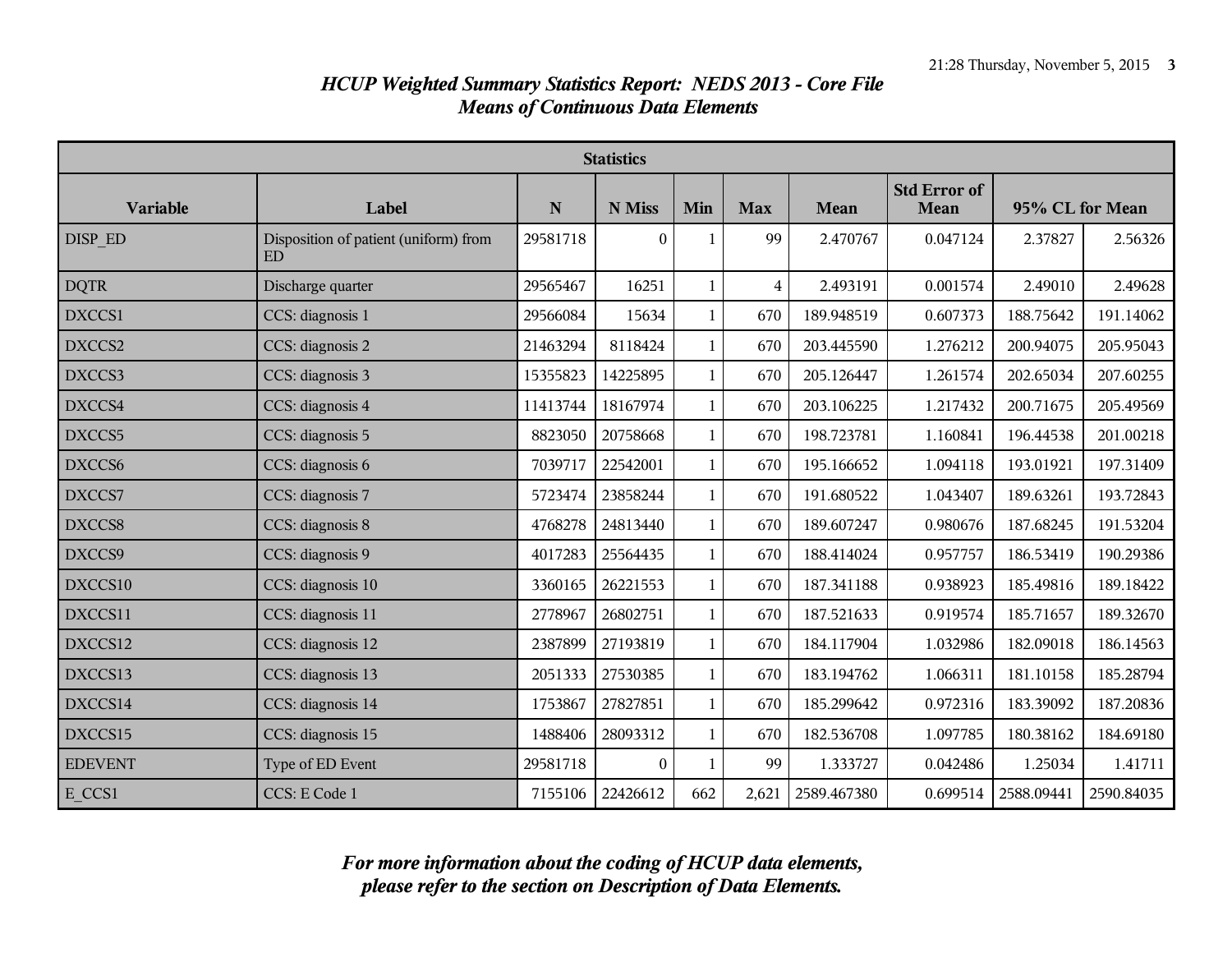| <b>Statistics</b>       |                                                                                                      |          |                  |                  |                |             |                             |                 |            |
|-------------------------|------------------------------------------------------------------------------------------------------|----------|------------------|------------------|----------------|-------------|-----------------------------|-----------------|------------|
| <b>Variable</b>         | Label                                                                                                | N        | N Miss           | Min              | <b>Max</b>     | Mean        | <b>Std Error of</b><br>Mean | 95% CL for Mean |            |
| E CCS2                  | CCS: E Code 2                                                                                        | 4139619  | 25442099         | 662              | 2,621          | 2602.978540 | 0.798430                    | 2601.41128      | 2604.54580 |
| E CCS3                  | CCS: E Code 3                                                                                        | 1374112  | 28207606         | 662              | 2,621          | 2609.399297 | 0.718426                    | 2607.98892      | 2610.80968 |
| E CCS4                  | CCS: E Code 4                                                                                        | 457062   | 29124656         | 662              | 2,621          | 2613.441063 | 0.781623                    | 2611.90497      | 2614.97716 |
| <b>FEMALE</b>           | Indicator of sex                                                                                     | 29580721 | 997              | $\theta$         | 1              | 0.554739    | 0.001378                    | 0.55203         | 0.55744    |
| <b>INJURY</b>           | Injury diagnosis reported on record<br>$(1:DX1$ is an injury; $2:DX2+$ is an<br>injury; 0:No injury) | 29581718 | $\theta$         | $\theta$         | $\overline{2}$ | 0.243019    | 0.001794                    | 0.23950         | 0.24654    |
| <b>INJURY CUT</b>       | Injury by cutting or piercing (by E<br>codes)                                                        | 29581718 | $\Omega$         | $\Omega$         | $\mathbf{1}$   | 0.016229    | 0.000254                    | 0.01573         | 0.01673    |
| <b>INJURY DROWN</b>     | Injury by drowning or submersion (by $E$ )<br>codes)                                                 | 29581718 | $\mathbf{0}$     | $\theta$         | $\mathbf{1}$   | 0.000095650 | 0.000005481                 | 0.00008         | 0.00011    |
| <b>INJURY FALL</b>      | Injury by falling (by E codes)                                                                       | 29581718 | $\mathbf{0}$     | $\theta$         | 1              | 0.067965    | 0.000915                    | 0.06617         | 0.06976    |
| <b>INJURY FIRE</b>      | Injury by fire, flame or hot object (by E<br>codes)                                                  | 29581718 | $\theta$         | $\theta$         | 1              | 0.002885    | 0.000051462                 | 0.00278         | 0.00299    |
| <b>INJURY FIREARM</b>   | Injury by firearm (by E codes)                                                                       | 29581718 | $\mathbf{0}$     | $\theta$         | $\mathbf{1}$   | 0.000505    | 0.000032321                 | 0.00044         | 0.00057    |
| <b>INJURY MACHINERY</b> | Injury by machinery (by E codes)                                                                     | 29581718 | $\theta$         | $\theta$         | 1              | 0.000891    | 0.000024829                 | 0.00084         | 0.00094    |
| <b>INJURY MVT</b>       | Injury involving motor vehicle traffic<br>(by E codes)                                               | 29581718 | $\theta$         | $\theta$         | 1              | 0.023335    | 0.000487                    | 0.02238         | 0.02429    |
| <b>INJURY NATURE</b>    | Injury involving nature or<br>environmental factors (by E codes)                                     | 29581718 | $\mathbf{0}$     | $\theta$         | $\mathbf{1}$   | 0.010667    | 0.000161                    | 0.01035         | 0.01098    |
| <b>INJURY POISON</b>    | Injury by poison (by E codes)                                                                        | 29581718 | $\boldsymbol{0}$ | $\boldsymbol{0}$ | 1              | 0.006945    | 0.000143                    | 0.00666         | 0.00723    |
| <b>INJURY SEVERITY</b>  | Injury severity score assigned by<br><b>ICDPIC Stata program</b>                                     | 29581718 | $\theta$         | $\Omega$         | 99             | 0.775855    | 0.007753                    | 0.76064         | 0.79107    |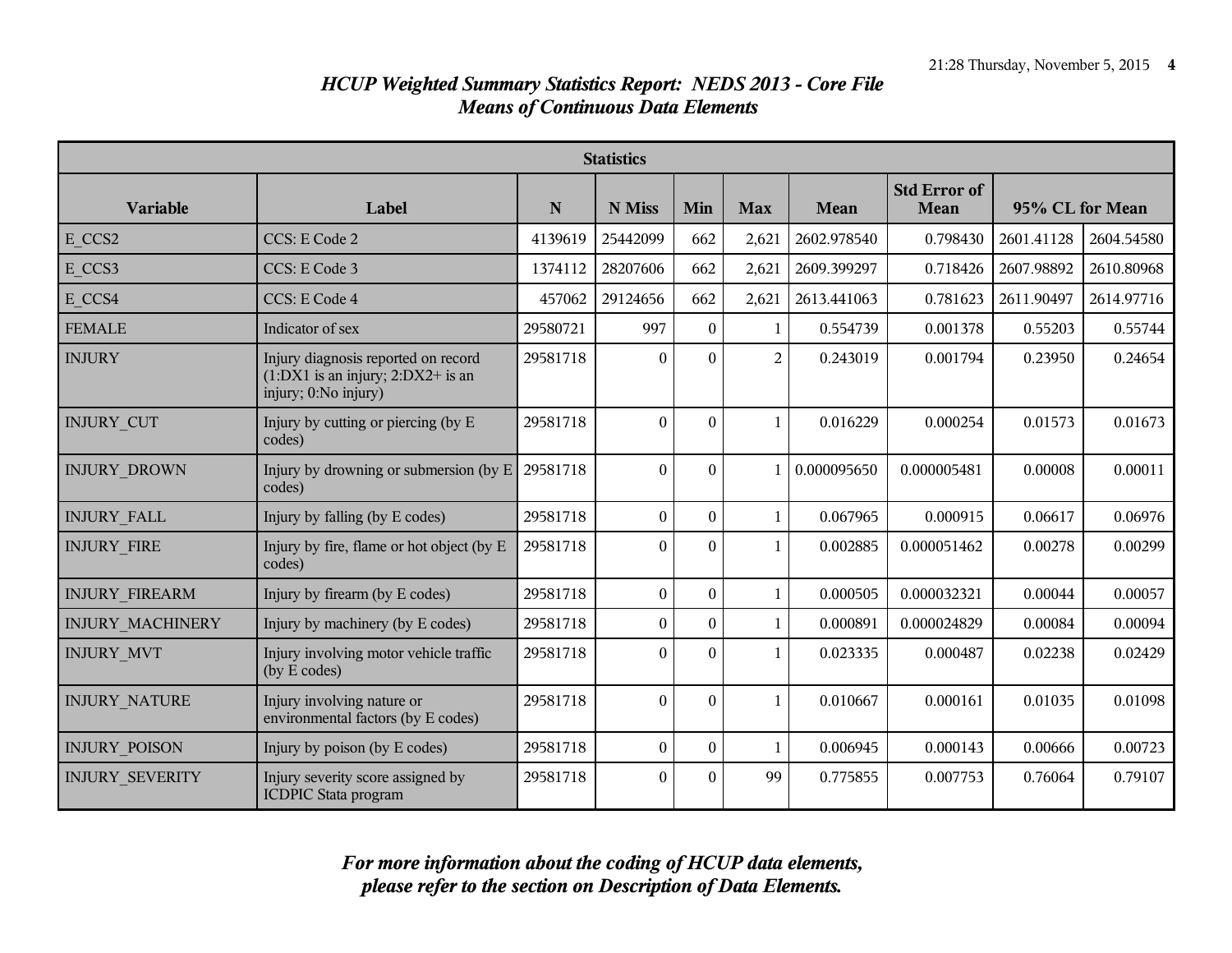| <b>Statistics</b>         |                                                                                |          |              |                |              |             |                                    |                 |            |
|---------------------------|--------------------------------------------------------------------------------|----------|--------------|----------------|--------------|-------------|------------------------------------|-----------------|------------|
| Variable                  | Label                                                                          | N        | N Miss       | Min            | <b>Max</b>   | Mean        | <b>Std Error of</b><br><b>Mean</b> | 95% CL for Mean |            |
| <b>INJURY STRUCK</b>      | Injury from being struck by or against<br>(by E codes)                         | 29581718 | $\Omega$     | $\theta$       | 1            | 0.029744    | 0.000456                           | 0.02885         | 0.03064    |
| <b>INJURY SUFFOCATION</b> | Injury by suffocation (by E codes)                                             | 29581718 | $\mathbf{0}$ | $\mathbf{0}$   | $\mathbf{1}$ | 0.000416    | 0.000012646                        | 0.00039         | 0.00044    |
| <b>INTENT ASSAULT</b>     | Injury by assault indicated on the record<br>(by E codes)                      | 29581718 | $\theta$     | $\theta$       | 1            | 0.009061    | 0.000241                           | 0.00859         | 0.00953    |
| <b>INTENT SELF HARM</b>   | Intentional self harm indicated on the<br>record (by diagnosis and/or E codes) | 29581718 | $\theta$     | $\Omega$       | $\mathbf{1}$ | 0.010482    | 0.000324                           | 0.00985         | 0.01112    |
| INTENT UNINTENTIONAL      | Unintentional injury indicated on the<br>record (by E codes)                   | 29581718 | $\theta$     | $\overline{0}$ | $\mathbf{1}$ | 0.201286    | 0.002424                           | 0.19653         | 0.20604    |
| <b>MULTINJURY</b>         | More than one injury diagnosis reported<br>on record                           | 29581718 | $\Omega$     | $\theta$       | $\mathbf{1}$ | 0.057590    | 0.001234                           | 0.05517         | 0.06001    |
| <b>NDX</b>                | Number of diagnoses on this record                                             | 29581718 | $\theta$     | $\Omega$       | 15           | 4.104251    | 0.054859                           | 3.99658         | 4.21192    |
| <b>NECODE</b>             | Number of E codes on this record                                               | 29581718 | $\theta$     | $\theta$       | 4            | 0.450582    | 0.007545                           | 0.43577         | 0.46539    |
| PAY1                      | Primary expected payer (uniform)                                               | 29534850 | 46868        | 1              | 6            | 2.588418    | 0.012723                           | 2.56345         | 2.61339    |
| PAY <sub>2</sub>          | Secondary expected payer (uniform)                                             | 7838947  | 21742771     | 1              | 6            | 3.026170    | 0.044401                           | 2.93896         | 3.11338    |
| PL NCHS                   | Patient Location: NCHS Urban-Rural<br>Code                                     | 29373280 | 208438       | $\mathbf{1}$   | 6            | 2.774321    | 0.031950                           | 2.71161         | 2.83703    |
| TOTCHG ED                 | Total charge for ED services                                                   | 24928537 | 4653181      | 100            | 878,634      | 2677.610542 | 58.861940                          | 2562.05851      | 2793.16258 |
| <b>YEAR</b>               | Calendar year                                                                  | 29581718 | $\theta$     | 2,013          | 2,013        | 2013.000000 | 1.536847E-10                       | 2013.00000      | 2013.00000 |
| ZIPINC_QRTL               | Median household income national<br>quartile for patient ZIP Code              | 28942298 | 639420       | 1              | 4            | 2.192211    | 0.026260                           | 2.14067         | 2.24375    |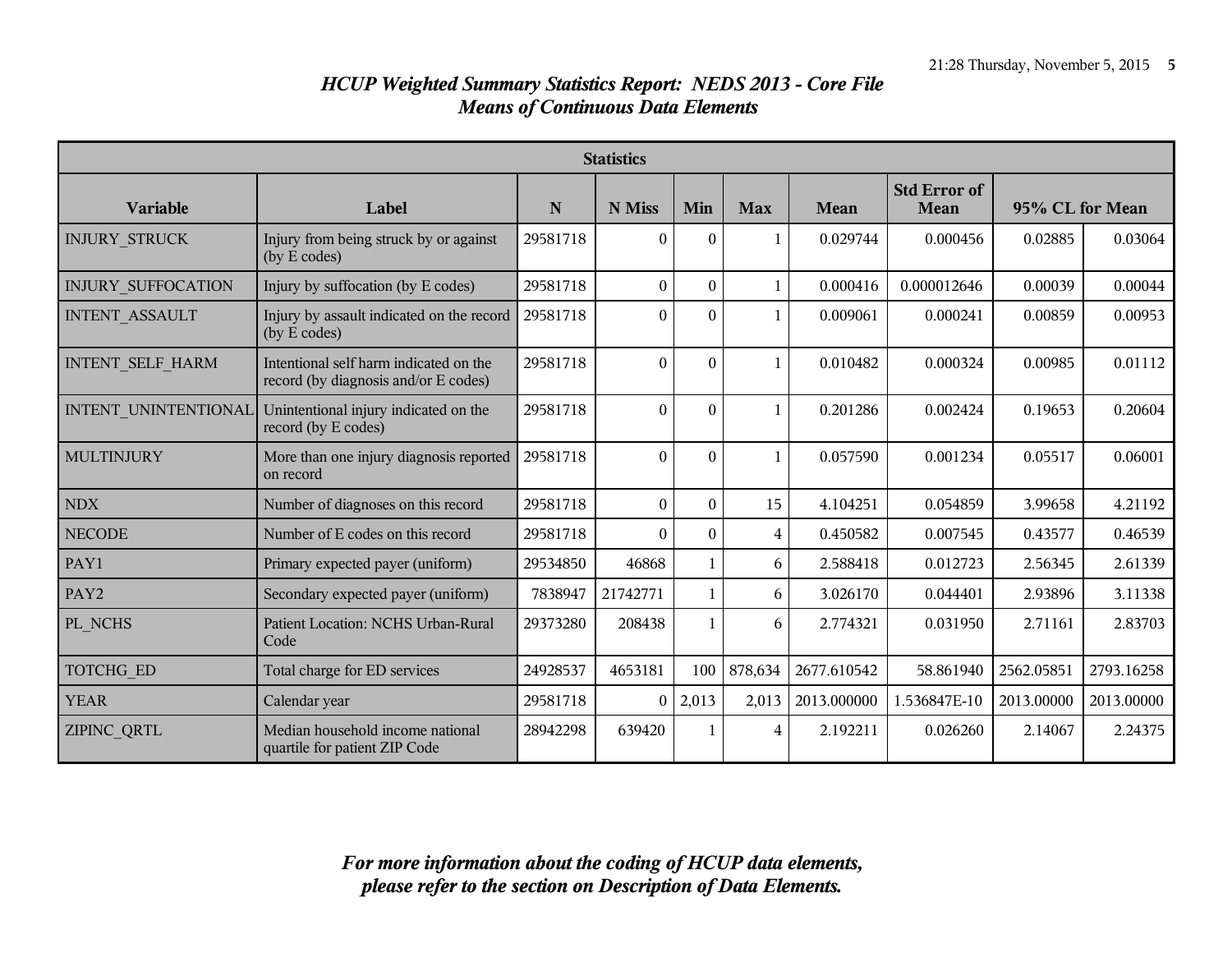| <b>AGE</b>              | Frequency | Percent |
|-------------------------|-----------|---------|
| $\therefore$ Missing    | 315       | 0.00    |
| .A: Invalid             | 28        | 0.00    |
| .C: Inconsistent        | 5,759     | 0.00    |
| $\boldsymbol{0}$        | 3,183,462 | 2.36    |
| 1                       | 2,908,907 | 2.16    |
| $\overline{c}$          | 2,183,722 | 1.62    |
| $\overline{\mathbf{3}}$ | 1,786,688 | 1.32    |
| $\overline{4}$          | 1,573,949 | 1.17    |
| 5                       | 1,495,347 | 1.11    |
| 6                       | 1,317,817 | 0.98    |
| 7                       | 1,125,893 | 0.83    |
| 8                       | 1,020,964 | 0.76    |
| 9                       | 979,105   | 0.73    |
| 10                      | 960,265   | 0.71    |
| 11                      | 949,244   | 0.70    |
| 12                      | 981,928   | 0.73    |
| 13                      | 1,032,907 | 0.77    |
| 14                      | 1,119,096 | 0.83    |
| 15                      | 1,220,043 | 0.90    |
| 16                      | 1,312,817 | 0.97    |
| 17                      | 1,444,172 | 1.07    |
| 18                      | 1,815,248 | 1.35    |
| 19                      | 1,996,396 | 1.48    |
| 20                      | 2,146,053 | 1.59    |
| 21                      | 2,269,101 | 1.68    |
| 22                      | 2,360,758 | 1.75    |
| 23                      | 2,377,021 | 1.76    |
| 24                      | 2,322,741 | 1.72    |
| 25                      | 2,266,426 | 1.68    |
| 26                      | 2,184,897 | 1.62    |
| 27                      | 2,165,028 | 1.61    |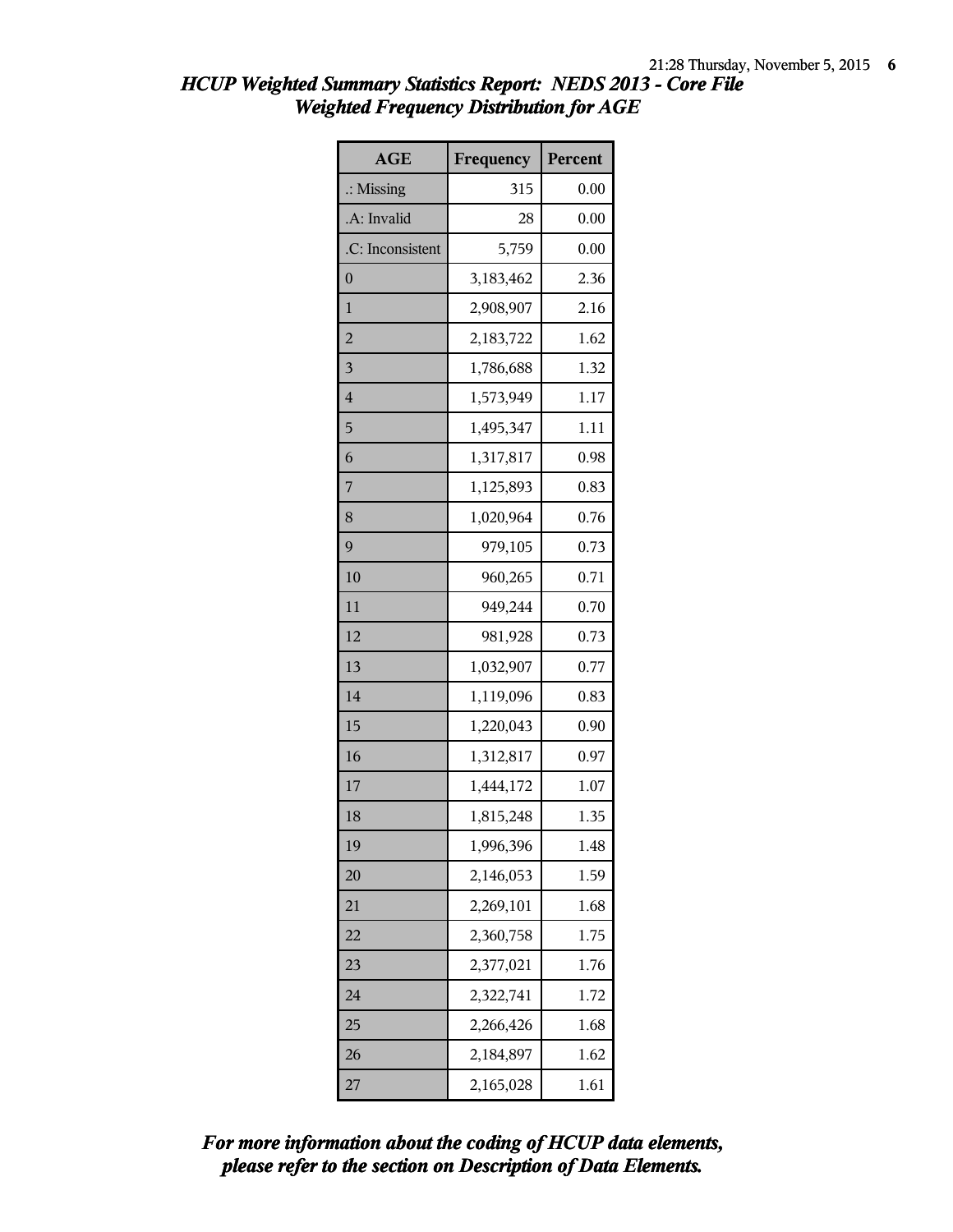| <b>AGE</b> | Frequency | Percent |
|------------|-----------|---------|
| 28         | 2,130,291 | 1.58    |
| 29         | 2,067,393 | 1.53    |
| 30         | 2,066,049 | 1.53    |
| 31         | 2,047,739 | 1.52    |
| 32         | 2,014,568 | 1.49    |
| 33         | 1,959,232 | 1.45    |
| 34         | 1,870,895 | 1.39    |
| 35         | 1,798,071 | 1.33    |
| 36         | 1,722,360 | 1.28    |
| 37         | 1,624,948 | 1.20    |
| 38         | 1,606,665 | 1.19    |
| 39         | 1,582,404 | 1.17    |
| 40         | 1,606,548 | 1.19    |
| 41         | 1,646,413 | 1.22    |
| 42         | 1,746,948 | 1.30    |
| 43         | 1,702,124 | 1.26    |
| 44         | 1,646,110 | 1.22    |
| 45         | 1,621,375 | 1.20    |
| 46         | 1,647,430 | 1.22    |
| 47         | 1,692,082 | 1.25    |
| 48         | 1,759,580 | 1.30    |
| 49         | 1,808,338 | 1.34    |
| 50         | 1,805,275 | 1.34    |
| 51         | 1,786,327 | 1.32    |
| 52         | 1,778,148 | 1.32    |
| 53         | 1,736,362 | 1.29    |
| 54         | 1,677,055 | 1.24    |
| 55         | 1,635,444 | 1.21    |
| 56         | 1,592,238 | 1.18    |
| 57         | 1,521,239 | 1.13    |
| 58         | 1,457,920 | 1.08    |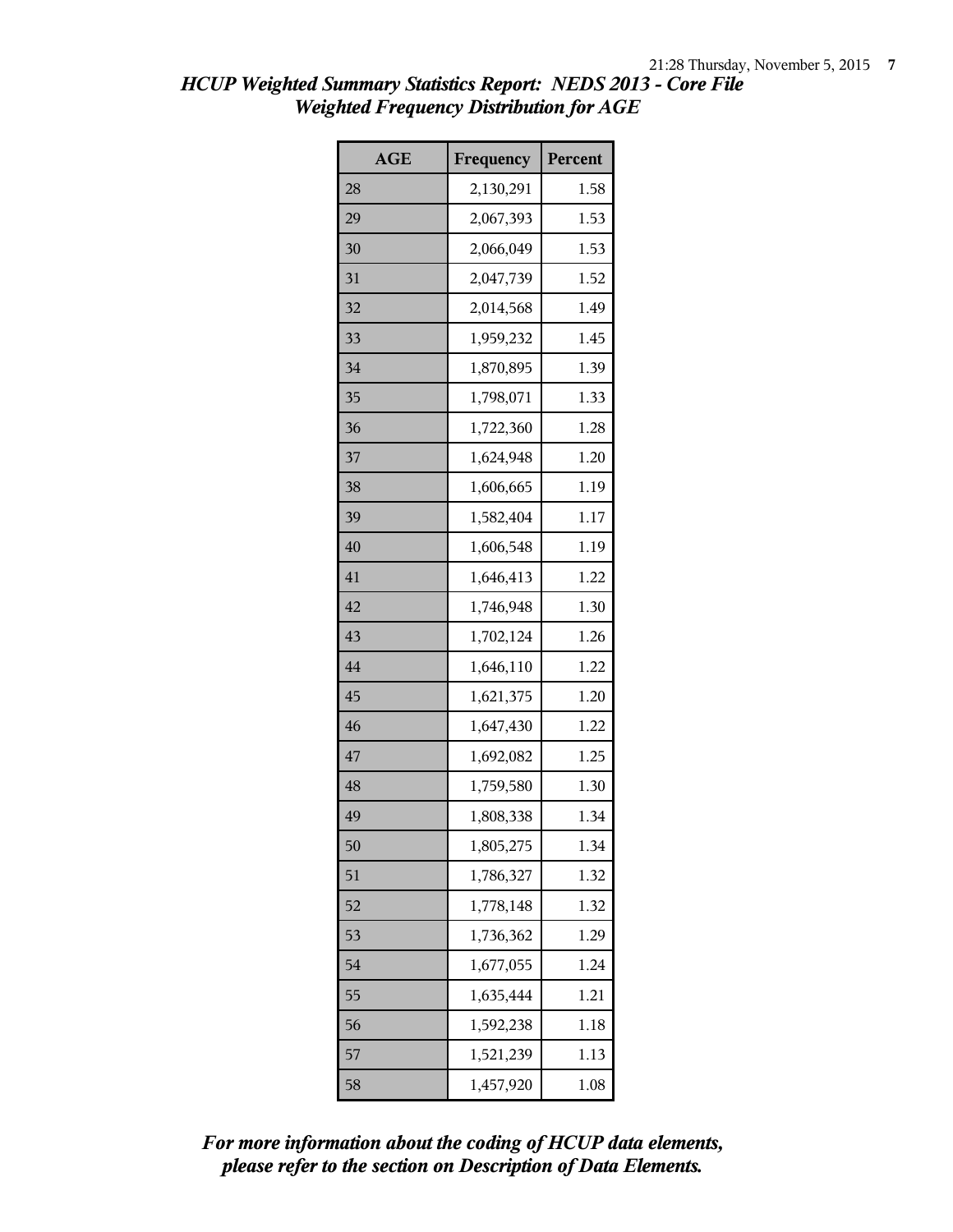| <b>AGE</b> | Frequency | Percent |
|------------|-----------|---------|
| 59         | 1,392,957 | 1.03    |
| 60         | 1,335,783 | 0.99    |
| 61         | 1,281,294 | 0.95    |
| 62         | 1,225,448 | 0.91    |
| 63         | 1,186,132 | 0.88    |
| 64         | 1,166,710 | 0.87    |
| 65         | 1,226,654 | 0.91    |
| 66         | 1,253,550 | 0.93    |
| 67         | 1,026,423 | 0.76    |
| 68         | 1,013,216 | 0.75    |
| 69         | 1,032,936 | 0.77    |
| 70         | 1,081,505 | 0.80    |
| 71         | 994,334   | 0.74    |
| 72         | 941,411   | 0.70    |
| 73         | 920,609   | 0.68    |
| 74         | 908,872   | 0.67    |
| 75         | 902,084   | 0.67    |
| 76         | 874,632   | 0.65    |
| 77         | 880,632   | 0.65    |
| 78         | 871,962   | 0.65    |
| 79         | 827,194   | 0.61    |
| 80         | 829,344   | 0.61    |
| 81         | 834,276   | 0.62    |
| 82         | 829,598   | 0.62    |
| 83         | 814,774   | 0.60    |
| 84         | 780,404   | 0.58    |
| 85         | 764,374   | 0.57    |
| 86         | 712,556   | 0.53    |
| 87         | 666,112   | 0.49    |
| 88         | 617,441   | 0.46    |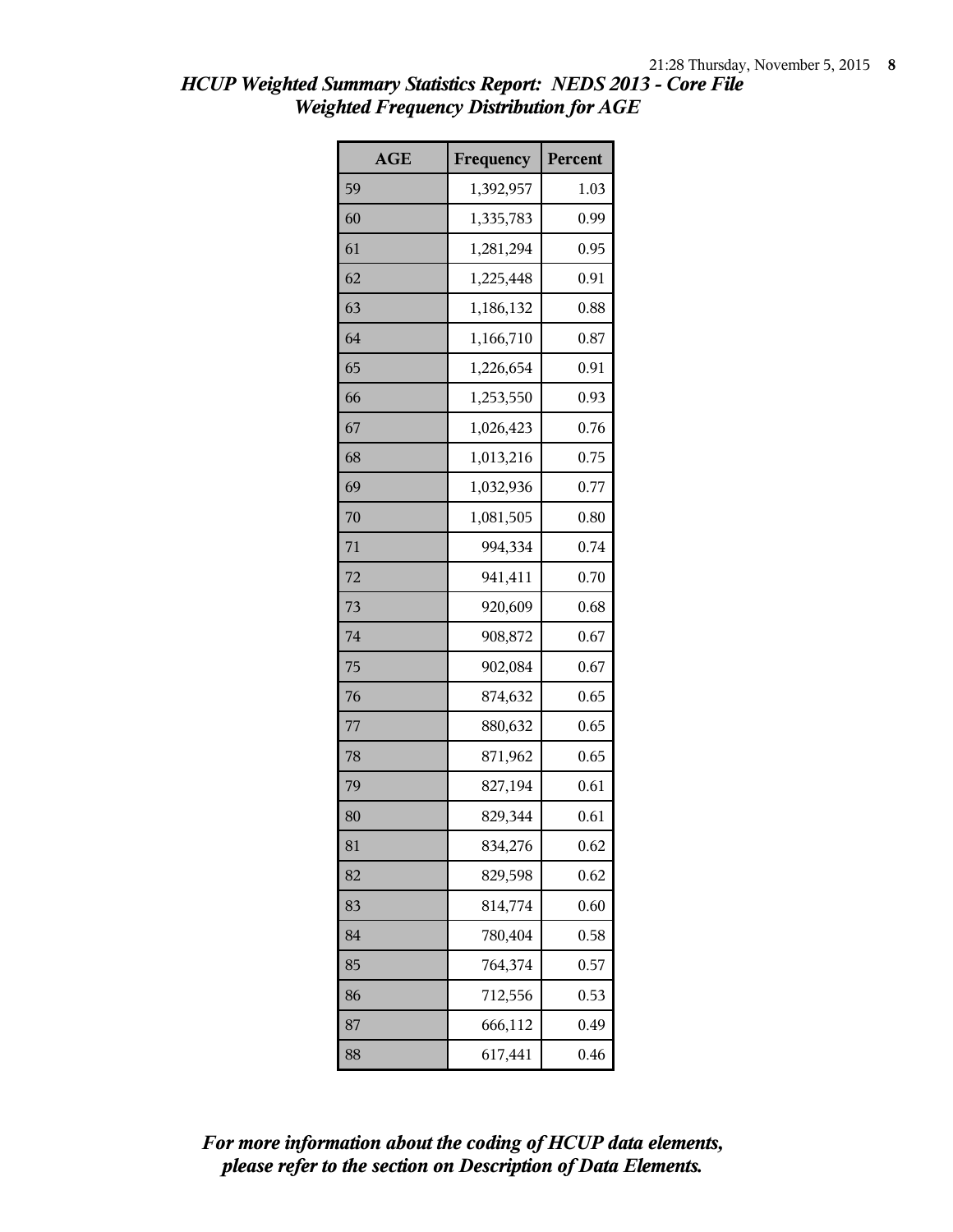| <b>HCUP Weighted Summary Statistics Report: NEDS 2013 - Core File</b> |
|-----------------------------------------------------------------------|
| <b>Weighted Frequency Distribution for AGE</b>                        |
|                                                                       |

| <b>AGE</b>  | Frequency | Percent |
|-------------|-----------|---------|
| 89          | 552,025   | 0.41    |
| 90 or older | 2,260,107 | 1.68    |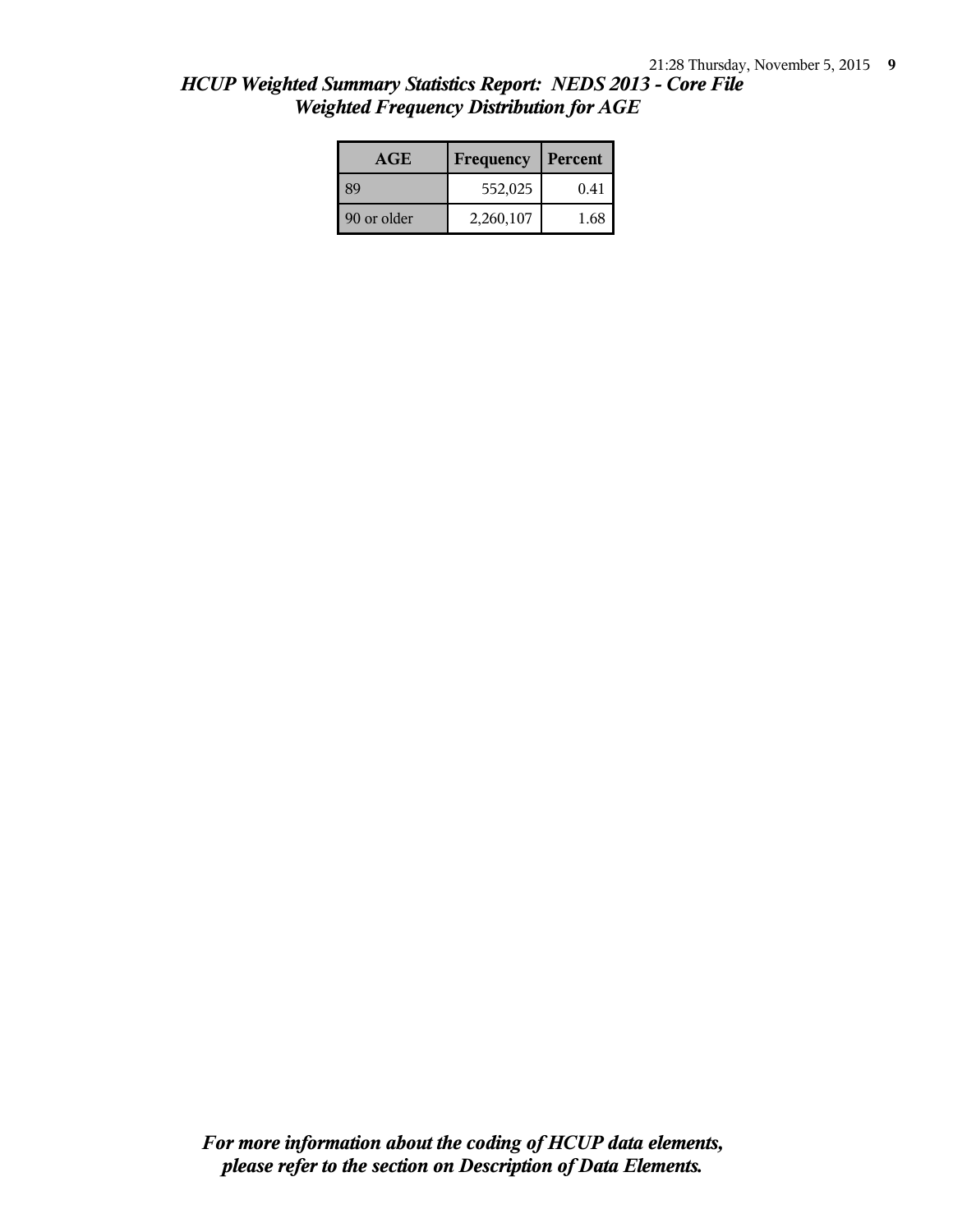| <b>AMONTH</b>        | Frequency  | <b>Percent</b> |
|----------------------|------------|----------------|
| $\therefore$ Missing | 19,929,362 | 14.78          |
| 1: January           | 10,237,161 | 7.59           |
| 2: February          | 8,779,160  | 6.51           |
| 3: March             | 9,706,281  | 7.20           |
| 4: April             | 9,510,342  | 7.05           |
| 5: May               | 9,850,465  | 7.30           |
| 6: June              | 9,463,501  | 7.02           |
| 7: July              | 9,884,255  | 7.33           |
| 8: August            | 9,795,625  | 7.26           |
| 9: September         | 9,652,330  | 7.16           |
| 10: October          | 9,522,523  | 7.06           |
| 11: November         | 8,975,591  | 6.66           |
| 12: December         | 9,562,416  | 7.09           |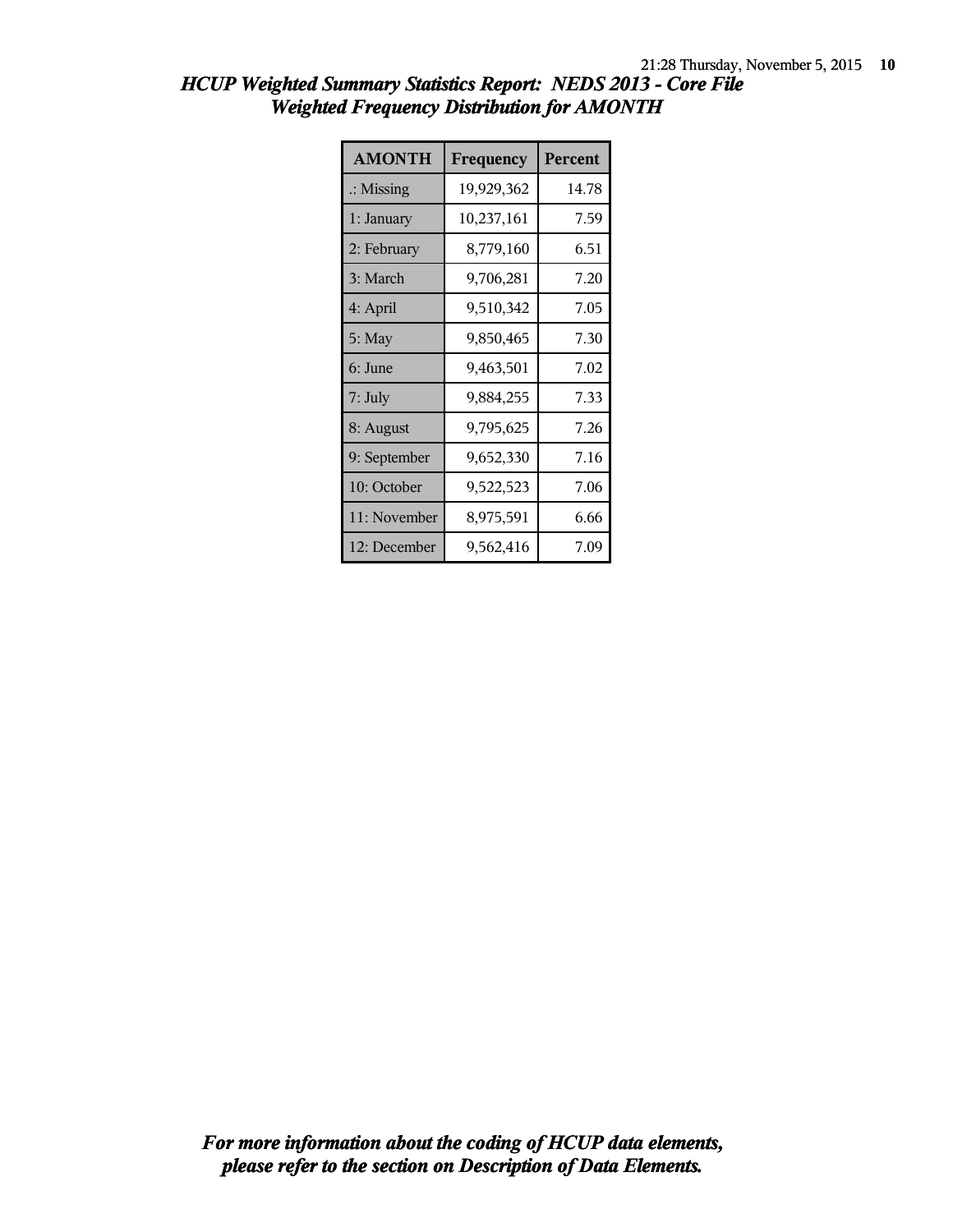| <b>AWEEKEND</b>      | Frequency  | Percent |
|----------------------|------------|---------|
| $\therefore$ Missing | 375        | 0.00    |
| 0: Monday-Friday     | 96,839,993 | 71.80   |
| 1: Saturday-Sunday   | 38,028,647 | 28.20   |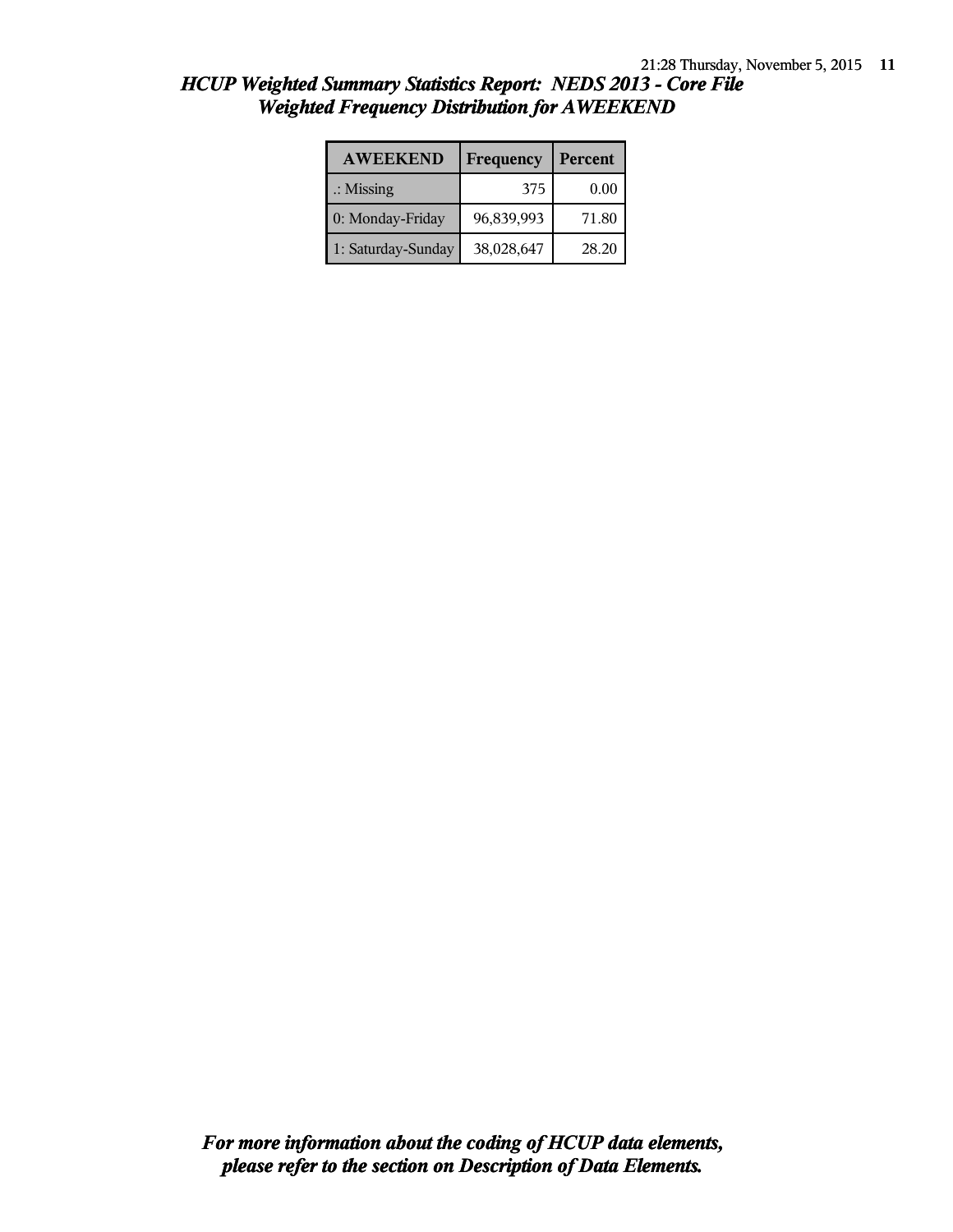| <b>CHRON1</b>            | Frequency   | Percent |
|--------------------------|-------------|---------|
| $\therefore$ Missing     | 79,959      | 0.06    |
| .A: Invalid code         | 535         | 0.00    |
| .C: Inconsistent code    | 978         | 0.00    |
| 0: Non-chronic condition | 111,776,169 | 82.88   |
| 1: Chronic condition     | 23,011,374  | 17.06   |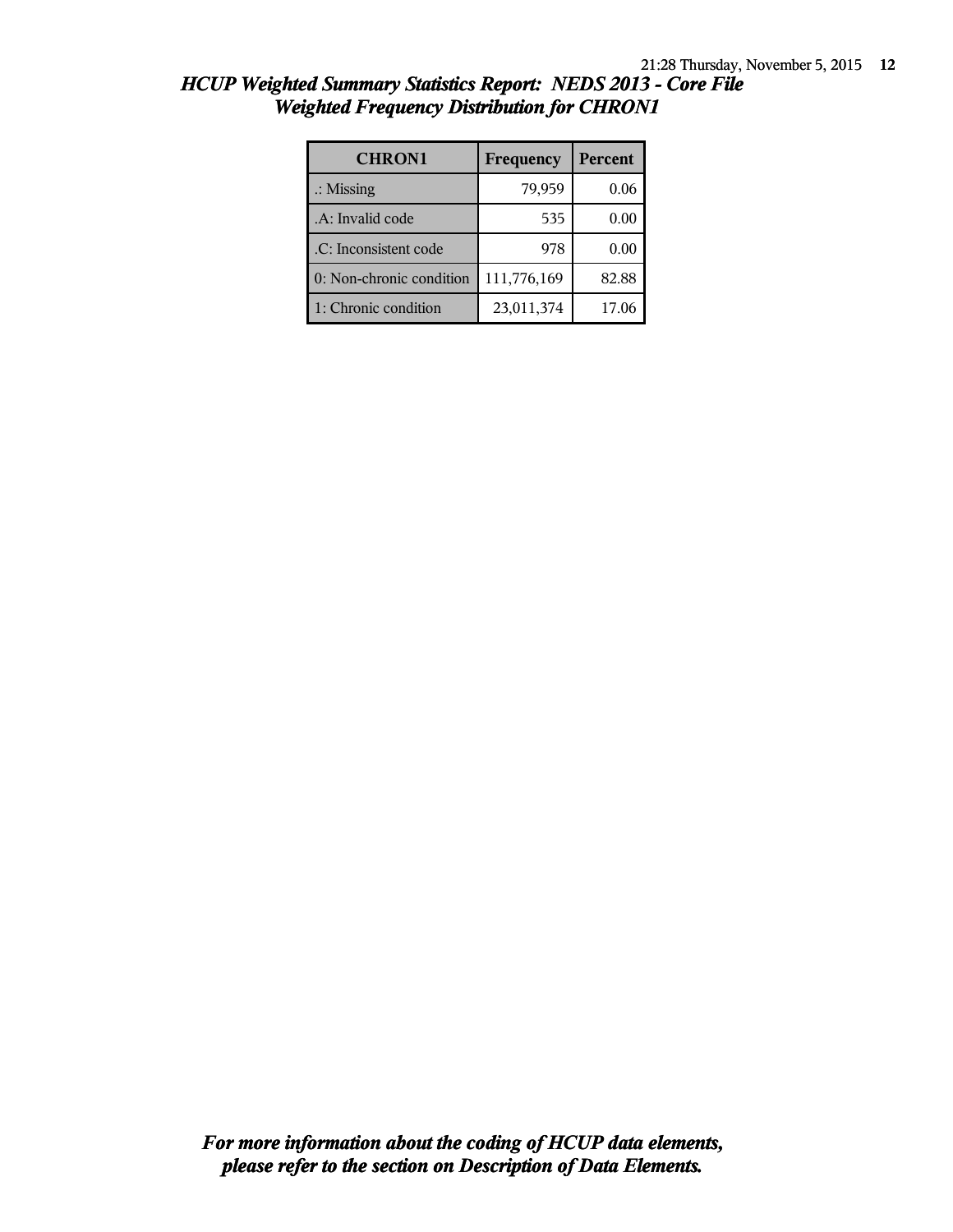| <b>DIED VISIT</b>       | Frequency   | Percent |
|-------------------------|-------------|---------|
| $\therefore$ Missing    | 212,481     | 0.16    |
| 0: Did not die          | 133,950,402 | 99.32   |
| 1: Died in the ED       | 199,286     | 0.15    |
| 2: Died in the hospital | 506,846     | 0.38    |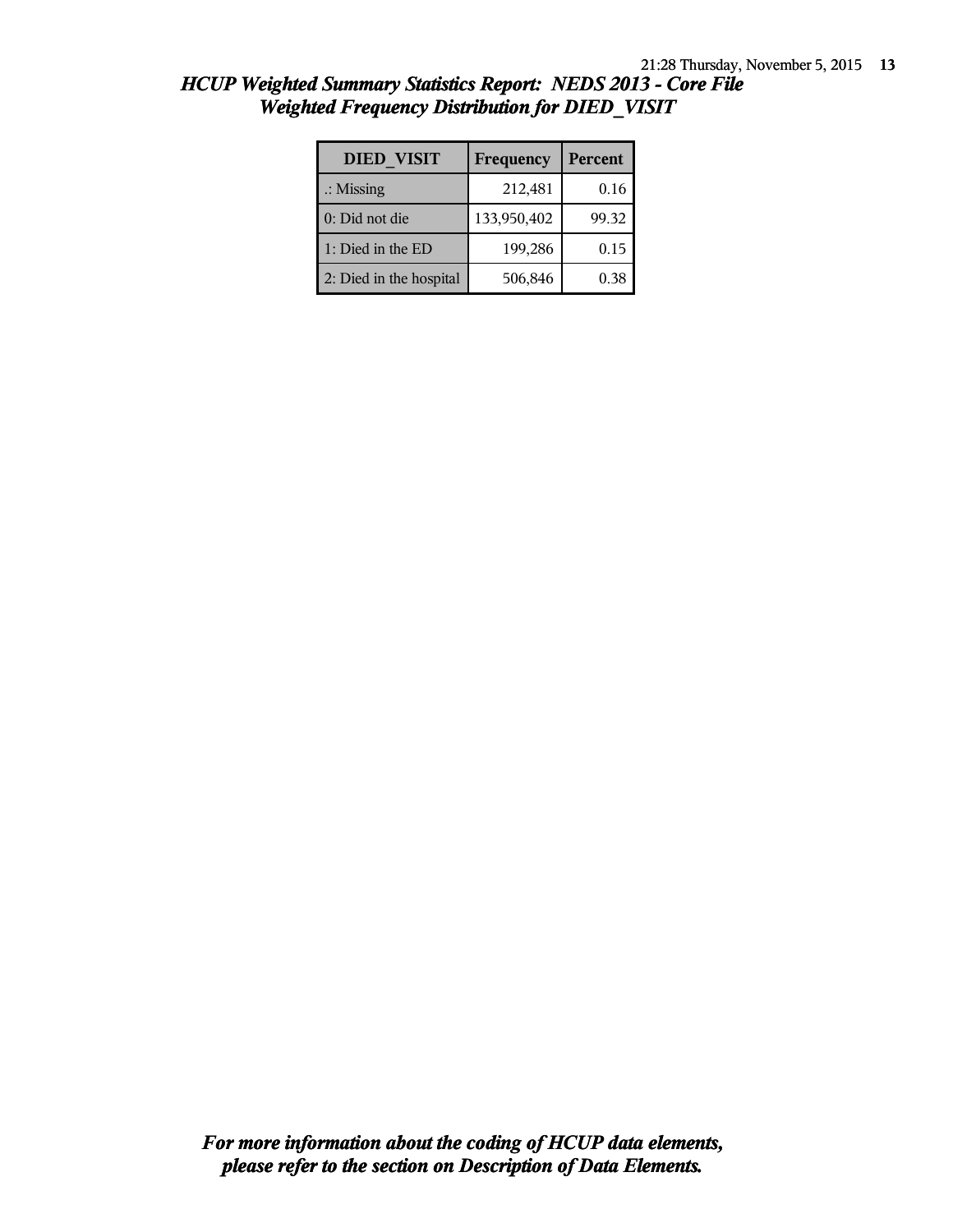| <b>DISCWT</b>   Frequency   Percent |        |
|-------------------------------------|--------|
| Non-blank   134,869,015             | 100.00 |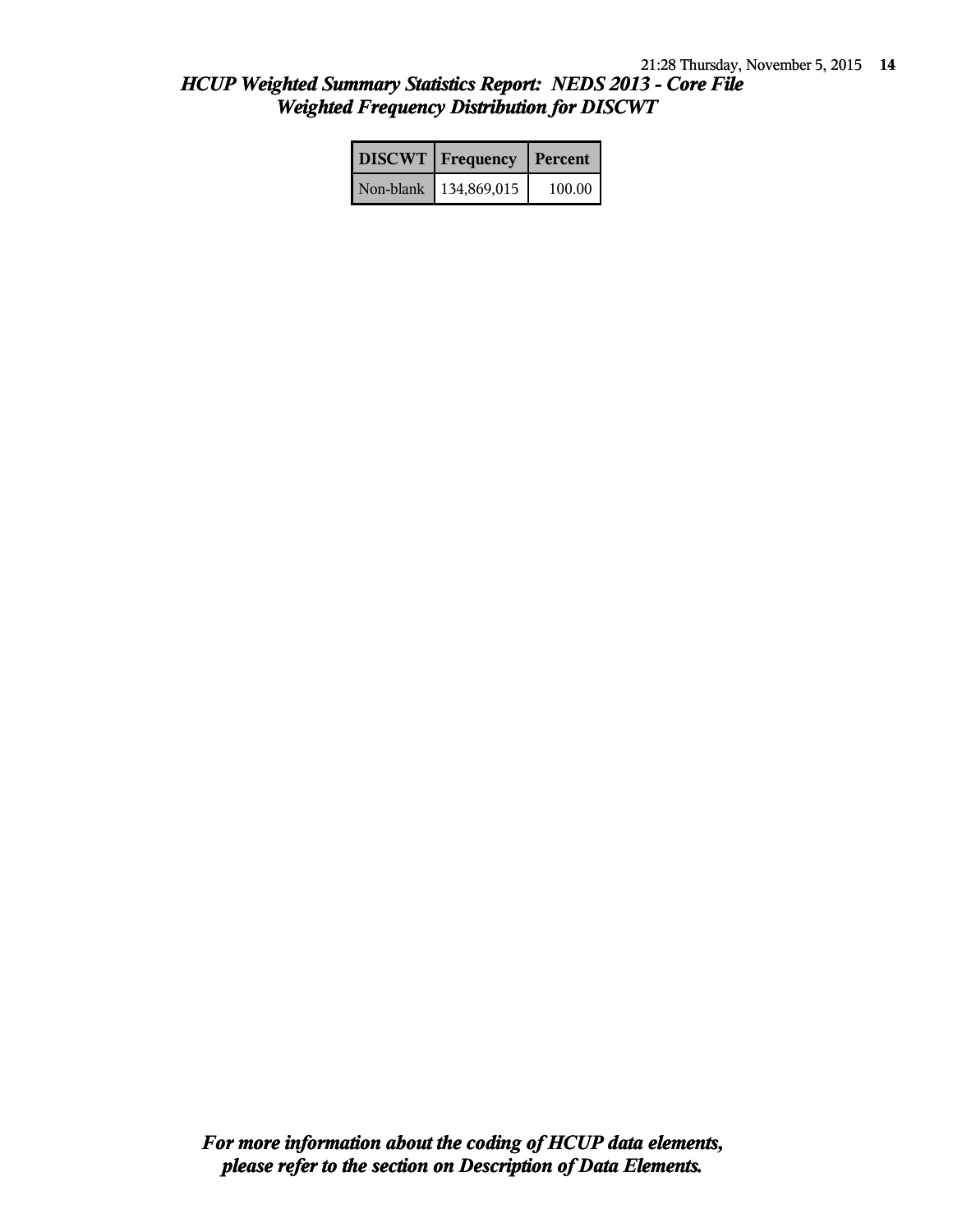| <b>DISP ED</b>                                         | Frequency   | <b>Percent</b> |
|--------------------------------------------------------|-------------|----------------|
| 1: Routine                                             | 109,513,656 | 81.20          |
| 2: Transfer: short-term hospital                       | 2,043,418   | 1.52           |
| 5: Transfer: other type of facility                    | 1,629,264   | 1.21           |
| 6: Home health care                                    | 229,029     | 0.17           |
| 7: Against medical advice                              | 1,791,574   | 1.33           |
| 9: Admitted as an inpatient to this hospital           | 19,255,862  | 14.28          |
| 20: Died in ED                                         | 199,286     | 0.15           |
| 98: Not admitted to this hospital, destination unknown | 206,185     | 0.15           |
| 99: Discharged alive, destination unknown              | 740         | 0.00           |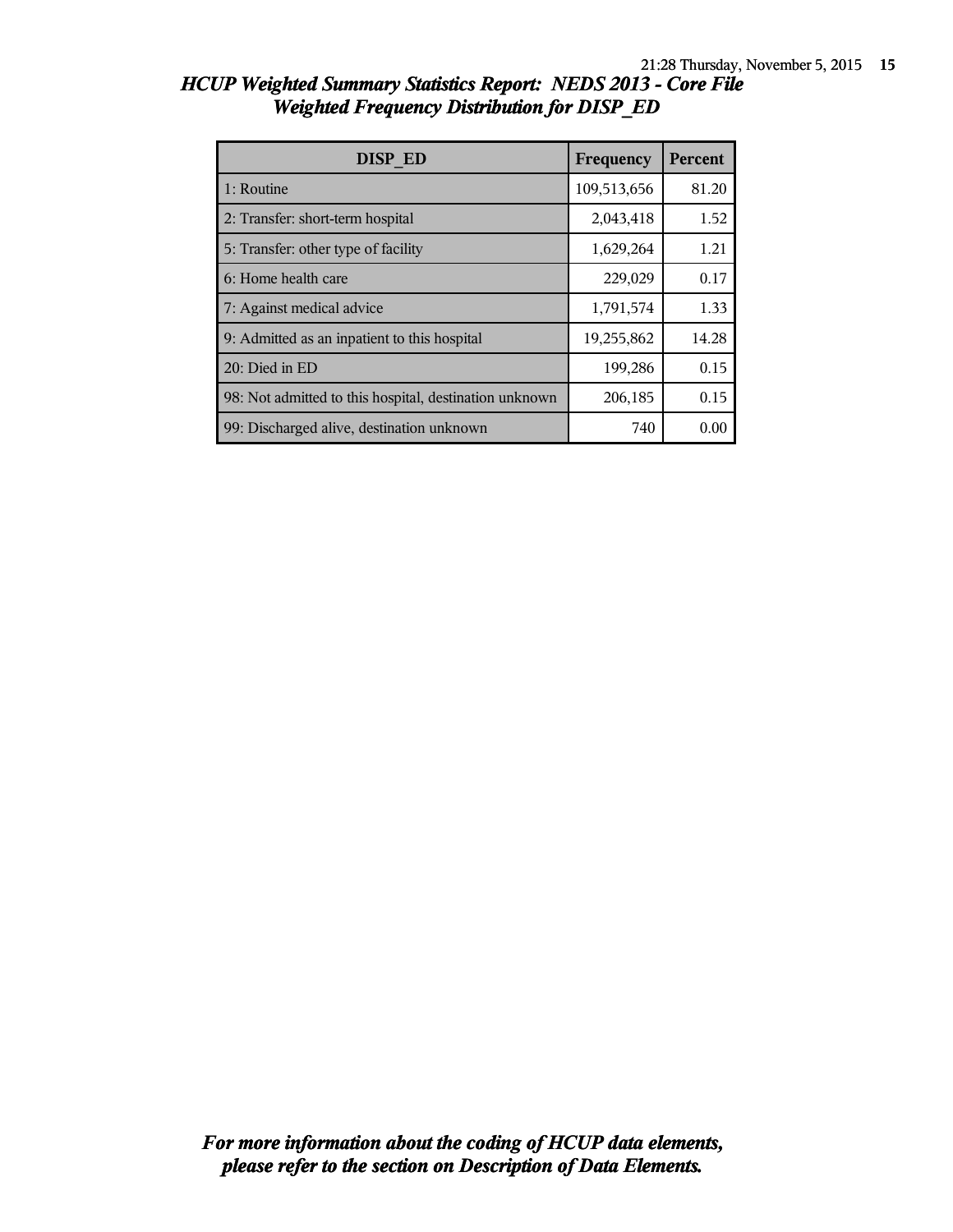| <b>DQTR</b>          | Frequency  | Percent |
|----------------------|------------|---------|
| $\therefore$ Missing | 86,659     | 0.06    |
| 1: First quarter     | 33,784,799 | 25.05   |
| 2: Second quarter    | 33,757,097 | 25.03   |
| 3: Third quarter     | 34,222,686 | 25.37   |
| 4: Fourth quarter    | 33,017,774 | 24.48   |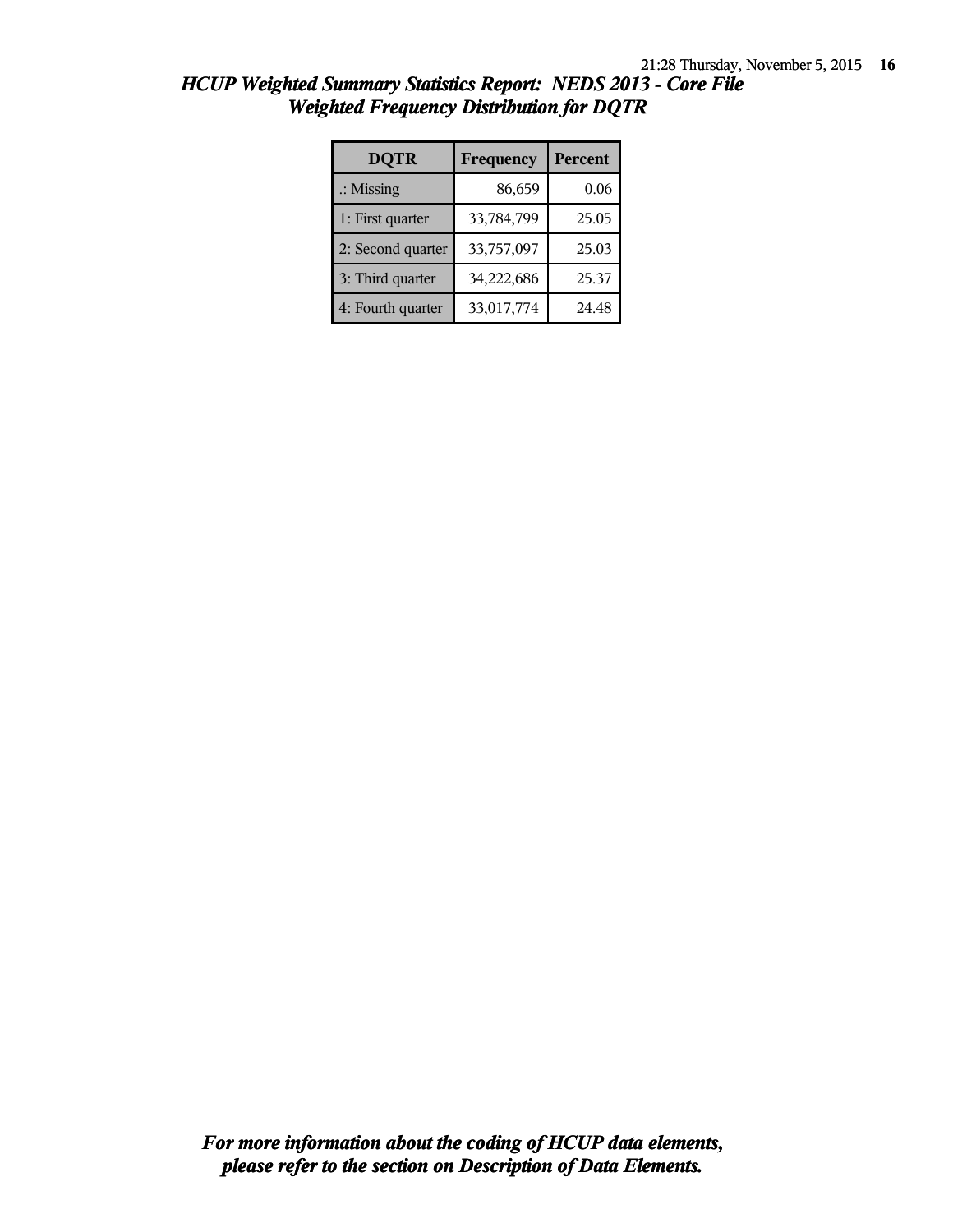| DX1                    | Frequency   | Percent  |
|------------------------|-------------|----------|
| <b>Blank</b>           | 79,959      | 0.06     |
| Valid DX               | 134,787,543 | 99.94    |
| Inconsistent DX (incn) | 978         | 0.00     |
| Invalid DX (invl)      | 535         | $0.00\,$ |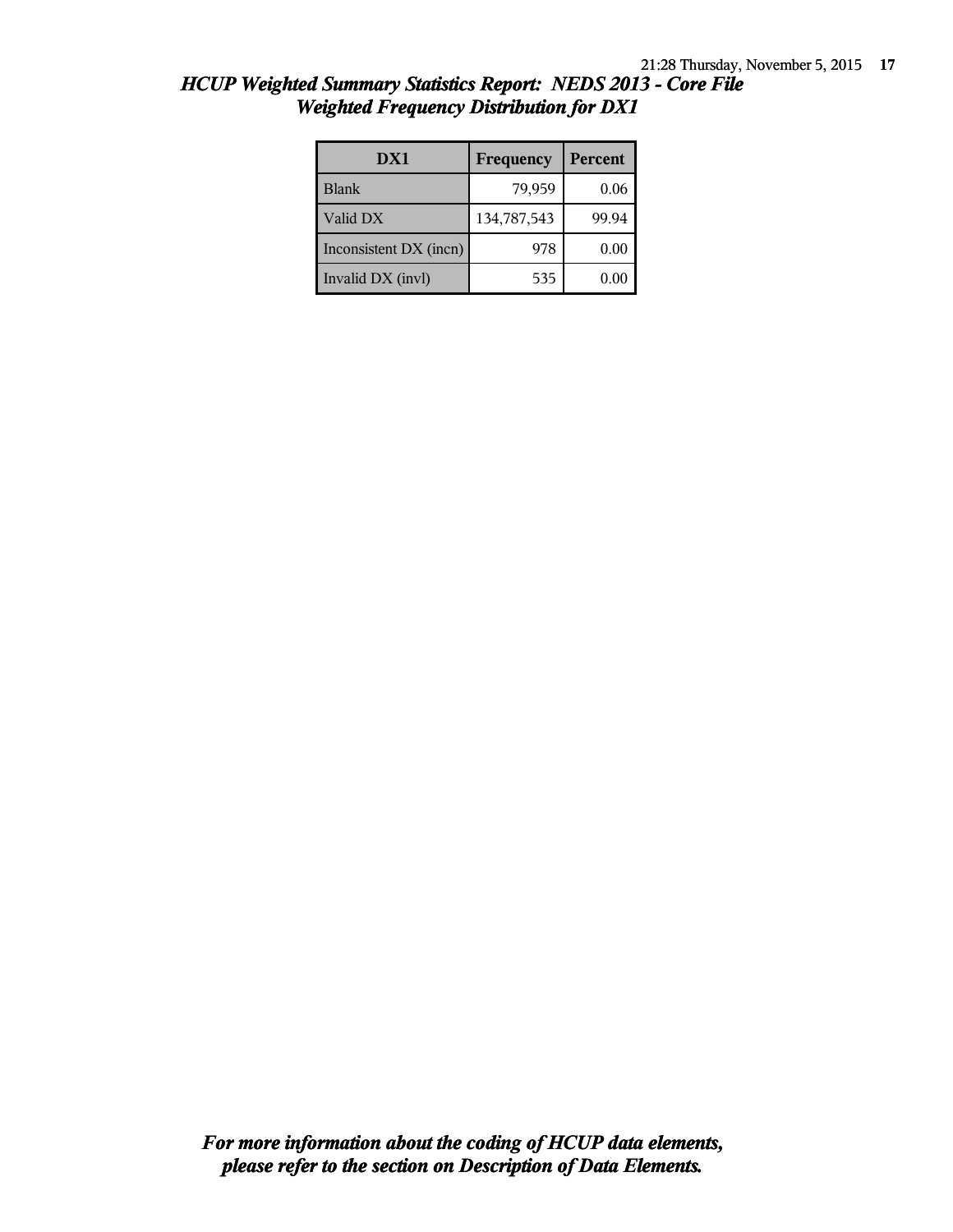| DXCCS1                                                    | Frequency | <b>Percent</b> |
|-----------------------------------------------------------|-----------|----------------|
| $\therefore$ Missing                                      | 79,959    | 0.06           |
| A: Invalid diagnosis                                      | 535       | 0.00           |
| C: Inconsistent                                           | 978       | 0.00           |
| 1: Tuberculosis                                           | 4,432     | 0.00           |
| 2: Septicemia (except in labor)                           | 1,178,779 | 0.87           |
| 3: Bacterial infection; unspecified site                  | 44,121    | 0.03           |
| 4: Mycoses                                                | 370,996   | 0.28           |
| 5: HIV infection                                          | 48,564    | 0.04           |
| 6: Hepatitis                                              | 54,766    | 0.04           |
| 7: Viral infection                                        | 1,507,590 | 1.12           |
| 8: Other infections; including parasitic                  | 271,828   | 0.20           |
| 9: Sexually transmitted infections (not HIV or hepatitis) | 52,104    | 0.04           |
| 10: Immunizations and screening for infectious disease    | 196,711   | 0.15           |
| 11: Cancer of head and neck                               | 10,565    | 0.01           |
| 12: Cancer of esophagus                                   | 6,626     | 0.00           |
| 13: Cancer of stomach                                     | 11,149    | 0.01           |
| 14: Cancer of colon                                       | 35,149    | 0.03           |
| 15: Cancer of rectum and anus                             | 11,638    | 0.01           |
| 16: Cancer of liver and intrahepatic bile duct            | 13,410    | 0.01           |
| 17: Cancer of pancreas                                    | 21,232    | 0.02           |
| 18: Cancer of other GI organs; peritoneum                 | 8,886     | 0.01           |
| 19: Cancer of bronchus; lung                              | 78,535    | 0.06           |
| 20: Cancer; other respiratory and intrathoracic           | 900       | 0.00           |
| 21: Cancer of bone and connective tissue                  | 4,451     | 0.00           |
| 22: Melanomas of skin                                     | 1,310     | 0.00           |
| 23: Other non-epithelial cancer of skin                   | 2,959     | 0.00           |
| 24: Cancer of breast                                      | 12,528    | 0.01           |
| 25: Cancer of uterus                                      | 4,739     | 0.00           |
| 26: Cancer of cervix                                      | 3,268     | 0.00           |
| 27: Cancer of ovary                                       | 8,278     | 0.01           |
| 28: Cancer of other female genital organs                 | 1,158     | 0.00           |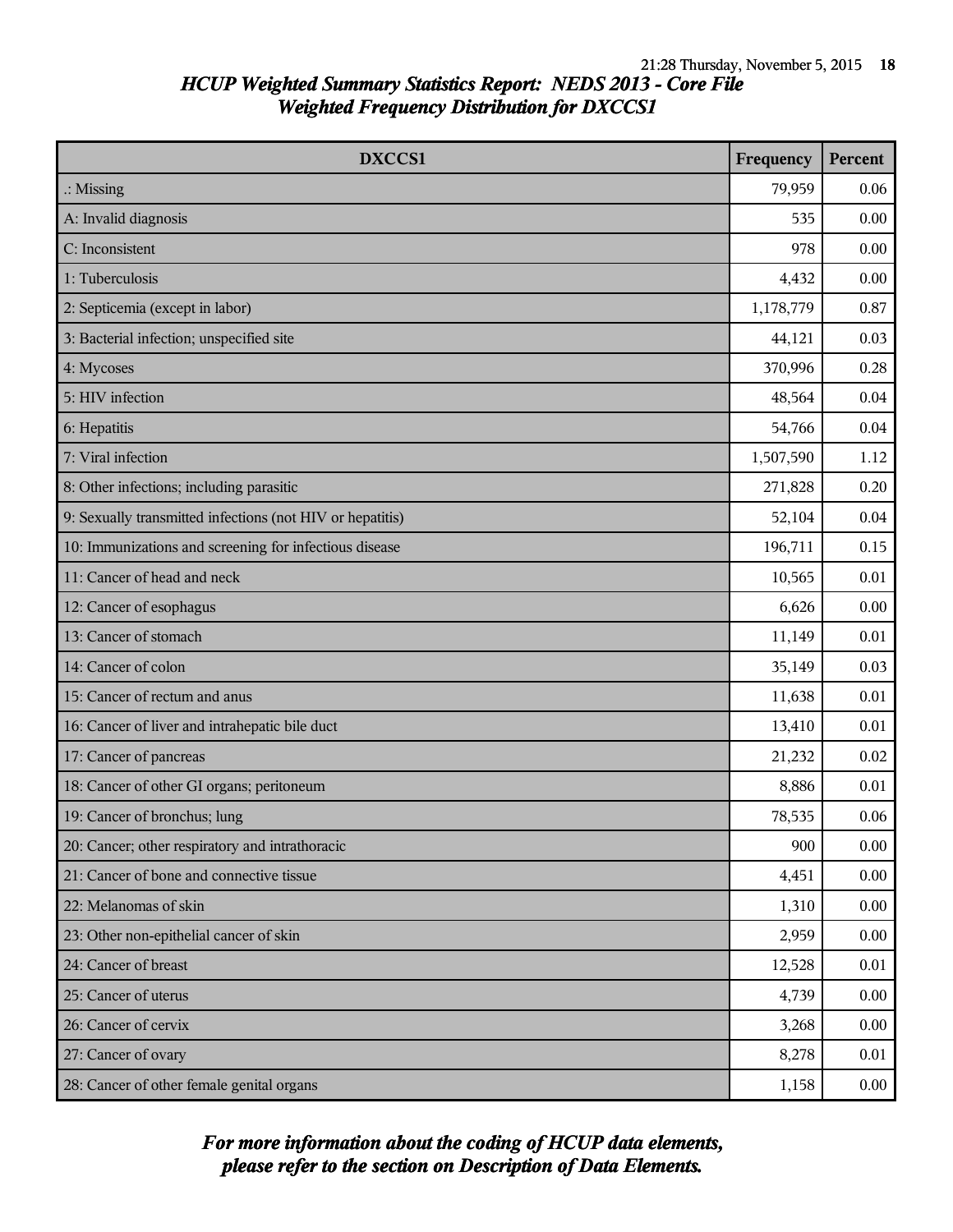| DXCCS1                                                    | Frequency | <b>Percent</b> |
|-----------------------------------------------------------|-----------|----------------|
| 29: Cancer of prostate                                    | 8,110     | 0.01           |
| 30: Cancer of testis                                      | 904       | 0.00           |
| 31: Cancer of other male genital organs                   | 266       | 0.00           |
| 32: Cancer of bladder                                     | 11,279    | 0.01           |
| 33: Cancer of kidney and renal pelvis                     | 7,365     | 0.01           |
| 34: Cancer of other urinary organs                        | 560       | 0.00           |
| 35: Cancer of brain and nervous system                    | 18,101    | 0.01           |
| 36: Cancer of thyroid                                     | 987       | 0.00           |
| 37: Hodgkin's disease                                     | 2,012     | 0.00           |
| 38: Non-Hodgkin's lymphoma                                | 22,394    | 0.02           |
| 39: Leukemias                                             | 25,385    | 0.02           |
| 40: Multiple myeloma                                      | 9,934     | 0.01           |
| 41: Cancer; other and unspecified primary                 | 3,699     | 0.00           |
| 42: Secondary malignancies                                | 120,239   | 0.09           |
| 43: Malignant neoplasm without specification of site      | 7,687     | 0.01           |
| 44: Neoplasms of unspecified nature or uncertain behavior | 33,027    | 0.02           |
| 45: Maintenance chemotherapy; radiotherapy                | 4,787     | 0.00           |
| 46: Benign neoplasm of uterus                             | 48,376    | 0.04           |
| 47: Other and unspecified benign neoplasm                 | 57,191    | 0.04           |
| 48: Thyroid disorders                                     | 47,676    | 0.04           |
| 49: Diabetes mellitus without complication                | 341,975   | 0.25           |
| 50: Diabetes mellitus with complications                  | 812,829   | 0.60           |
| 51: Other endocrine disorders                             | 97,847    | 0.07           |
| 52: Nutritional deficiencies                              | 8,407     | 0.01           |
| 53: Disorders of lipid metabolism                         | 4,970     | 0.00           |
| 54: Gout and other crystal arthropathies                  | 206,144   | 0.15           |
| 55: Fluid and electrolyte disorders                       | 1,079,854 | 0.80           |
| 56: Cystic fibrosis                                       | 3,945     | 0.00           |
| 57: Immunity disorders                                    | 2,001     | 0.00           |
| 58: Other nutritional; endocrine; and metabolic disorders | 94,072    | 0.07           |
| 59: Deficiency and other anemia                           | 309,834   | 0.23           |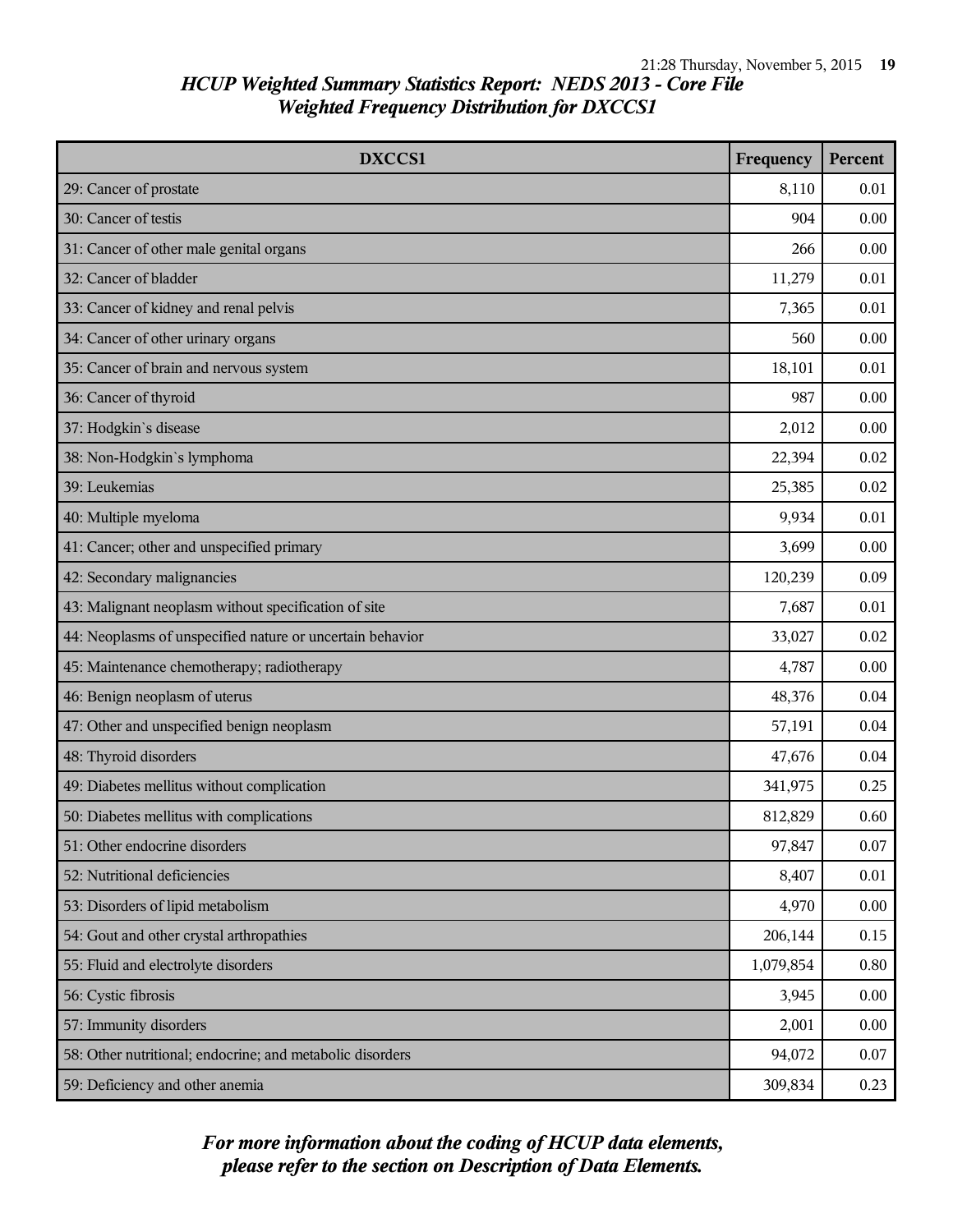| DXCCS1                                                                                                                    | Frequency | Percent |
|---------------------------------------------------------------------------------------------------------------------------|-----------|---------|
| 60: Acute posthemorrhagic anemia                                                                                          | 40,555    | 0.03    |
| 61: Sickle cell anemia                                                                                                    | 227,266   | 0.17    |
| 62: Coagulation and hemorrhagic disorders                                                                                 | 67,103    | 0.05    |
| 63: Diseases of white blood cells                                                                                         | 67,041    | 0.05    |
| 64: Other hematologic conditions                                                                                          | 5,685     | 0.00    |
| 76: Meningitis (except that caused by tuberculosis or sexually transmitted disease)                                       | 35,390    | 0.03    |
| 77: Encephalitis (except that caused by tuberculosis or sexually transmitted disease)                                     | 8,170     | 0.01    |
| 78: Other CNS infection and poliomyelitis                                                                                 | 7,672     | 0.01    |
| 79: Parkinson's disease                                                                                                   | 14,851    | 0.01    |
| 80: Multiple sclerosis                                                                                                    | 33,667    | 0.02    |
| 81: Other hereditary and degenerative nervous system conditions                                                           | 75,755    | 0.06    |
| 82: Paralysis                                                                                                             | 12,663    | 0.01    |
| 83: Epilepsy; convulsions                                                                                                 | 1,099,884 | 0.82    |
| 84: Headache; including migraine                                                                                          | 3,026,994 | 2.24    |
| 85: Coma; stupor; and brain damage                                                                                        | 81,305    | 0.06    |
| 86: Cataract                                                                                                              | 4,362     | 0.00    |
| 87: Retinal detachments; defects; vascular occlusion; and retinopathy                                                     | 24,868    | 0.02    |
| 88: Glaucoma                                                                                                              | 14,534    | 0.01    |
| 89: Blindness and vision defects                                                                                          | 119,875   | 0.09    |
| 90: Inflammation; infection of eye (except that caused by tuberculosis or sexually transmitteddisease)                    | 930,256   | 0.69    |
| 91: Other eye disorders                                                                                                   | 361,025   | 0.27    |
| 92: Otitis media and related conditions                                                                                   | 1,806,421 | 1.34    |
| 93: Conditions associated with dizziness or vertigo                                                                       | 1,215,495 | 0.90    |
| 94: Other ear and sense organ disorders                                                                                   | 725,725   | 0.54    |
| 95: Other nervous system disorders                                                                                        | 1,742,654 | 1.29    |
| 96: Heart valve disorders                                                                                                 | 31,221    | 0.02    |
| 97: Peri-; endo-; and myocarditis; cardiomyopathy (except that caused by tuberculosis or sexually<br>transmitted disease) | 66,109    | 0.05    |
| 98: Essential hypertension                                                                                                | 796,097   | 0.59    |
| 99: Hypertension with complications and secondary hypertension                                                            | 296,536   | 0.22    |
| 100: Acute myocardial infarction                                                                                          | 549,236   | 0.41    |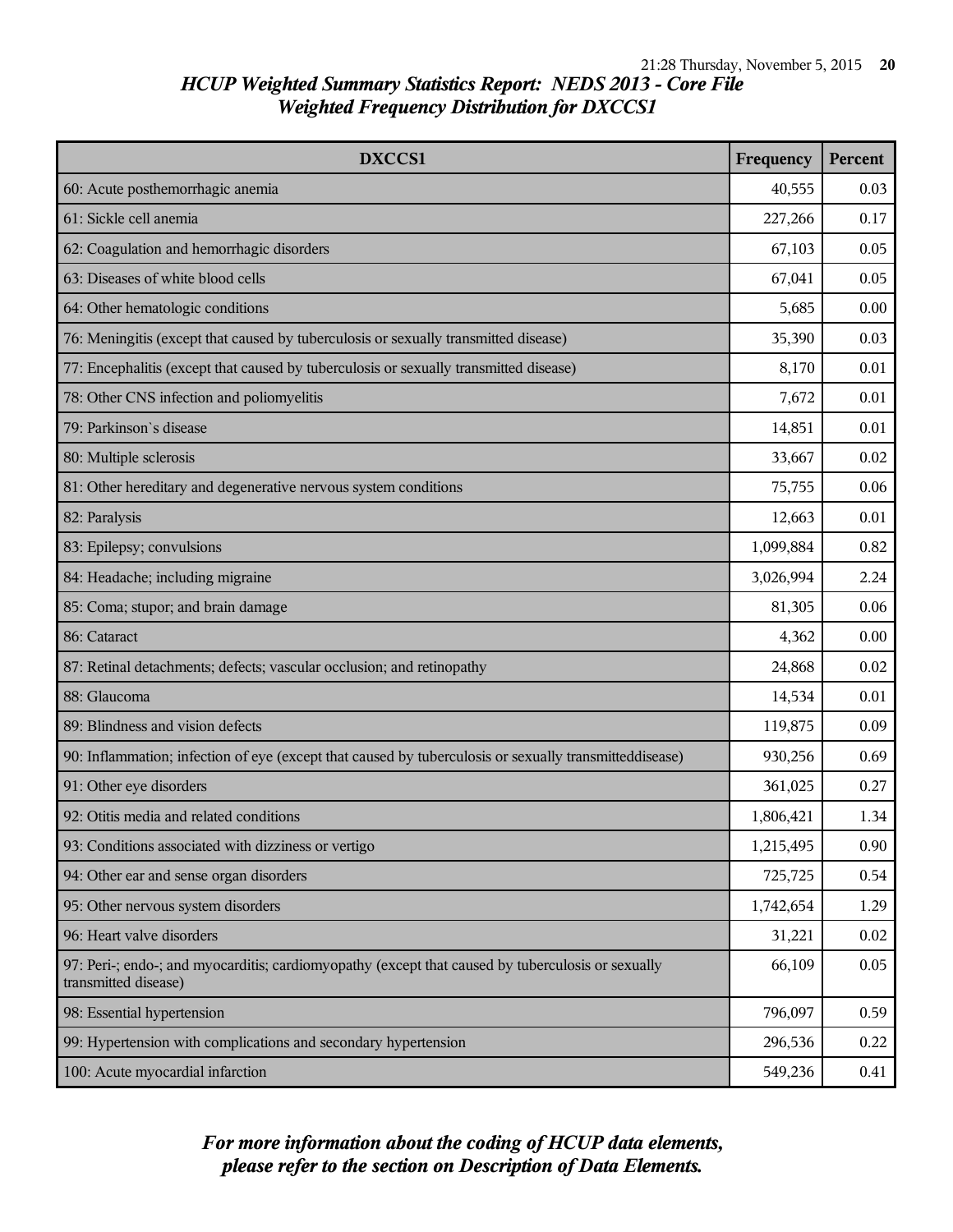| DXCCS1                                                                              | Frequency | Percent |
|-------------------------------------------------------------------------------------|-----------|---------|
| 101: Coronary atherosclerosis and other heart disease                               | 420,830   | 0.31    |
| 102: Nonspecific chest pain                                                         | 4,506,337 | 3.34    |
| 103: Pulmonary heart disease                                                        | 185,045   | 0.14    |
| 104: Other and ill-defined heart disease                                            | 10,961    | 0.01    |
| 105: Conduction disorders                                                           | 54,153    | 0.04    |
| 106: Cardiac dysrhythmias                                                           | 1,502,985 | 1.11    |
| 107: Cardiac arrest and ventricular fibrillation                                    | 171,471   | 0.13    |
| 108: Congestive heart failure; nonhypertensive                                      | 952,930   | 0.71    |
| 109: Acute cerebrovascular disease                                                  | 637,385   | 0.47    |
| 110: Occlusion or stenosis of precerebral arteries                                  | 21,413    | 0.02    |
| 111: Other and ill-defined cerebrovascular disease                                  | 22,708    | 0.02    |
| 112: Transient cerebral ischemia                                                    | 271,669   | 0.20    |
| 113: Late effects of cerebrovascular disease                                        | 22,006    | 0.02    |
| 114: Peripheral and visceral atherosclerosis                                        | 96,701    | 0.07    |
| 115: Aortic; peripheral; and visceral artery aneurysms                              | 42,816    | 0.03    |
| 116: Aortic and peripheral arterial embolism or thrombosis                          | 24,701    | 0.02    |
| 117: Other circulatory disease                                                      | 299,161   | 0.22    |
| 118: Phlebitis; thrombophlebitis and thromboembolism                                | 283,637   | 0.21    |
| 119: Varicose veins of lower extremity                                              | 36,731    | 0.03    |
| 120: Hemorrhoids                                                                    | 200,439   | 0.15    |
| 121: Other diseases of veins and lymphatics                                         | 67,416    | 0.05    |
| 122: Pneumonia (except that caused by tuberculosis or sexually transmitted disease) | 1,673,243 | 1.24    |
| 123: Influenza                                                                      | 662,303   | 0.49    |
| 124: Acute and chronic tonsillitis                                                  | 332,502   | 0.25    |
| 125: Acute bronchitis                                                               | 1,614,405 | 1.20    |
| 126: Other upper respiratory infections                                             | 5,839,789 | 4.33    |
| 127: Chronic obstructive pulmonary disease and bronchiectasis                       | 1,997,395 | 1.48    |
| 128: Asthma                                                                         | 1,977,652 | 1.47    |
| 129: Aspiration pneumonitis; food/vomitus                                           | 154,341   | 0.11    |
| 130: Pleurisy; pneumothorax; pulmonary collapse                                     | 226,104   | 0.17    |
| 131: Respiratory failure; insufficiency; arrest (adult)                             | 365,912   | 0.27    |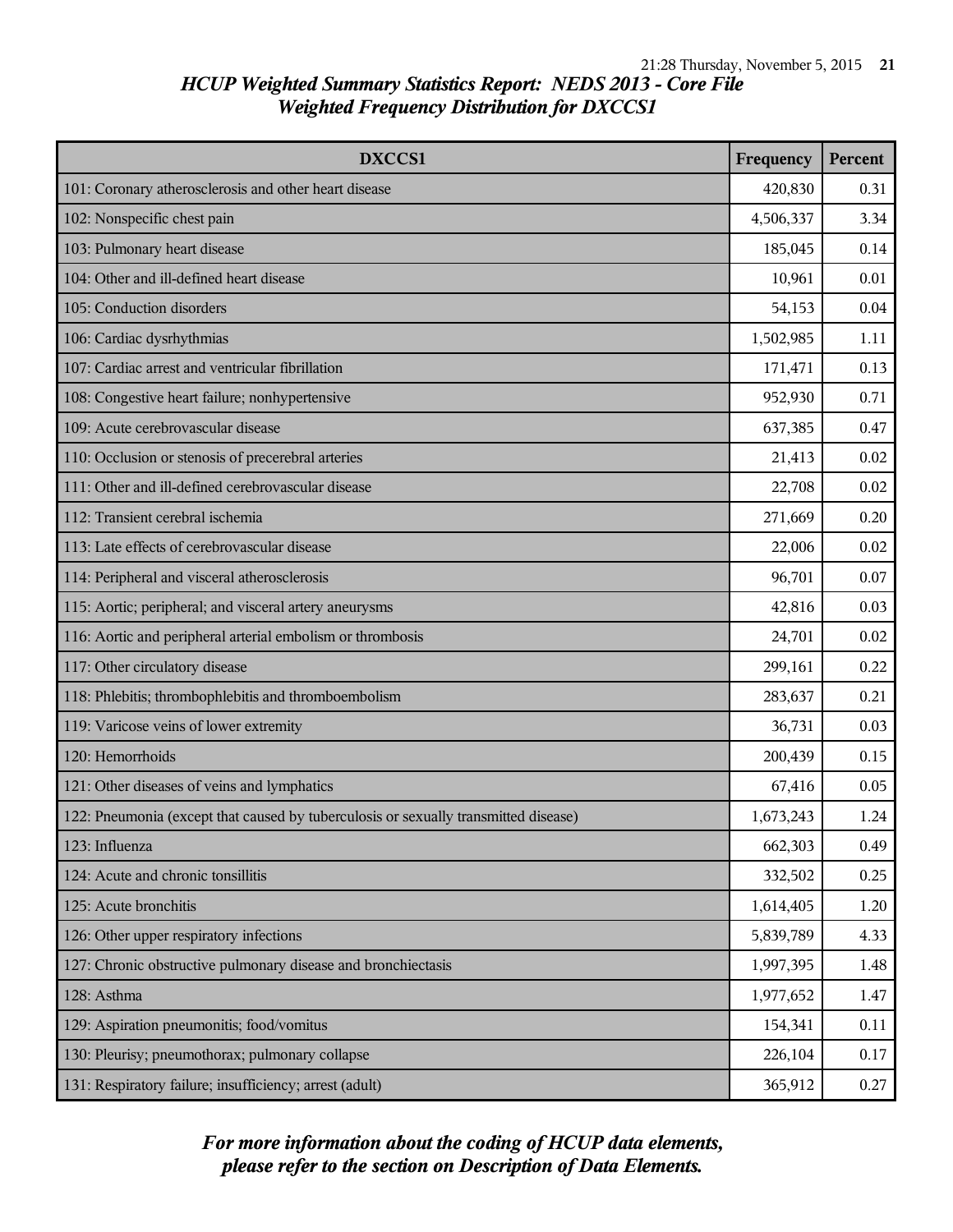| <b>DXCCS1</b>                                          | Frequency | <b>Percent</b> |
|--------------------------------------------------------|-----------|----------------|
| 132: Lung disease due to external agents               | 26,046    | 0.02           |
| 133: Other lower respiratory disease                   | 2,220,835 | 1.65           |
| 134: Other upper respiratory disease                   | 865,955   | 0.64           |
| 135: Intestinal infection                              | 506,642   | 0.38           |
| 136: Disorders of teeth and jaw                        | 1,966,112 | 1.46           |
| 137: Diseases of mouth; excluding dental               | 231,237   | 0.17           |
| 138: Esophageal disorders                              | 397,585   | 0.29           |
| 139: Gastroduodenal ulcer (except hemorrhage)          | 66,822    | 0.05           |
| 140: Gastritis and duodenitis                          | 634,114   | 0.47           |
| 141: Other disorders of stomach and duodenum           | 158,571   | 0.12           |
| 142: Appendicitis and other appendiceal conditions     | 342,376   | 0.25           |
| 143: Abdominal hernia                                  | 288,870   | 0.21           |
| 144: Regional enteritis and ulcerative colitis         | 132,280   | 0.10           |
| 145: Intestinal obstruction without hernia             | 389,107   | 0.29           |
| 146: Diverticulosis and diverticulitis                 | 460,368   | 0.34           |
| 147: Anal and rectal conditions                        | 166,613   | 0.12           |
| 148: Peritonitis and intestinal abscess                | 28,669    | 0.02           |
| 149: Biliary tract disease                             | 690,466   | 0.51           |
| 151: Other liver diseases                              | 197,564   | 0.15           |
| 152: Pancreatic disorders (not diabetes)               | 389,252   | 0.29           |
| 153: Gastrointestinal hemorrhage                       | 672,232   | 0.50           |
| 154: Noninfectious gastroenteritis                     | 1,302,816 | 0.97           |
| 155: Other gastrointestinal disorders                  | 1,661,748 | 1.23           |
| 156: Nephritis; nephrosis; renal sclerosis             | 9,621     | 0.01           |
| 157: Acute and unspecified renal failure               | 470,562   | 0.35           |
| 158: Chronic kidney disease                            | 54,300    | 0.04           |
| 159: Urinary tract infections                          | 3,326,620 | 2.47           |
| 160: Calculus of urinary tract                         | 1,247,967 | 0.93           |
| 161: Other diseases of kidney and ureters              | 66,931    | 0.05           |
| 162: Other diseases of bladder and urethra             | 28,217    | 0.02           |
| 163: Genitourinary symptoms and ill-defined conditions | 810,861   | 0.60           |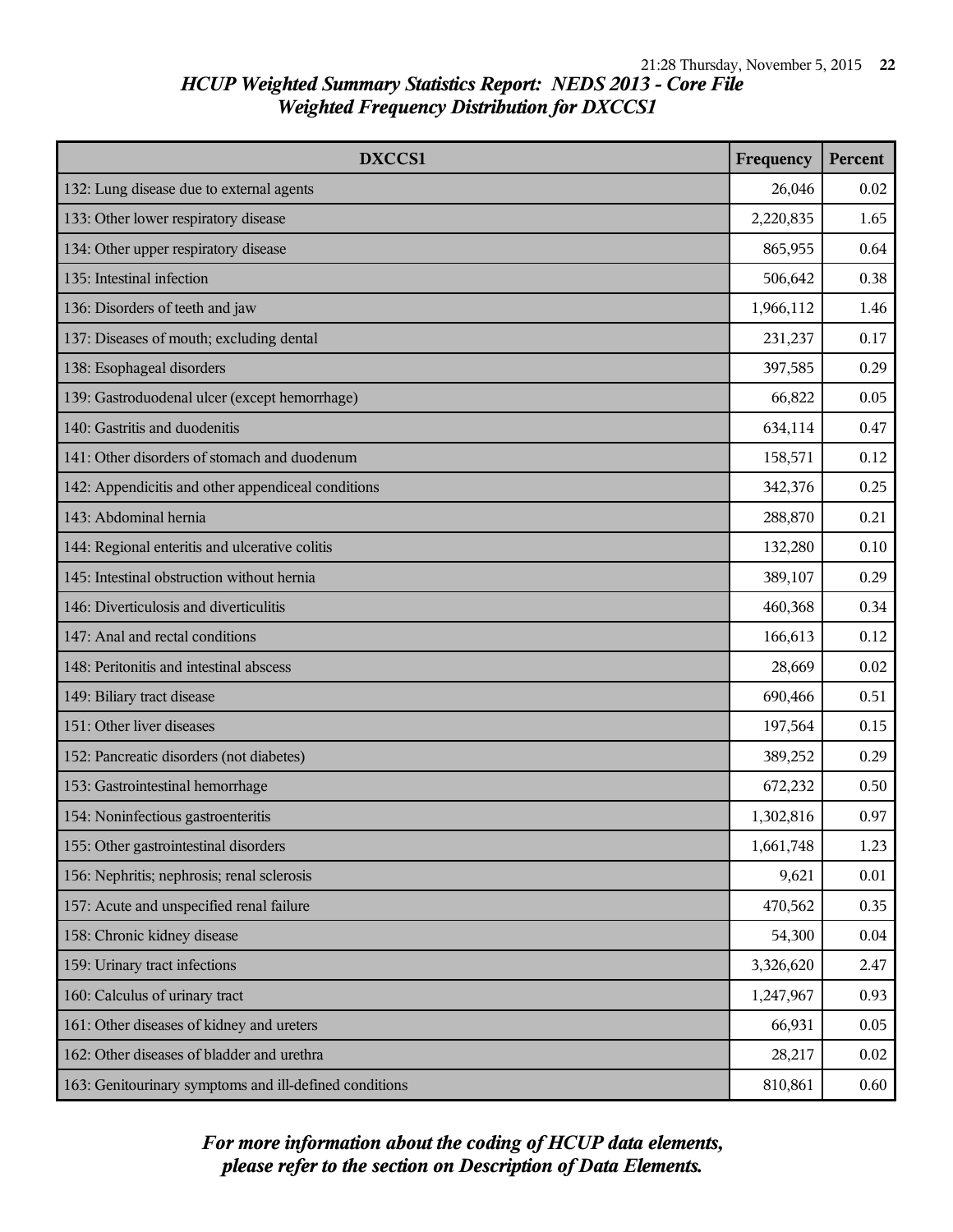| DXCCS1                                                                                            | Frequency | Percent |
|---------------------------------------------------------------------------------------------------|-----------|---------|
| 164: Hyperplasia of prostate                                                                      | 42,676    | 0.03    |
| 165: Inflammatory conditions of male genital organs                                               | 214,583   | 0.16    |
| 166: Other male genital disorders                                                                 | 200,089   | 0.15    |
| 167: Nonmalignant breast conditions                                                               | 164,893   | 0.12    |
| 168: Inflammatory diseases of female pelvic organs                                                | 474,843   | 0.35    |
| 169: Endometriosis                                                                                | 14,583    | 0.01    |
| 170: Prolapse of female genital organs                                                            | 12,272    | 0.01    |
| 171: Menstrual disorders                                                                          | 374,335   | 0.28    |
| 172: Ovarian cyst                                                                                 | 297,364   | 0.22    |
| 173: Menopausal disorders                                                                         | 14,667    | 0.01    |
| 174: Female infertility                                                                           | 513       | 0.00    |
| 175: Other female genital disorders                                                               | 610,759   | 0.45    |
| 176: Contraceptive and procreative management                                                     | 4,379     | 0.00    |
| 177: Spontaneous abortion                                                                         | 163,293   | 0.12    |
| 178: Induced abortion                                                                             | 35,004    | 0.03    |
| 179: Postabortion complications                                                                   | 7,486     | 0.01    |
| 180: Ectopic pregnancy                                                                            | 49,065    | 0.04    |
| 181: Other complications of pregnancy                                                             | 1,861,425 | 1.38    |
| 182: Hemorrhage during pregnancy; abruptio placenta; placenta previa                              | 626,752   | 0.46    |
| 183: Hypertension complicating pregnancy; childbirth and the puerperium                           | 48,744    | 0.04    |
| 184: Early or threatened labor                                                                    | 144,805   | 0.11    |
| 185: Prolonged pregnancy                                                                          | 19,821    | 0.01    |
| 186: Diabetes or abnormal glucose tolerance complicating pregnancy; childbirth; or the puerperium | 16,147    | 0.01    |
| 187: Malposition; malpresentation                                                                 | 7,922     | 0.01    |
| 188: Fetopelvic disproportion; obstruction                                                        | 3,382     | 0.00    |
| 189: Previous C-section                                                                           | 19,380    | 0.01    |
| 190: Fetal distress and abnormal forces of labor                                                  | 17,434    | 0.01    |
| 191: Polyhydramnios and other problems of amniotic cavity                                         | 32,230    | 0.02    |
| 192: Umbilical cord complication                                                                  | 11,114    | 0.01    |
| 193: OB-related trauma to perineum and vulva                                                      | 36,739    | 0.03    |
| 194: Forceps delivery                                                                             | 459       | 0.00    |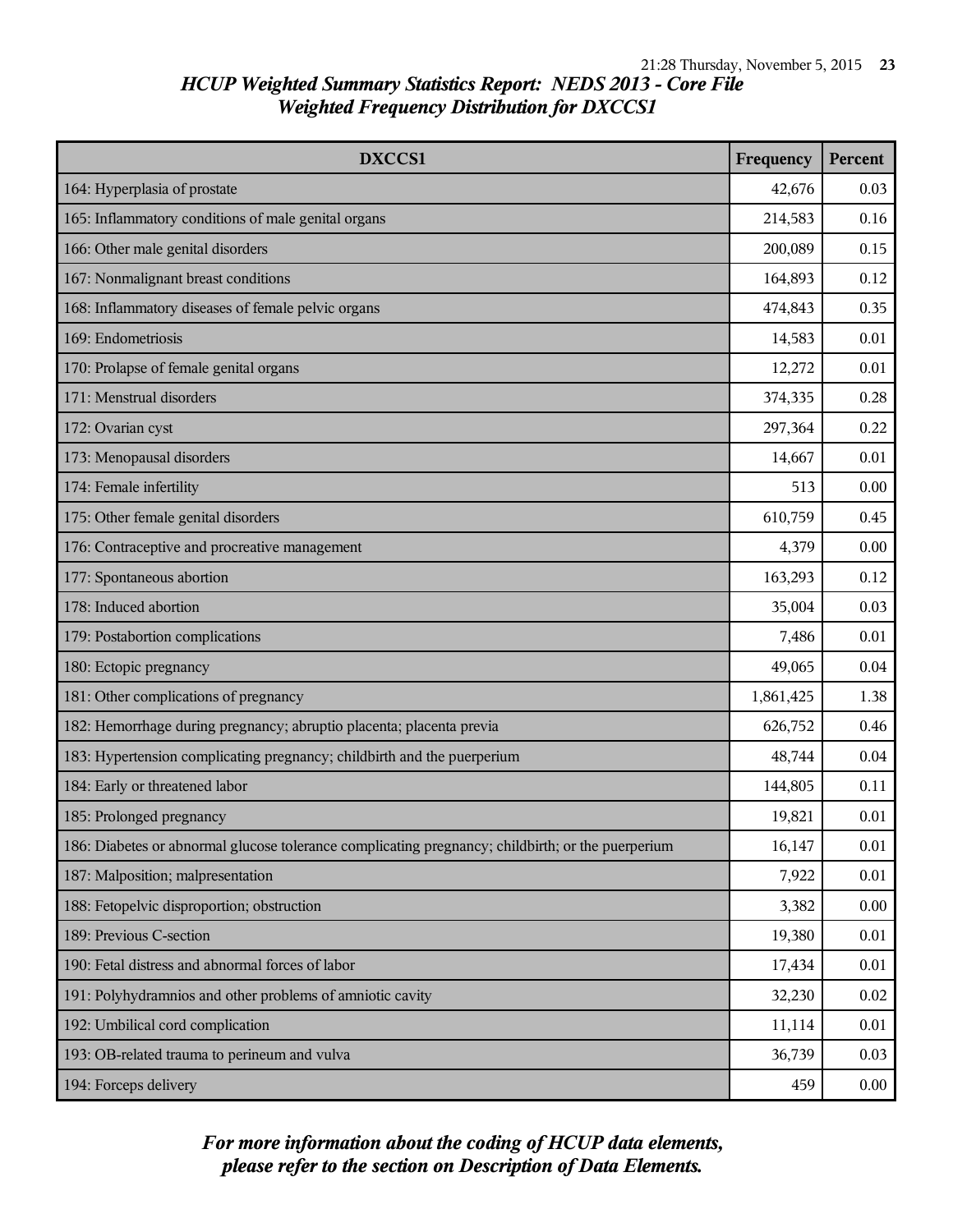| <b>DXCCS1</b>                                                                                                      | Frequency | Percent |
|--------------------------------------------------------------------------------------------------------------------|-----------|---------|
| 195: Other complications of birth; puerperium affecting management of mother                                       | 218,790   | 0.16    |
| 196: Normal pregnancy and/or delivery                                                                              | 91,331    | 0.07    |
| 197: Skin and subcutaneous tissue infections                                                                       | 3,404,714 | 2.52    |
| 198: Other inflammatory condition of skin                                                                          | 174,211   | 0.13    |
| 199: Chronic ulcer of skin                                                                                         | 85,152    | 0.06    |
| 200: Other skin disorders                                                                                          | 967,501   | 0.72    |
| 201: Infective arthritis and osteomyelitis (except that caused by tuberculosis or sexually transmitted<br>disease) | 62,222    | 0.05    |
| 202: Rheumatoid arthritis and related disease                                                                      | 34,716    | 0.03    |
| 203: Osteoarthritis                                                                                                | 155,041   | 0.11    |
| 204: Other non-traumatic joint disorders                                                                           | 1,900,751 | 1.41    |
| 205: Spondylosis; intervertebral disc disorders; other back problems                                               | 3,932,156 | 2.92    |
| 206: Osteoporosis                                                                                                  | 1,444     | 0.00    |
| 207: Pathological fracture                                                                                         | 56,776    | 0.04    |
| 208: Acquired foot deformities                                                                                     | 8,160     | 0.01    |
| 209: Other acquired deformities                                                                                    | 16,272    | 0.01    |
| 210: Systemic lupus erythematosus and connective tissue disorders                                                  | 27,982    | 0.02    |
| 211: Other connective tissue disease                                                                               | 2,251,431 | 1.67    |
| 212: Other bone disease and musculoskeletal deformities                                                            | 209,223   | 0.16    |
| 213: Cardiac and circulatory congenital anomalies                                                                  | 7,329     | 0.01    |
| 214: Digestive congenital anomalies                                                                                | 11,538    | 0.01    |
| 215: Genitourinary congenital anomalies                                                                            | 10,401    | 0.01    |
| 216: Nervous system congenital anomalies                                                                           | 2,065     | 0.00    |
| 217: Other congenital anomalies                                                                                    | 18,080    | 0.01    |
| 218: Liveborn                                                                                                      | 8,466     | 0.01    |
| 219: Short gestation; low birth weight; and fetal growth retardation                                               | 383       | 0.00    |
| 220: Intrauterine hypoxia and birth asphyxia                                                                       | 482       | 0.00    |
| 221: Respiratory distress syndrome                                                                                 | 436       | 0.00    |
| 222: Hemolytic jaundice and perinatal jaundice                                                                     | 28,776    | 0.02    |
| 223: Birth trauma                                                                                                  | 870       | 0.00    |
| 224: Other perinatal conditions                                                                                    | 182,682   | 0.14    |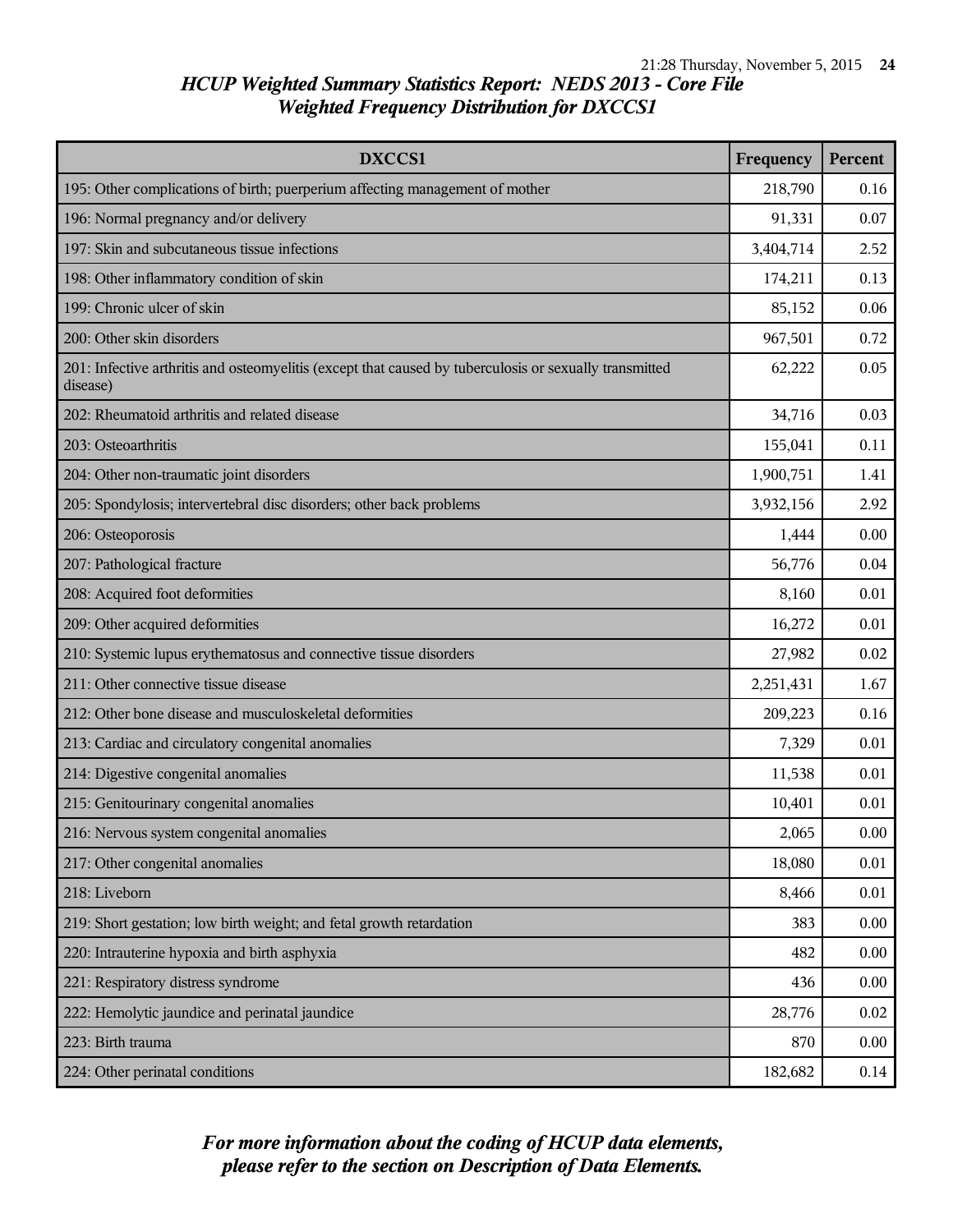| DXCCS1                                                                     | Frequency | Percent |
|----------------------------------------------------------------------------|-----------|---------|
| 225: Joint disorders and dislocations; trauma-related                      | 513,282   | 0.38    |
| 226: Fracture of neck of femur (hip)                                       | 317,140   | 0.24    |
| 227: Spinal cord injury                                                    | 14,157    | 0.01    |
| 228: Skull and face fractures                                              | 295,185   | 0.22    |
| 229: Fracture of upper limb                                                | 1,791,271 | 1.33    |
| 230: Fracture of lower limb                                                | 1,034,916 | 0.77    |
| 231: Other fractures                                                       | 583,817   | 0.43    |
| 232: Sprains and strains                                                   | 5,912,539 | 4.38    |
| 233: Intracranial injury                                                   | 740,230   | 0.55    |
| 234: Crushing injury or internal injury                                    | 207,845   | 0.15    |
| 235: Open wounds of head; neck; and trunk                                  | 2,270,431 | 1.68    |
| 236: Open wounds of extremities                                            | 3,013,314 | 2.23    |
| 237: Complication of device; implant or graft                              | 545,710   | 0.40    |
| 238: Complications of surgical procedures or medical care                  | 699,923   | 0.52    |
| 239: Superficial injury; contusion                                         | 5,625,989 | 4.17    |
| 240: Burns                                                                 | 383,095   | 0.28    |
| 241: Poisoning by psychotropic agents                                      | 175,731   | 0.13    |
| 242: Poisoning by other medications and drugs                              | 411,717   | 0.31    |
| 243: Poisoning by nonmedicinal substances                                  | 321,190   | 0.24    |
| 244: Other injuries and conditions due to external causes                  | 3,264,630 | 2.42    |
| 245: Syncope                                                               | 1,199,890 | 0.89    |
| 246: Fever of unknown origin                                               | 1,404,436 | 1.04    |
| 247: Lymphadenitis                                                         | 183,459   | 0.14    |
| 248: Gangrene                                                              | 16,442    | 0.01    |
| 249: Shock                                                                 | 3,465     | 0.00    |
| 250: Nausea and vomiting                                                   | 2,024,973 | 1.50    |
| 251: Abdominal pain                                                        | 5,712,266 | 4.24    |
| 252: Malaise and fatigue                                                   | 552,710   | 0.41    |
| 253: Allergic reactions                                                    | 1,814,282 | 1.35    |
| 254: Rehabilitation care; fitting of prostheses; and adjustment of devices | 8,177     | 0.01    |
| 255: Administrative/social admission                                       | 478,635   | 0.35    |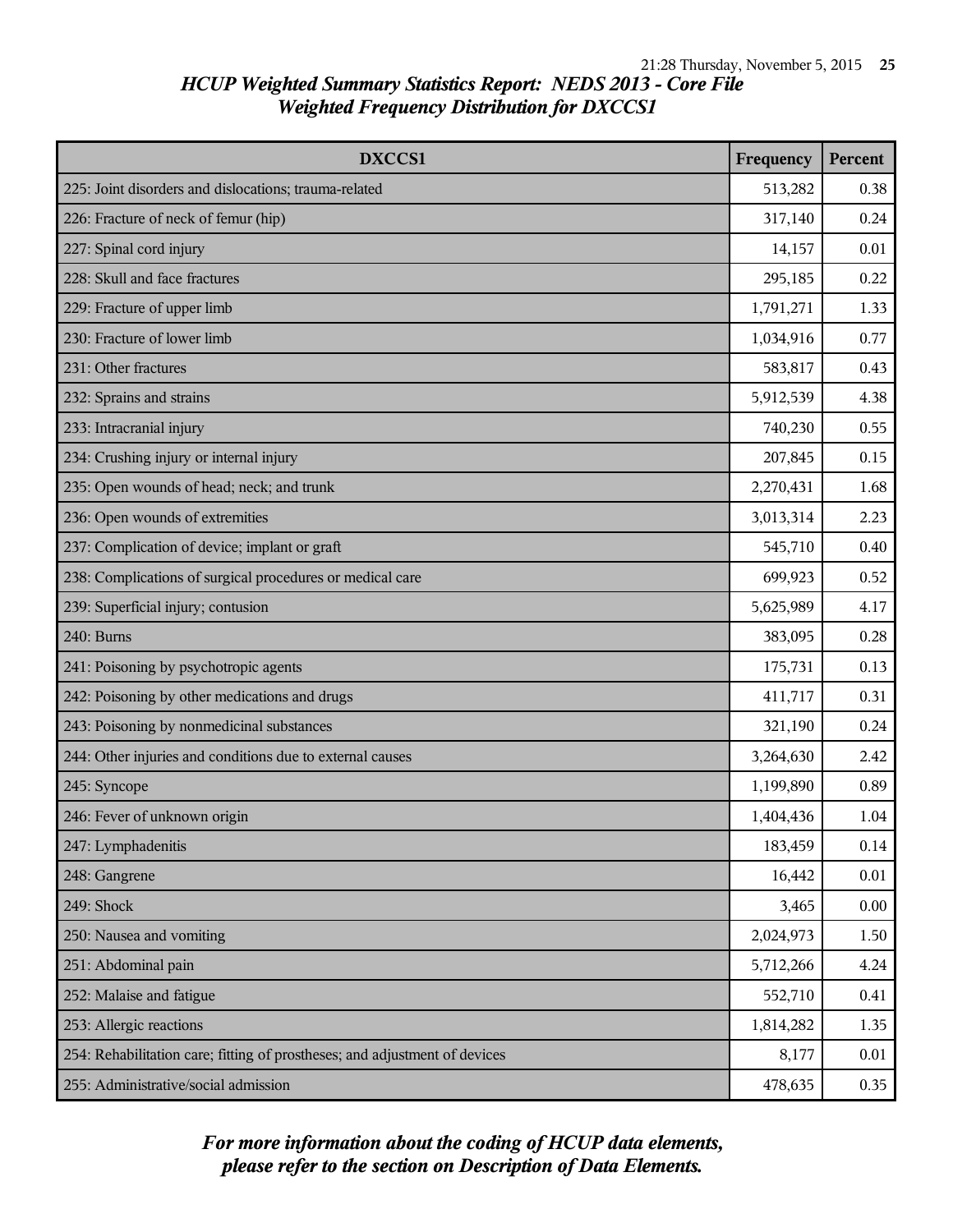| <b>DXCCS1</b>                                                                              | Frequency | Percent |
|--------------------------------------------------------------------------------------------|-----------|---------|
| 256: Medical examination/evaluation                                                        | 226,215   | 0.17    |
| 257: Other aftercare                                                                       | 993,035   | 0.74    |
| 258: Other screening for suspected conditions (not mental disorders or infectious disease) | 222,322   | 0.16    |
| 259: Residual codes; unclassified                                                          | 1,156,397 | 0.86    |
| 650: Adjustment disorders                                                                  | 134,418   | 0.10    |
| 651: Anxiety disorders                                                                     | 988,070   | 0.73    |
| 652: Attention-deficit, conduct, and disruptive behavior disorders                         | 91,625    | 0.07    |
| 653: Delirium, dementia, and amnestic and other cognitive disorders                        | 236,142   | 0.18    |
| 654: Developmental disorders                                                               | 38,392    | 0.03    |
| 655: Disorders usually diagnosed in infancy, childhood, or adolescence                     | 15,433    | 0.01    |
| 656: Impulse control disorders, NEC                                                        | 16,733    | 0.01    |
| 657: Mood disorders                                                                        | 1,301,990 | 0.97    |
| 658: Personality disorders                                                                 | 24,317    | 0.02    |
| 659: Schizophrenia and other psychotic disorders                                           | 638,511   | 0.47    |
| 660: Alcohol-related disorders                                                             | 1,277,906 | 0.95    |
| 661: Substance-related disorders                                                           | 656,388   | 0.49    |
| 662: Suicide and intentional self-inflicted injury                                         | 197,264   | 0.15    |
| 663: Screening and history of mental health and substance abuse codes                      | 166,829   | 0.12    |
| 670: Miscellaneous disorders                                                               | 154,726   | 0.11    |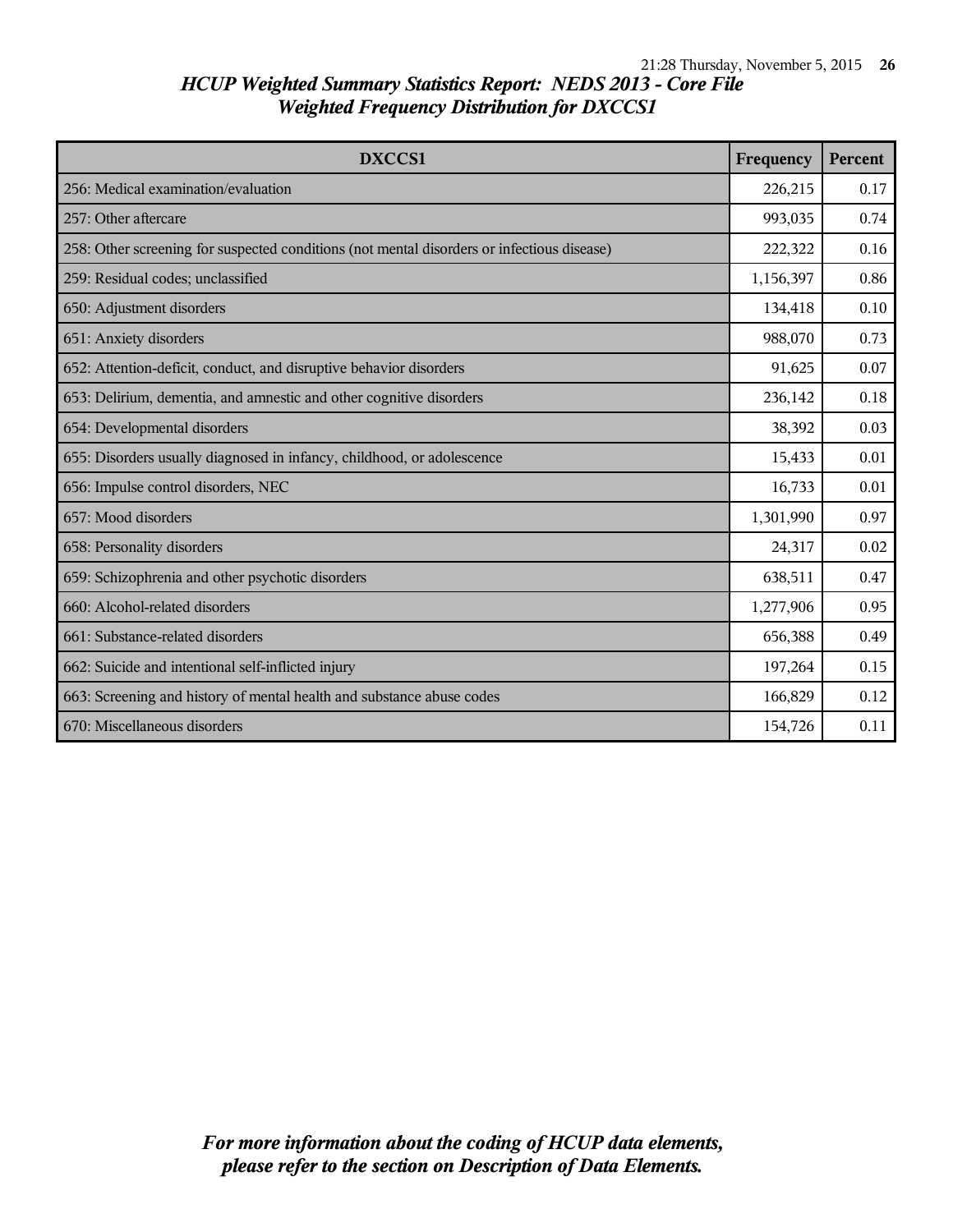| <b>ECODE1</b>     | Frequency   | Percent |
|-------------------|-------------|---------|
| <b>Blank</b>      | 102,150,182 | 75.74   |
| Valid DX          | 32,626,740  | 24.19   |
| Invalid DX (invl) | 92,093      | 0.07    |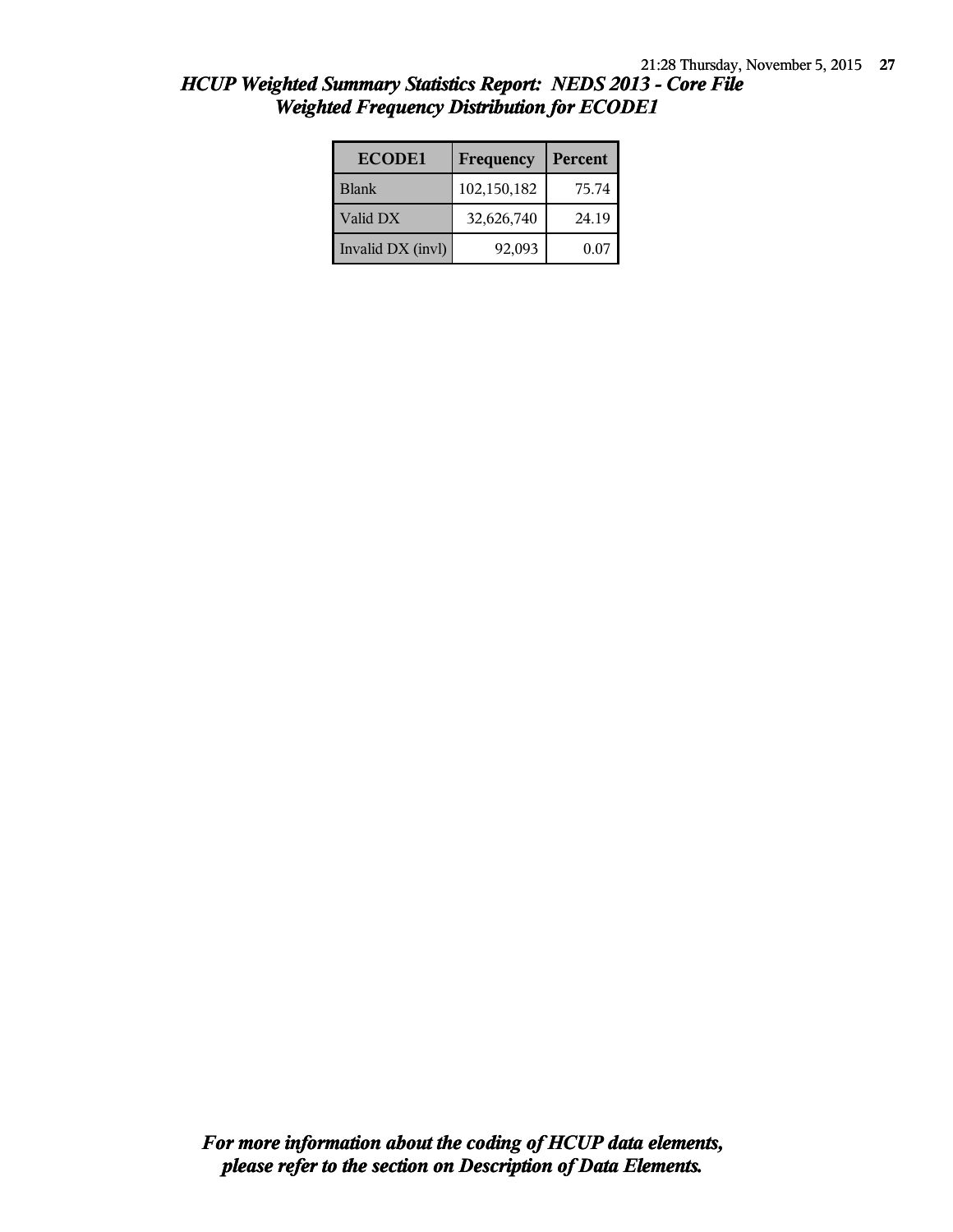| <b>EDEVENT</b><br><b>Frequency</b>                                                       |             | Percent |
|------------------------------------------------------------------------------------------|-------------|---------|
| 1: ED visit in which the patient is treated and released                                 | 113,163,524 | 83.91   |
| 2: ED visit in which the patient is admitted to this same hospital                       | 19,255,862  | 14.28   |
| 3: ED visit in which the patient is transferred to another short-term hospital           |             | 1.52    |
| 9: ED visit in which the patient died in the ED                                          | 199,286     | 0.15    |
| 98: ED visit in which patient is not admitted to this same hospital, destination unknown | 206,185     | 0.15    |
| 99: ED visit in which the patient is discharged alive, destination unknown               | 740         | 0.00    |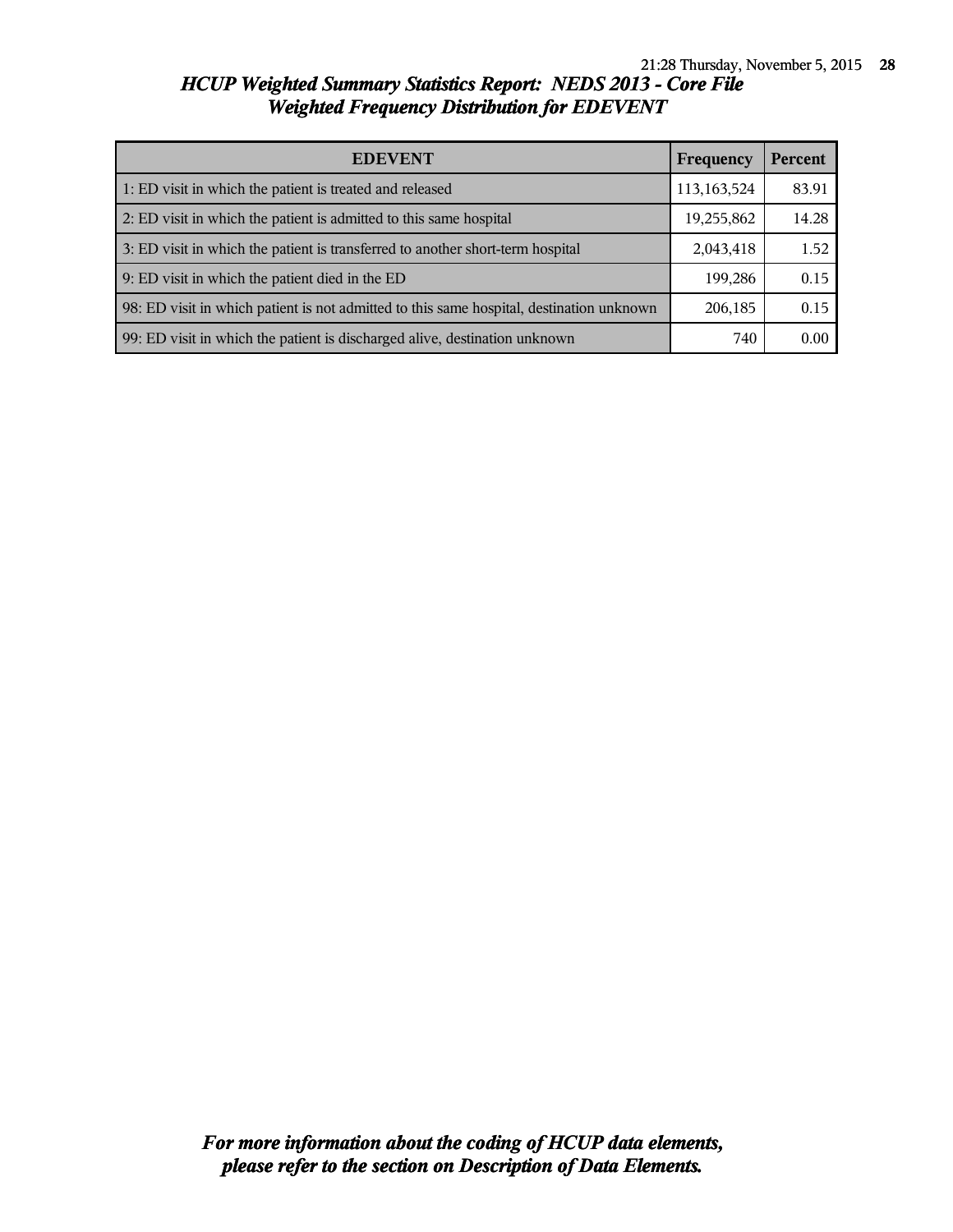| E CCS1                                             | Frequency   | Percent |
|----------------------------------------------------|-------------|---------|
| $\therefore$ Missing                               | 102,150,182 | 75.74   |
| A: Invalid diagnosis                               | 92,093      | 0.07    |
| 662: Suicide and intentional self-inflicted injury | 376,279     | 0.28    |
| 2601: E Codes: Cut/pierceb                         | 1,635,837   | 1.21    |
| 2602: E Codes: Drowning/submersion                 | 9,629       | 0.01    |
| 2603: E Codes: Fall                                | 7,303,802   | 5.42    |
| 2604: E Codes: Fire/burn                           | 309,795     | 0.23    |
| 2605: E Codes: Firearm                             | 53,977      | 0.04    |
| 2606: E Codes: Machinery                           | 97,842      | 0.07    |
| 2607: E Codes: Motor vehicle traffic (MVT)         | 2,663,926   | 1.98    |
| 2608: E Codes: Pedal cyclist; not MVT              | 242,650     | 0.18    |
| 2609: E Codes: Pedestrian; not MVT                 | 15,642      | 0.01    |
| 2610: E Codes: Transport; not MVT                  | 251,387     | 0.19    |
| 2611: E Codes: Natural/environment                 | 1,185,231   | 0.88    |
| 2612: E Codes: Overexertion                        | 1,942,961   | 1.44    |
| 2613: E Codes: Poisoning                           | 536,876     | 0.40    |
| 2614: E Codes: Struck by; against                  | 3,180,729   | 2.36    |
| 2615: E Codes: Suffocation                         | 44,378      | 0.03    |
| 2616: E Codes: Adverse effects of medical care     | 1,089,043   | 0.81    |
| 2617: E Codes: Adverse effects of medical drugs    | 1,625,452   | 1.21    |
| 2618: E Codes: Other specified and classifiable    | 1,126,827   | 0.84    |
| 2619: E Codes: Other specified; NEC                | 754,102     | 0.56    |
| 2620: E Codes: Unspecified                         | 3,306,617   | 2.45    |
| 2621: E Codes: Place of occurrence                 | 4,873,759   | 3.61    |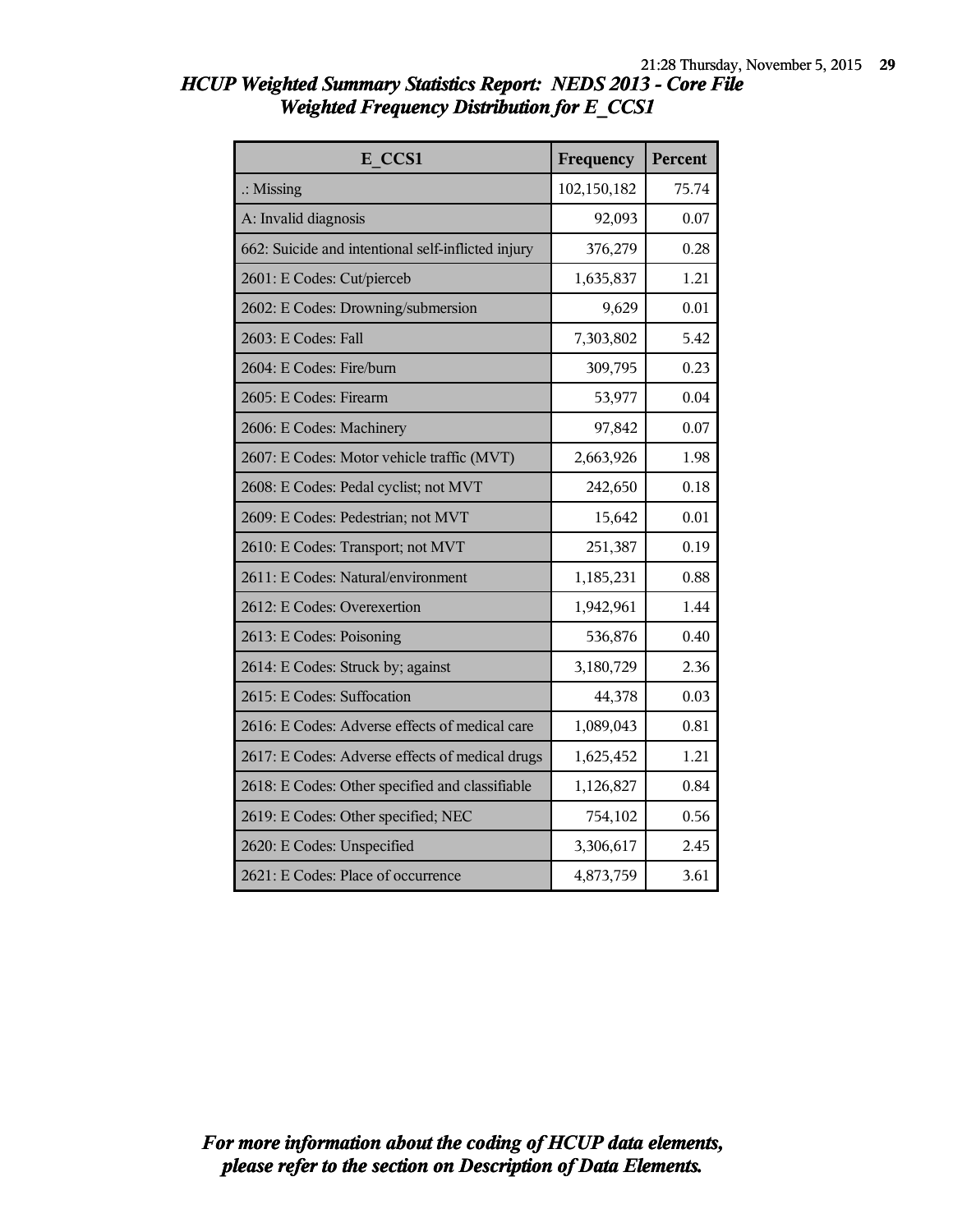| <b>FEMALE</b>        | Frequency  | Percent |
|----------------------|------------|---------|
| $\therefore$ Missing | 3,499      | 0.00    |
| .A: Invalid          | 24         | 0.00    |
| .C: Inconsistent     | 1,208      | 0.00    |
| $0:$ Male            | 60,049,843 | 44.52   |
| 1: Female            | 74,814,441 | 55.47   |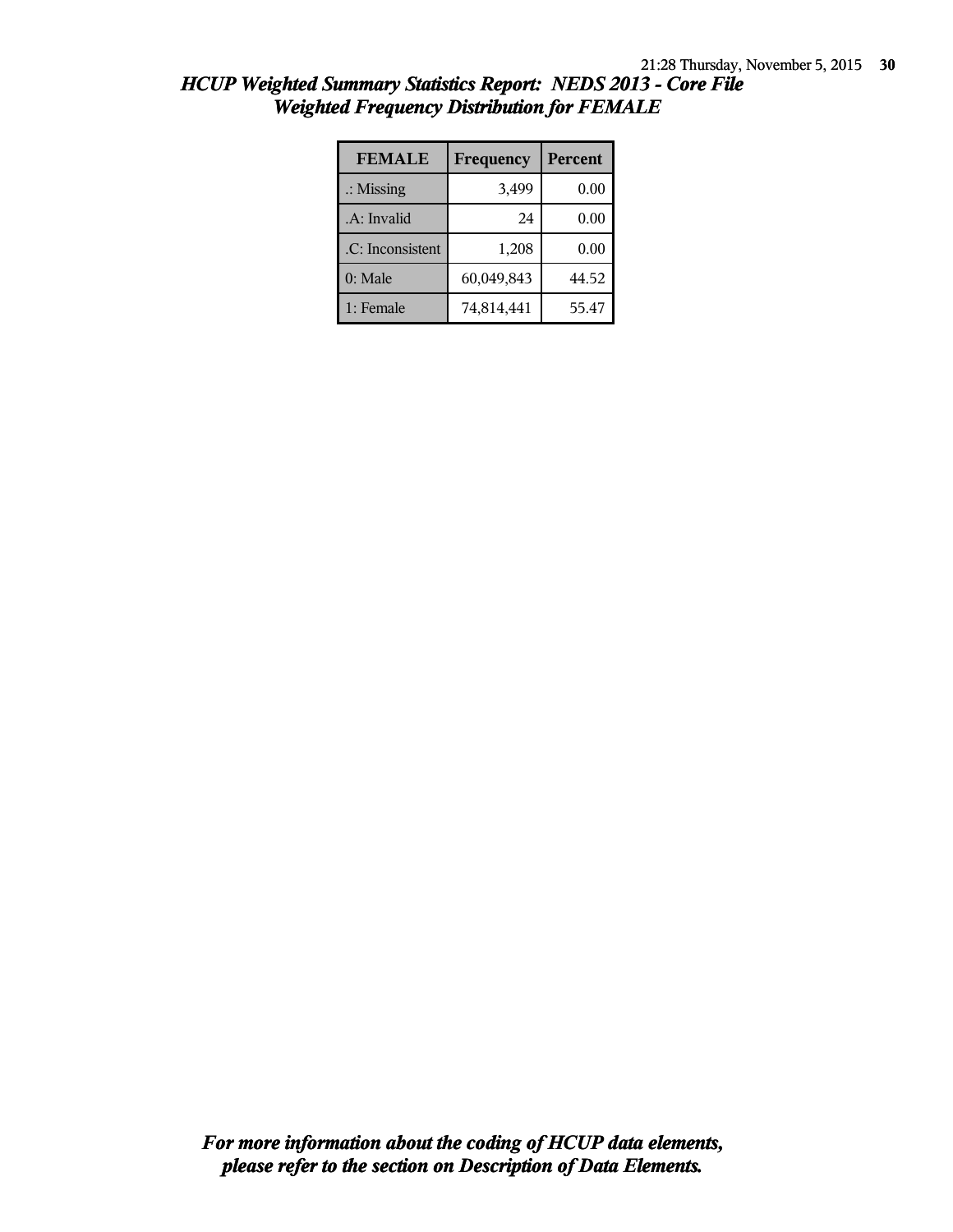| HCUP Weighted Summary Statistics Report: NEDS 2013 - Core File |  |
|----------------------------------------------------------------|--|
| <b>Weighted Frequency Distribution for HCUPFILE</b>            |  |

| <b>HCUPFILE</b> | Frequency   | Percent |
|-----------------|-------------|---------|
| <b>SEDD</b>     | 115,613,153 | 85.72   |
| SID             | 19,255,862  | 14.28   |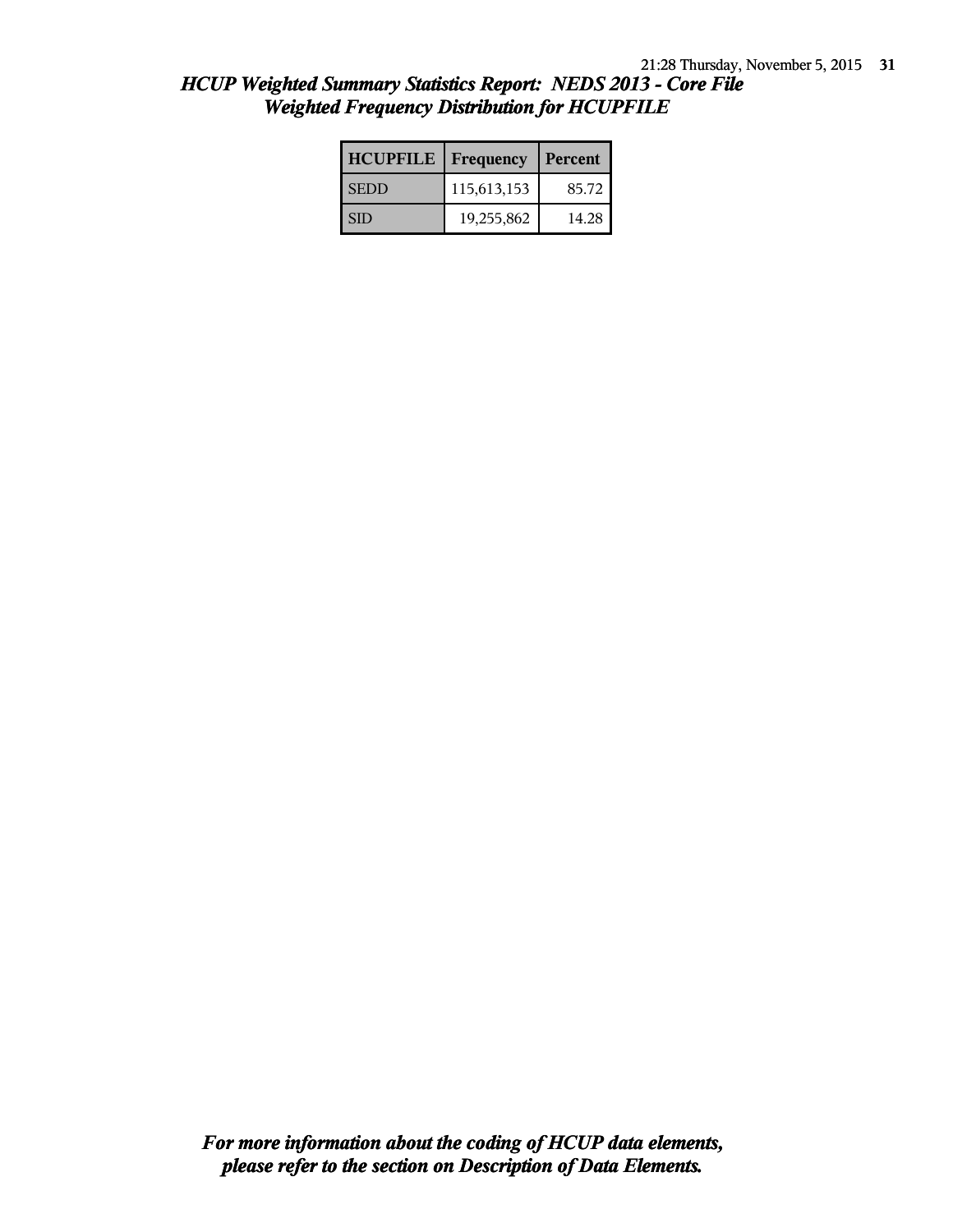| <b>INJURY</b>     | Frequency   | Percent |
|-------------------|-------------|---------|
| 0: No injury      | 105,237,867 | 78.03   |
| 1: Injury by DX1  | 26,486,536  | 19.64   |
| 2: Injury by DX2+ | 3,144,612   | 2.33    |

*HCUP Weighted Summary Statistics Report: NEDS 2013 - Core File Weighted Frequency Distribution for INJURY*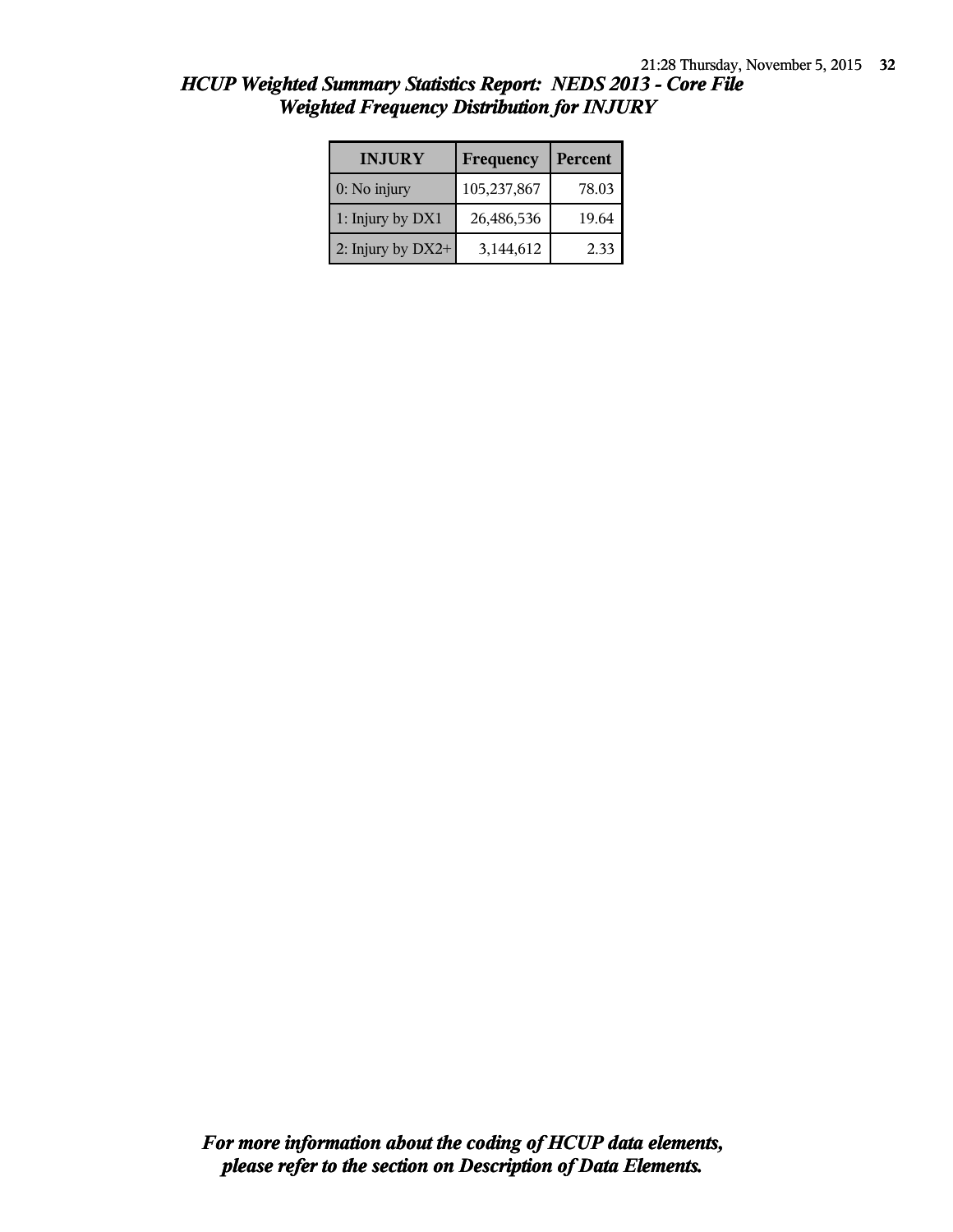| HCUP Weighted Summary Statistics Report: NEDS 2013 - Core File |  |
|----------------------------------------------------------------|--|
| <b>Weighted Frequency Distribution for INJURY CUT</b>          |  |

| <b>INJURY CUT   Frequency</b> |             | Percent |
|-------------------------------|-------------|---------|
|                               | 132,680,232 | 98.38   |
|                               | 2,188,783   | 1.62    |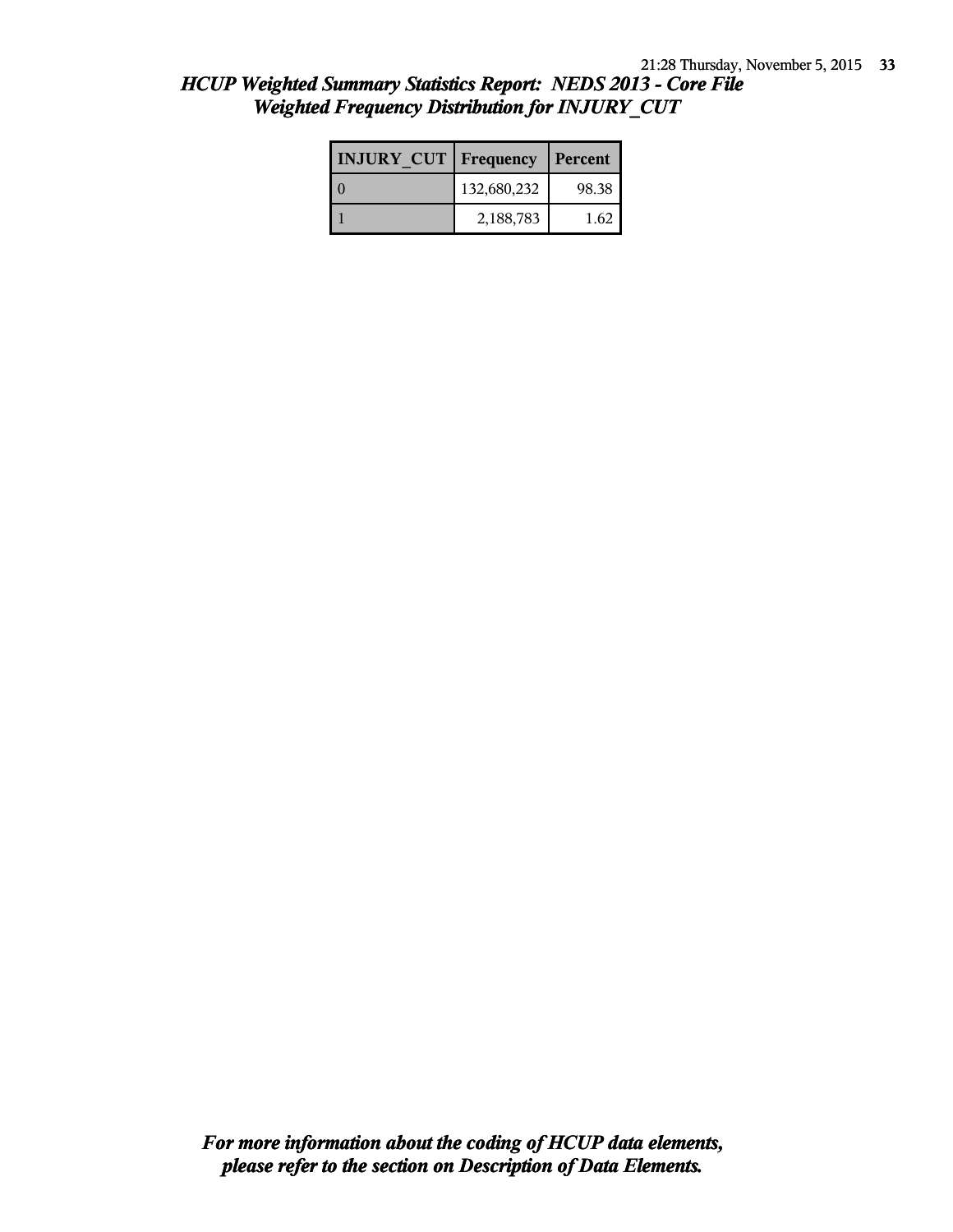| <b>INJURY DROWN Frequency</b> |             | Percent |  |
|-------------------------------|-------------|---------|--|
|                               | 134,856,115 | 99.99   |  |
|                               | 12,900      | 0.01    |  |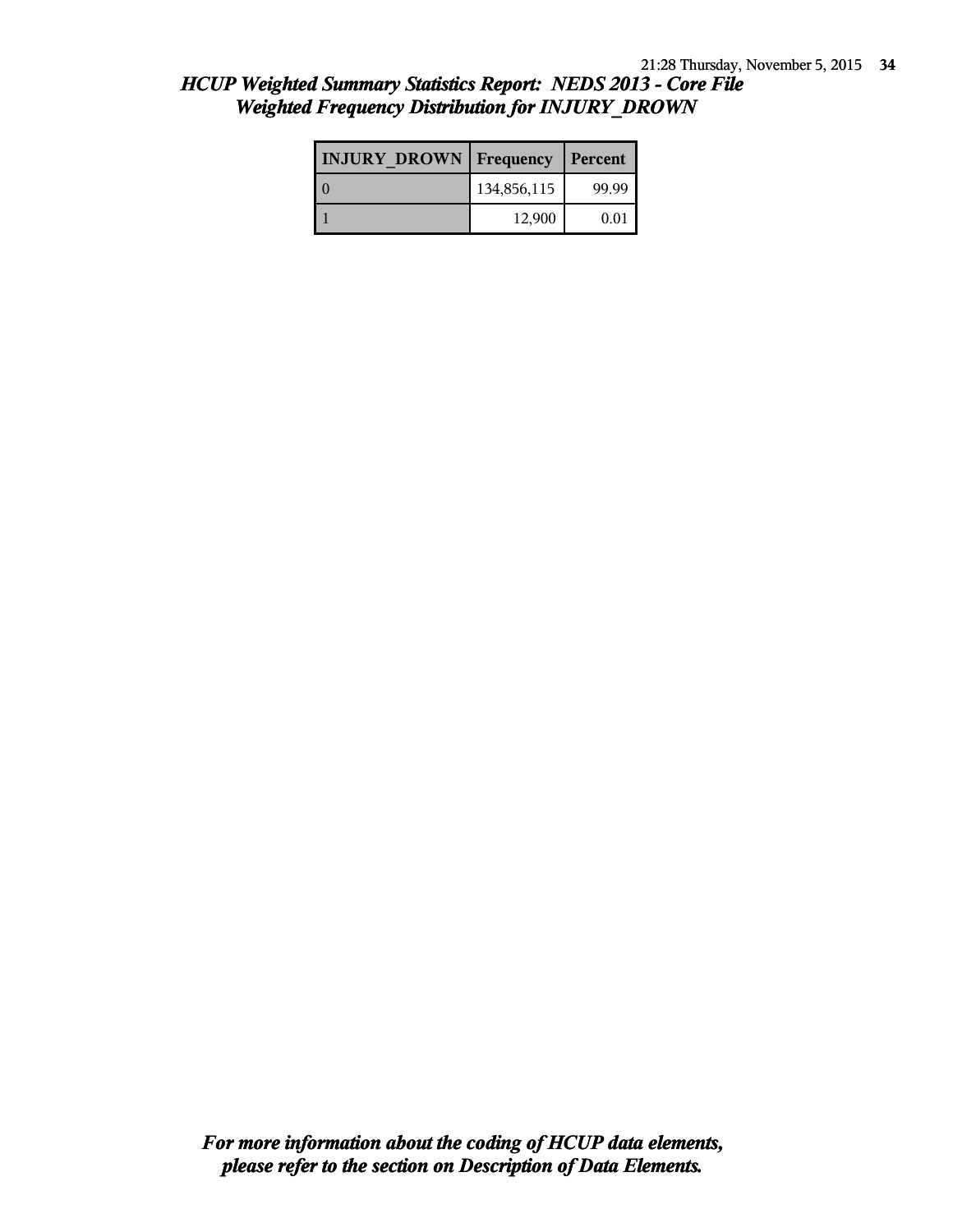|  |                                                        | <b>HCUP Weighted Summary Statistics Report: NEDS 2013 - Core File</b> |  |
|--|--------------------------------------------------------|-----------------------------------------------------------------------|--|
|  | <b>Weighted Frequency Distribution for INJURY FALL</b> |                                                                       |  |

| <b>INJURY FALL Frequency</b> |             | Percent |  |
|------------------------------|-------------|---------|--|
|                              | 125,702,704 | 93.20   |  |
|                              | 9,166,311   | 6.80    |  |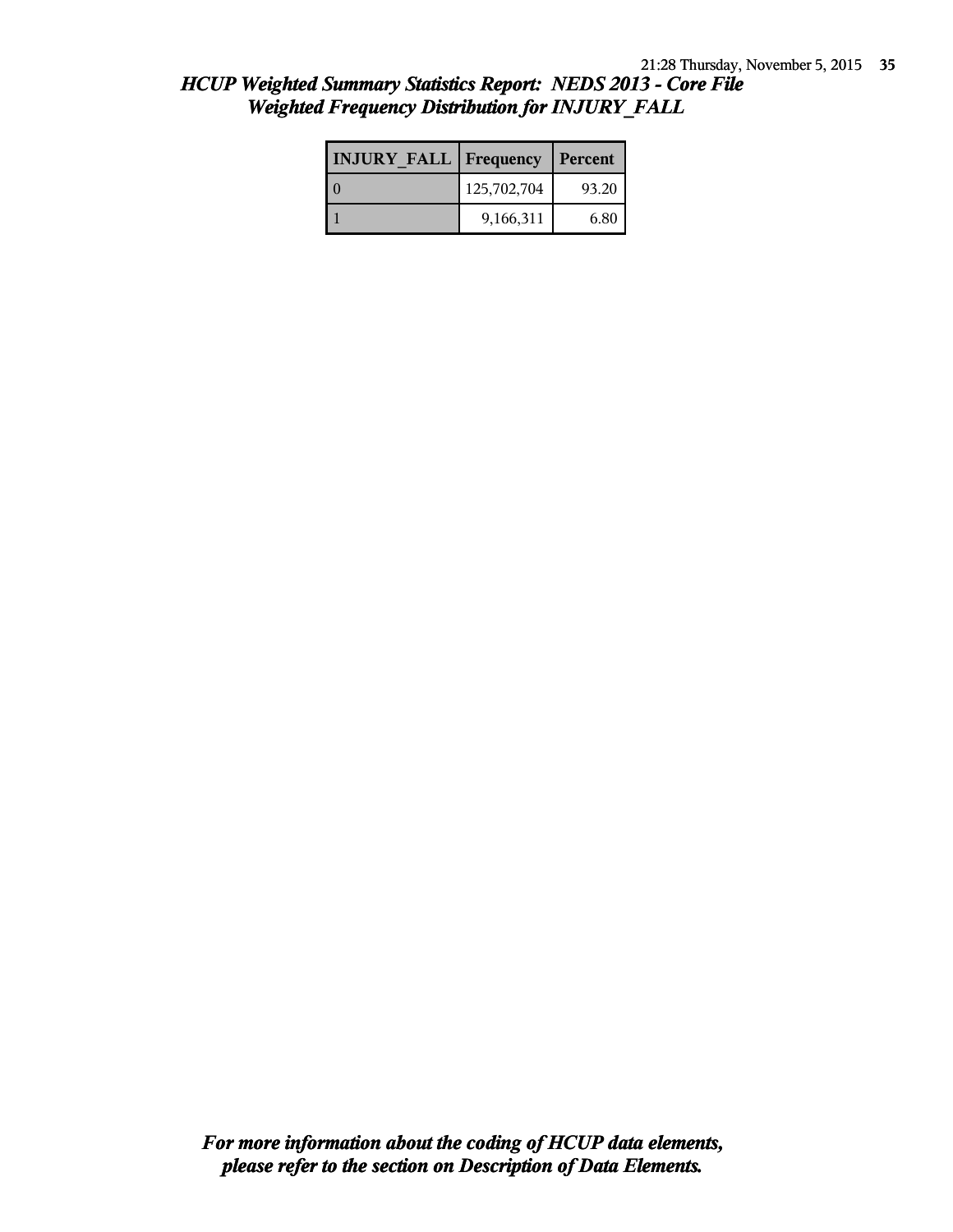| <b>INJURY FIRE   Frequency</b> |             | Percent |  |
|--------------------------------|-------------|---------|--|
|                                | 134,479,933 | 99.71   |  |
|                                | 389,082     | 0.29    |  |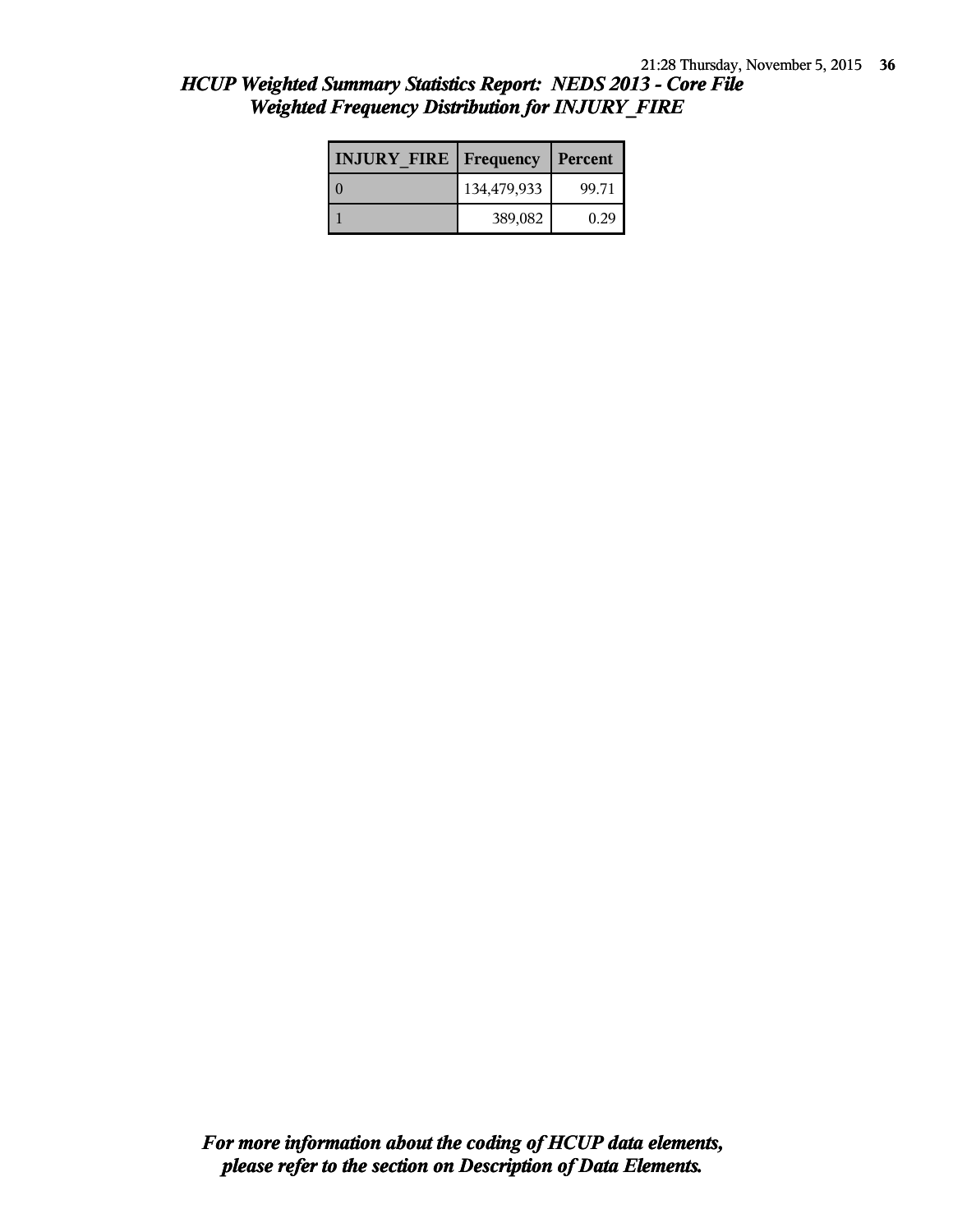| <b>INJURY FIREARM   Frequency</b> |             | Percent |  |
|-----------------------------------|-------------|---------|--|
|                                   | 134,800,874 | 99.95   |  |
|                                   | 68,141      | 0.05    |  |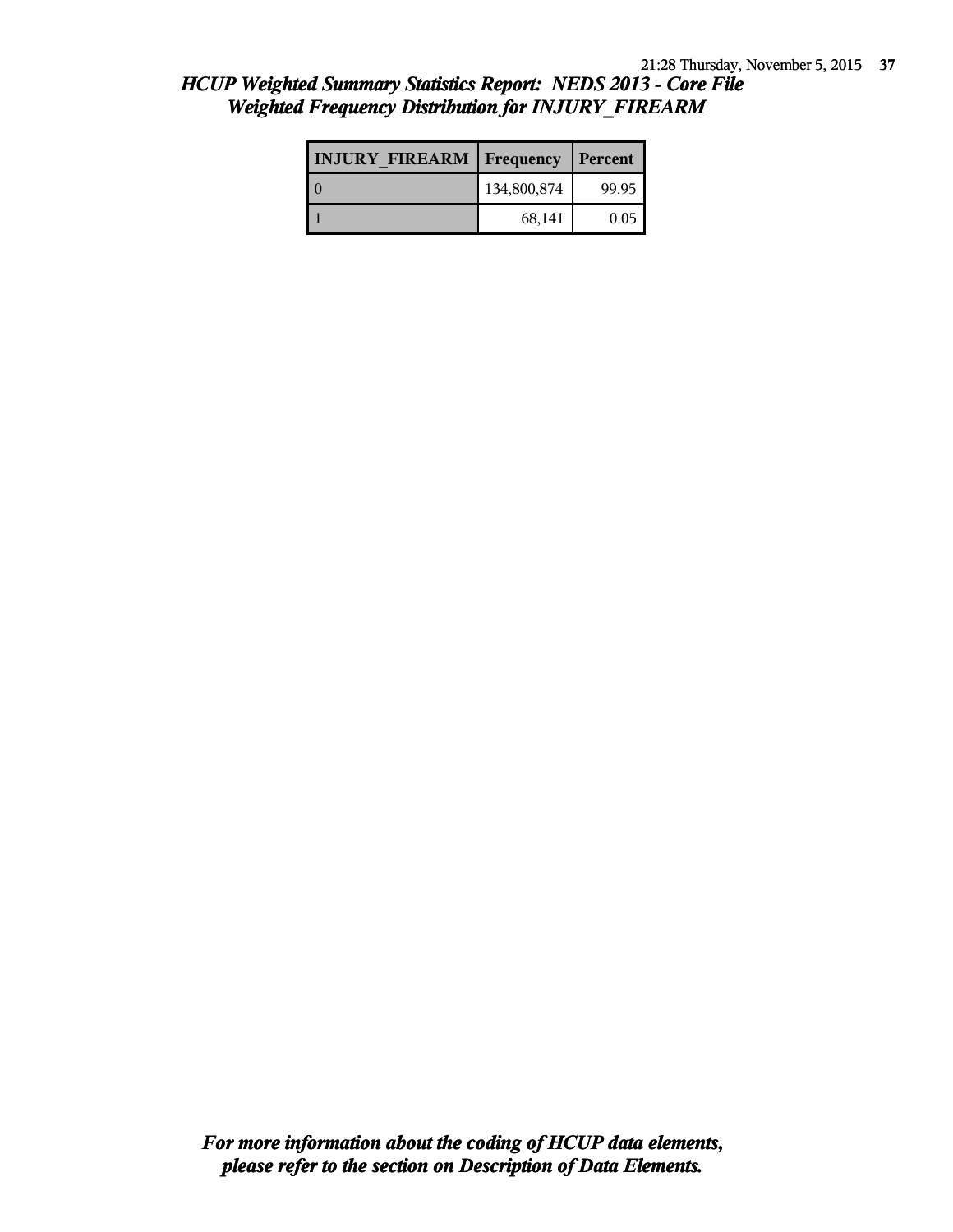|  |  |  | HCUP Weighted Summary Statistics Report: NEDS 2013 - Core File |  |  |
|--|--|--|----------------------------------------------------------------|--|--|
|  |  |  | <b>Weighted Frequency Distribution for INJURY MACHINERY</b>    |  |  |

| <b>INJURY MACHINERY   Frequency</b> |             | Percent |
|-------------------------------------|-------------|---------|
| $\Omega$                            | 134,748,865 | 99.91   |
|                                     | 120,150     | 0.09    |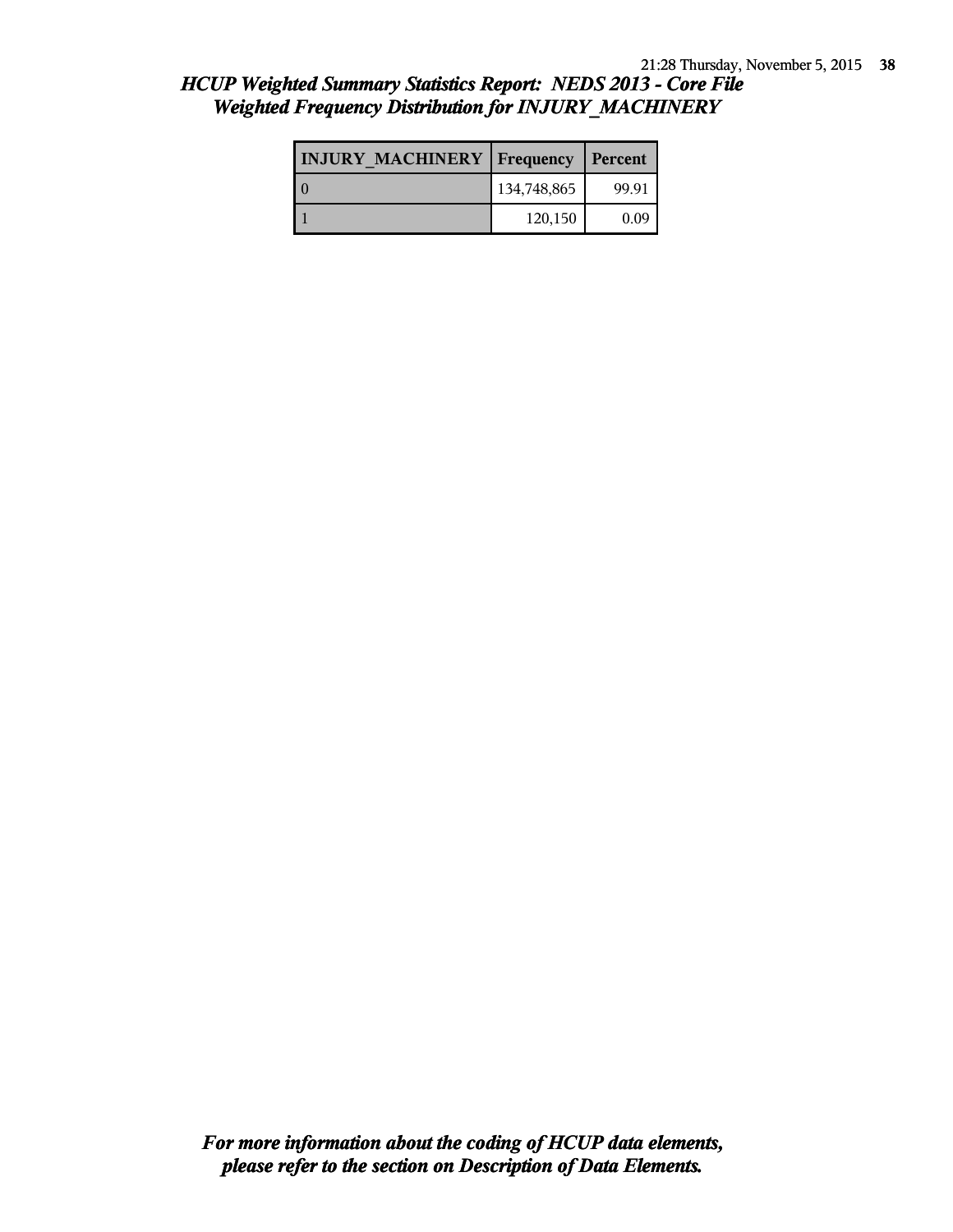| HCUP Weighted Summary Statistics Report: NEDS 2013 - Core File |  |
|----------------------------------------------------------------|--|
| <b>Weighted Frequency Distribution for INJURY MVT</b>          |  |

| <b>INJURY MVT   Frequency</b> |             | Percent |  |
|-------------------------------|-------------|---------|--|
|                               | 131,721,815 | 97.67   |  |
|                               | 3,147,200   | 2.33    |  |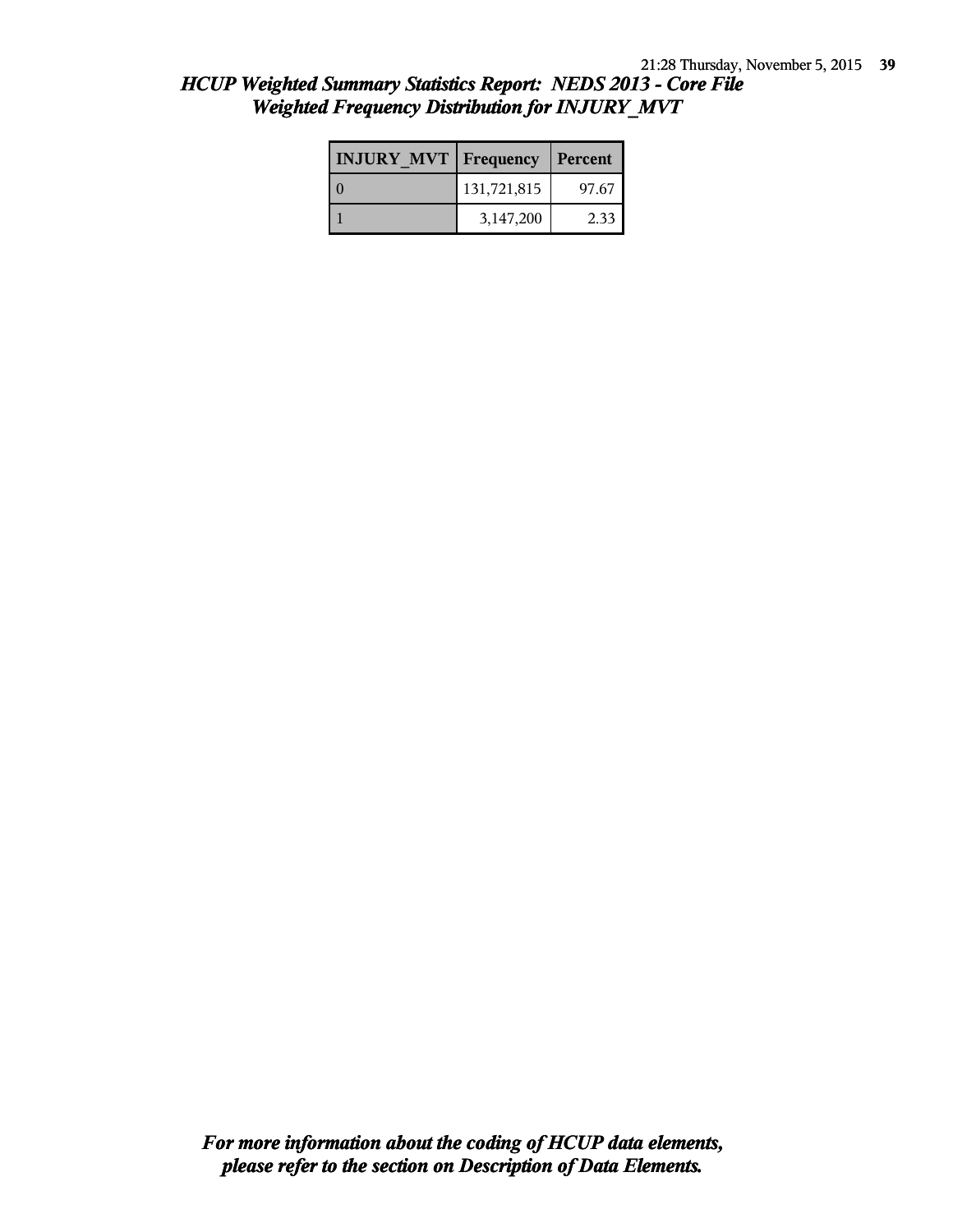| <b>INJURY NATURE Frequency</b> |             | Percent |  |
|--------------------------------|-------------|---------|--|
|                                | 133,430,402 | 98.93   |  |
|                                | 1,438,613   | 1.07    |  |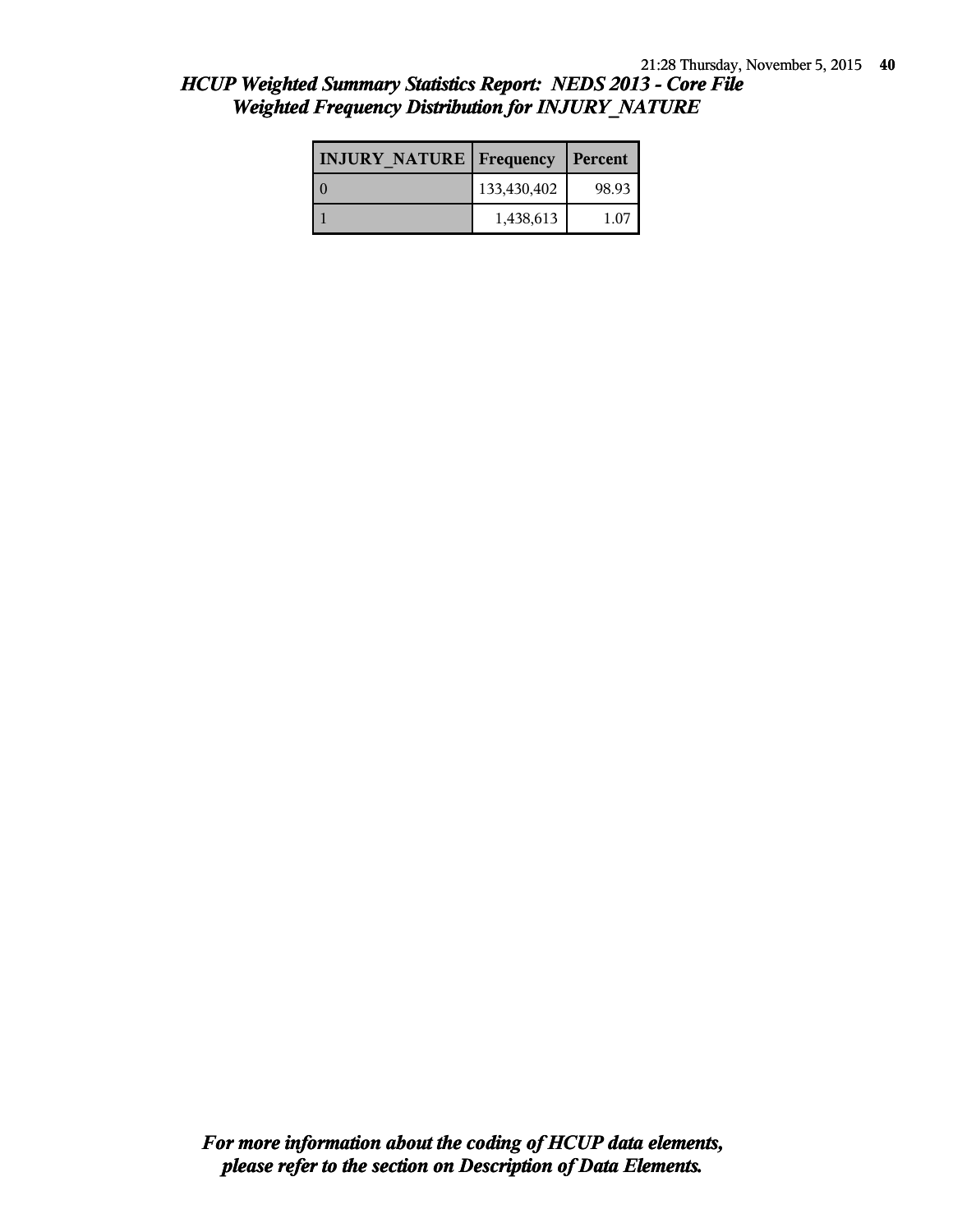| <b>INJURY POISON</b> | Frequency   | Percent |
|----------------------|-------------|---------|
|                      | 133,932,412 | 99.31   |
|                      | 936,603     | 0.69    |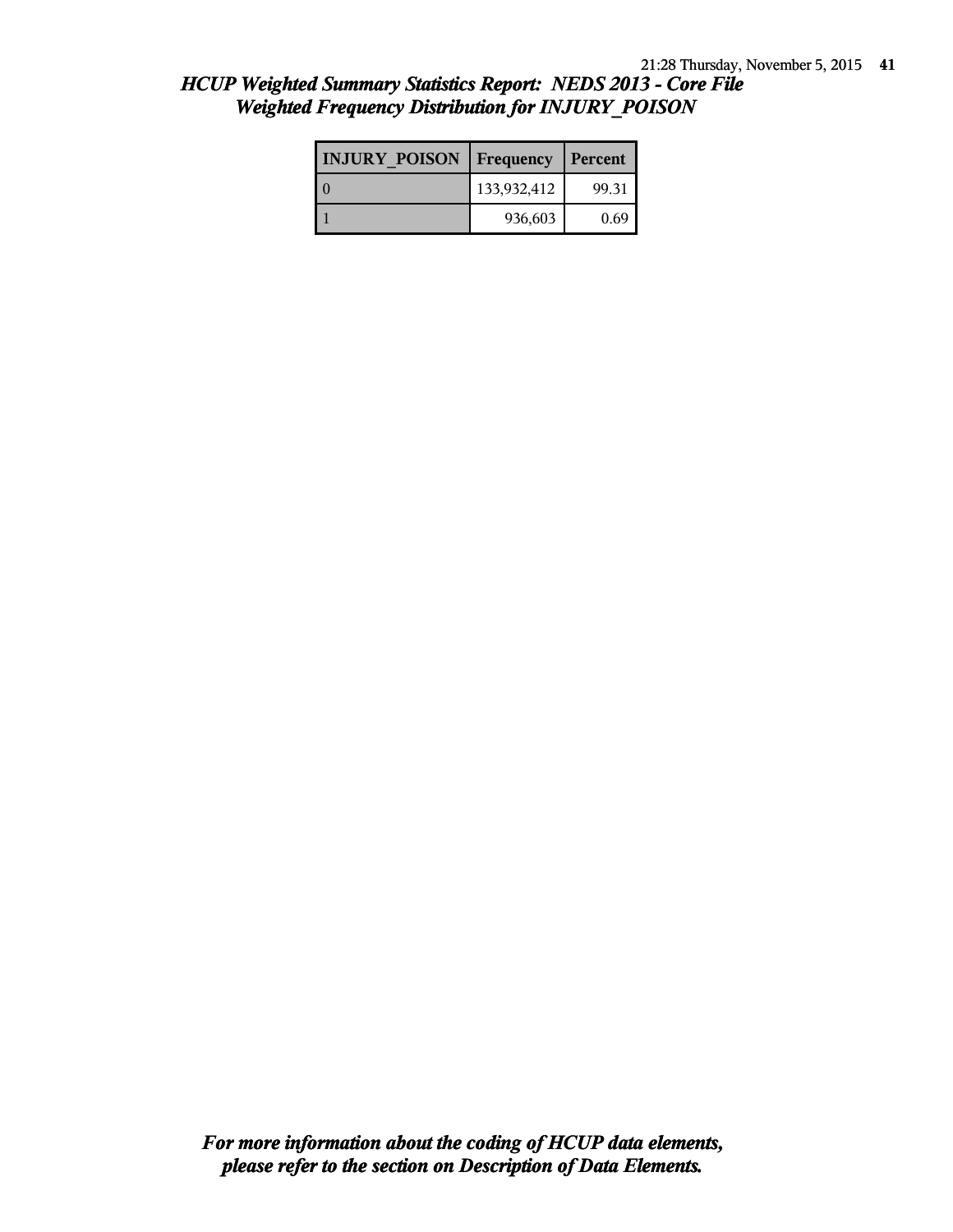| <b>INJURY SEVERITY</b> | Frequency   | Percent  |
|------------------------|-------------|----------|
| $\boldsymbol{0}$       | 107,438,401 | 79.66    |
| $\mathbf{1}$           | 16,838,567  | 12.49    |
| $\overline{2}$         | 1,959,406   | 1.45     |
| $\overline{3}$         | 242,777     | 0.18     |
| $\overline{4}$         | 4,948,084   | 3.67     |
| 5                      | 1,617,621   | 1.20     |
| 6                      | 242,520     | 0.18     |
| 8                      | 101,212     | 0.08     |
| 9                      | 615,866     | 0.46     |
| 10                     | 105,136     | 0.08     |
| 11                     | 15,047      | 0.01     |
| 12                     | 13,093      | 0.01     |
| 13                     | 49,585      | 0.04     |
| 14                     | 40,315      | 0.03     |
| 16                     | 85,415      | 0.06     |
| 17                     | 55,093      | 0.04     |
| 18                     | 11,714      | 0.01     |
| 19                     | 5,509       | 0.00     |
| 20                     | 11,967      | 0.01     |
| 21                     | 9,710       | 0.01     |
| 22                     | 12,977      | $0.01\,$ |
| 24                     | 6,108       | 0.00     |
| 25                     | 9,828       | 0.01     |
| 26                     | 4,157       | 0.00     |
| 27                     | 3,002       | 0.00     |
| 29                     | 8,033       | 0.01     |
| 30                     | 480         | 0.00     |
| 32                     | 250         | 0.00     |
| 33                     | 759         | 0.00     |
| 34                     | 3,192       | 0.00     |
| 35                     | 431         | 0.00     |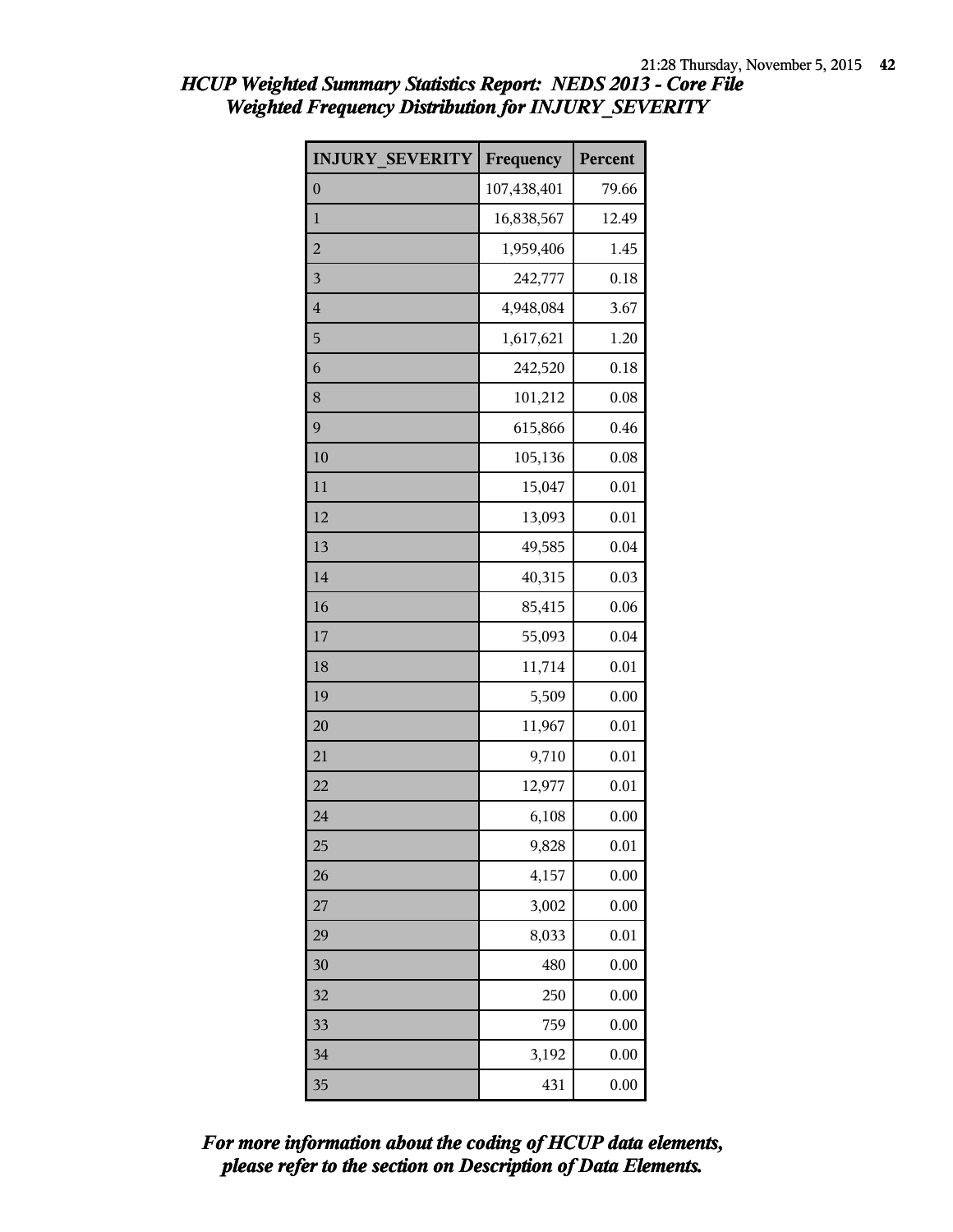| <b>INJURY SEVERITY</b> | Frequency | Percent |
|------------------------|-----------|---------|
| 36                     | 986       | 0.00    |
| 38                     | 1,163     | 0.00    |
| 41                     | 745       | 0.00    |
| 42                     | 64        | 0.00    |
| 43                     | 638       | 0.00    |
| 45                     | 254       | 0.00    |
| 48                     | 69        | 0.00    |
| 50                     | 371       | 0.00    |
| 51                     | 14        | 0.00    |
| 54                     | 41        | 0.00    |
| 57                     | 61        | 0.00    |
| 59                     | 49        | 0.00    |
| 75                     | 2,338     | 0.00    |
| 99                     | 405,967   | 0.30    |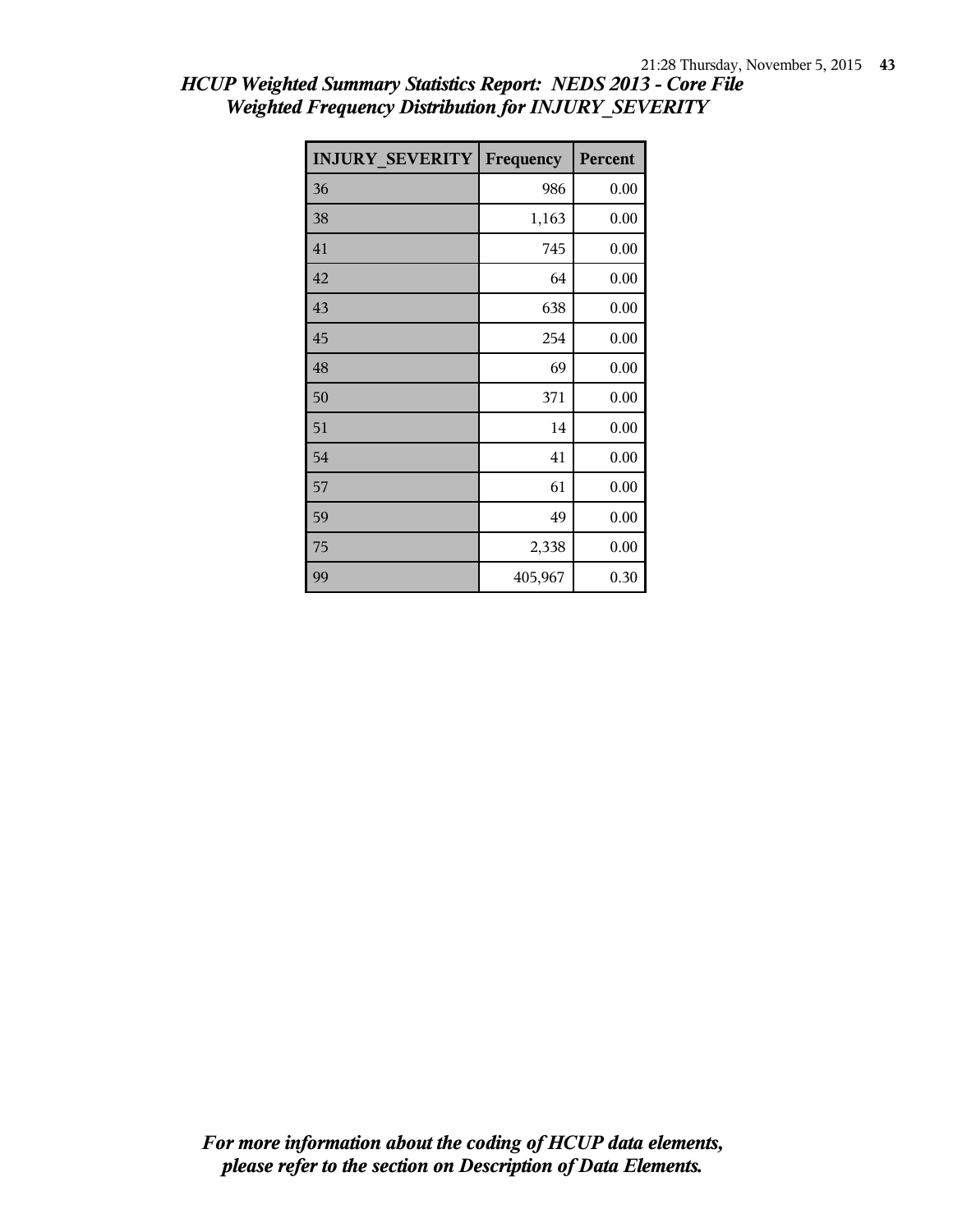| <b>INJURY STRUCK   Frequency</b> |             | Percent |
|----------------------------------|-------------|---------|
|                                  | 130,857,443 | 97.03   |
|                                  | 4,011,572   | 2.97    |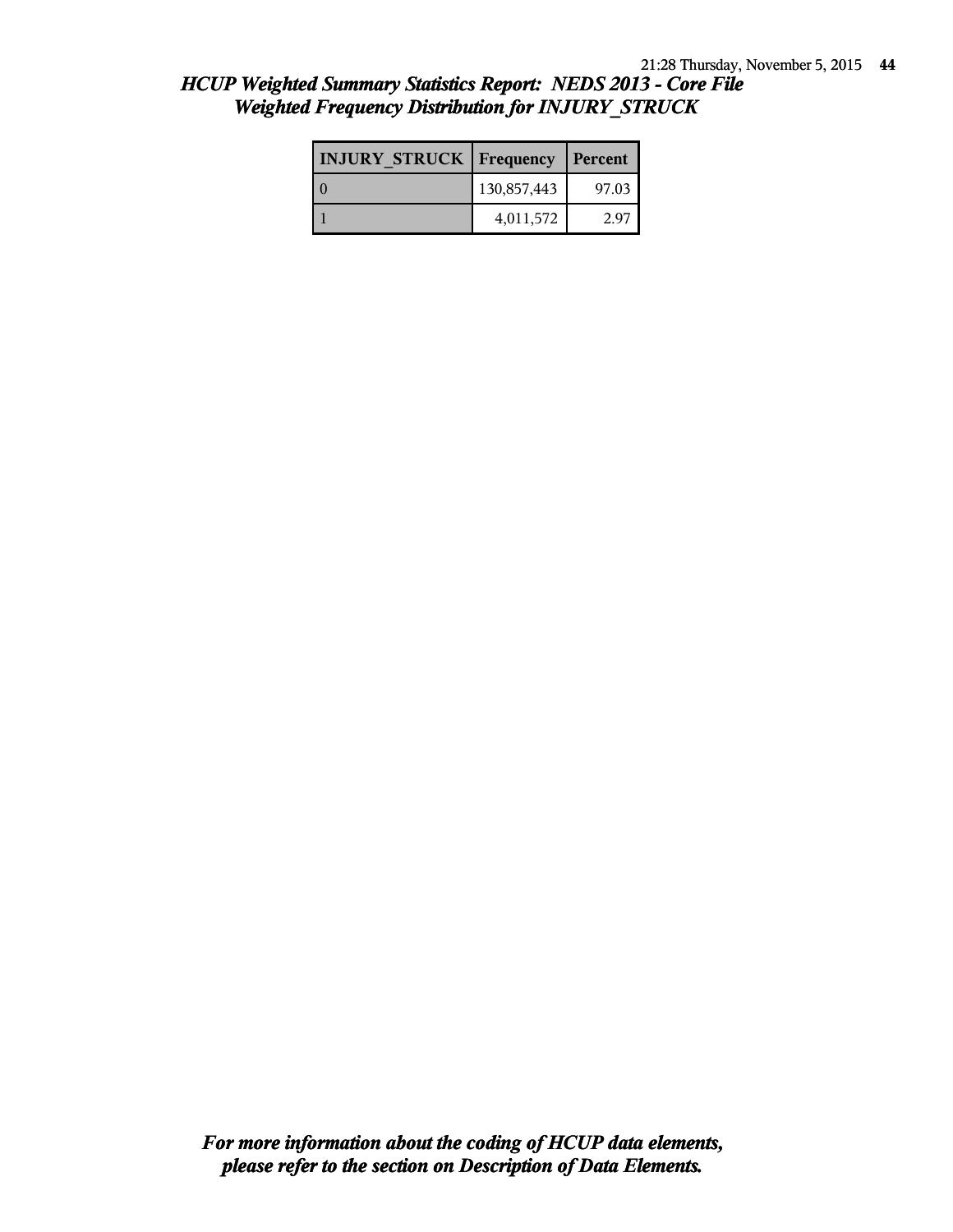| <b>INJURY SUFFOCATION   Frequency</b> |             | Percent |
|---------------------------------------|-------------|---------|
| $\Omega$                              | 134,812,846 | 99.96   |
|                                       | 56,169      | 0.04    |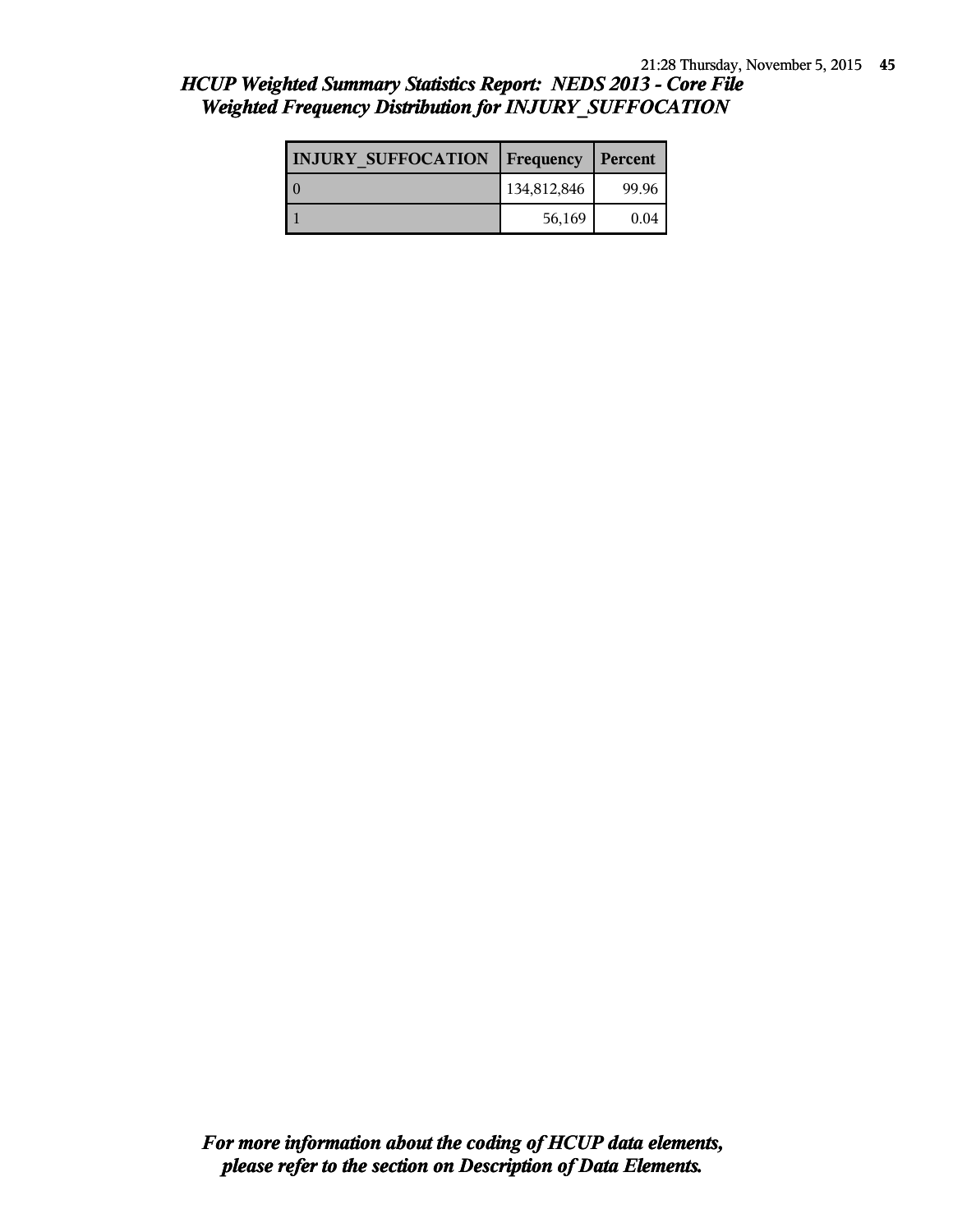| <b>INTENT ASSAULT Frequency</b> |             | Percent |
|---------------------------------|-------------|---------|
|                                 | 133,647,016 | 99.09   |
|                                 | 1,221,999   | 0.91    |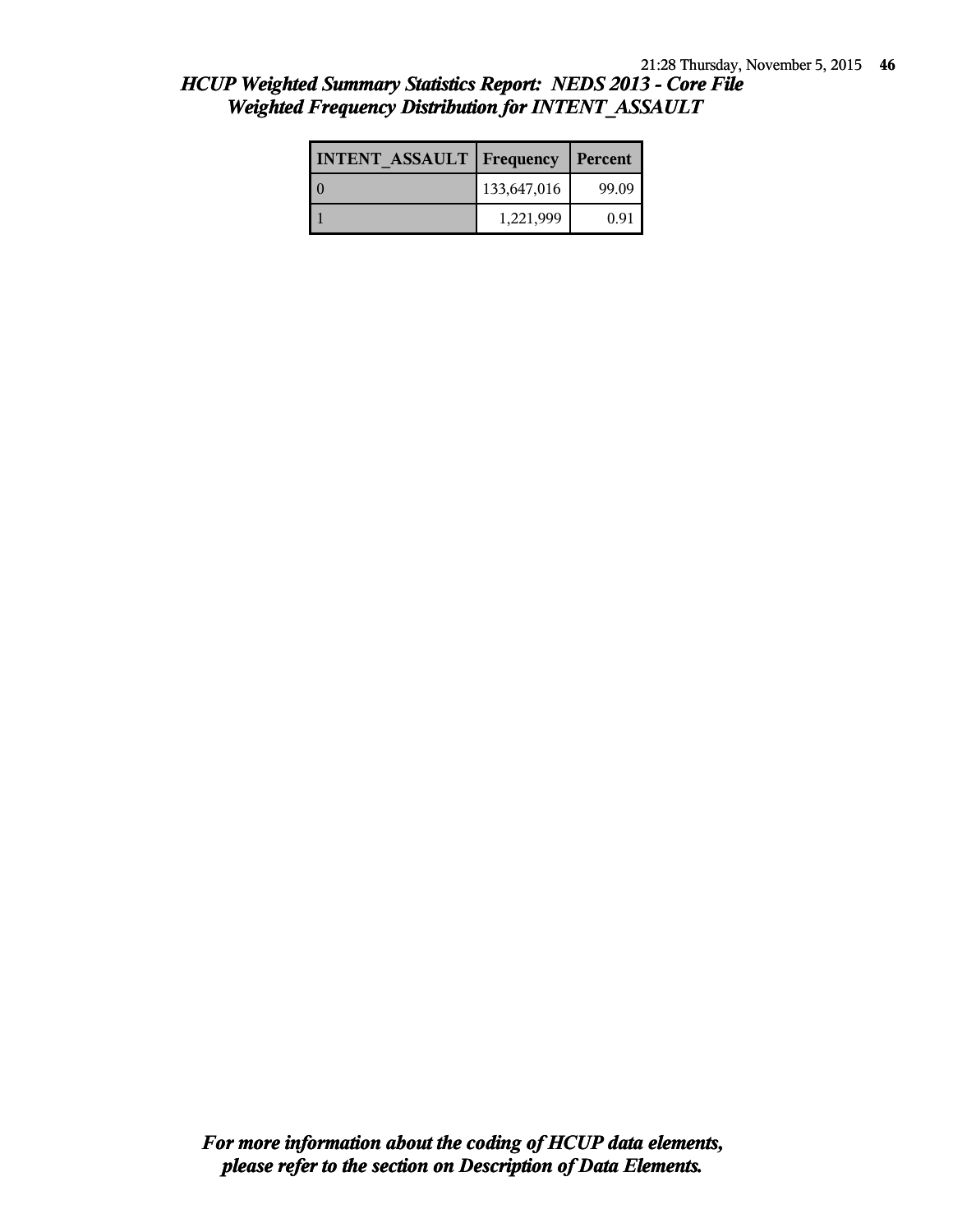| <b>INTENT SELF HARM   Frequency   Percent</b> |             |       |
|-----------------------------------------------|-------------|-------|
|                                               | 133,455,330 | 98.95 |
|                                               | 1,413,685   | 1.05  |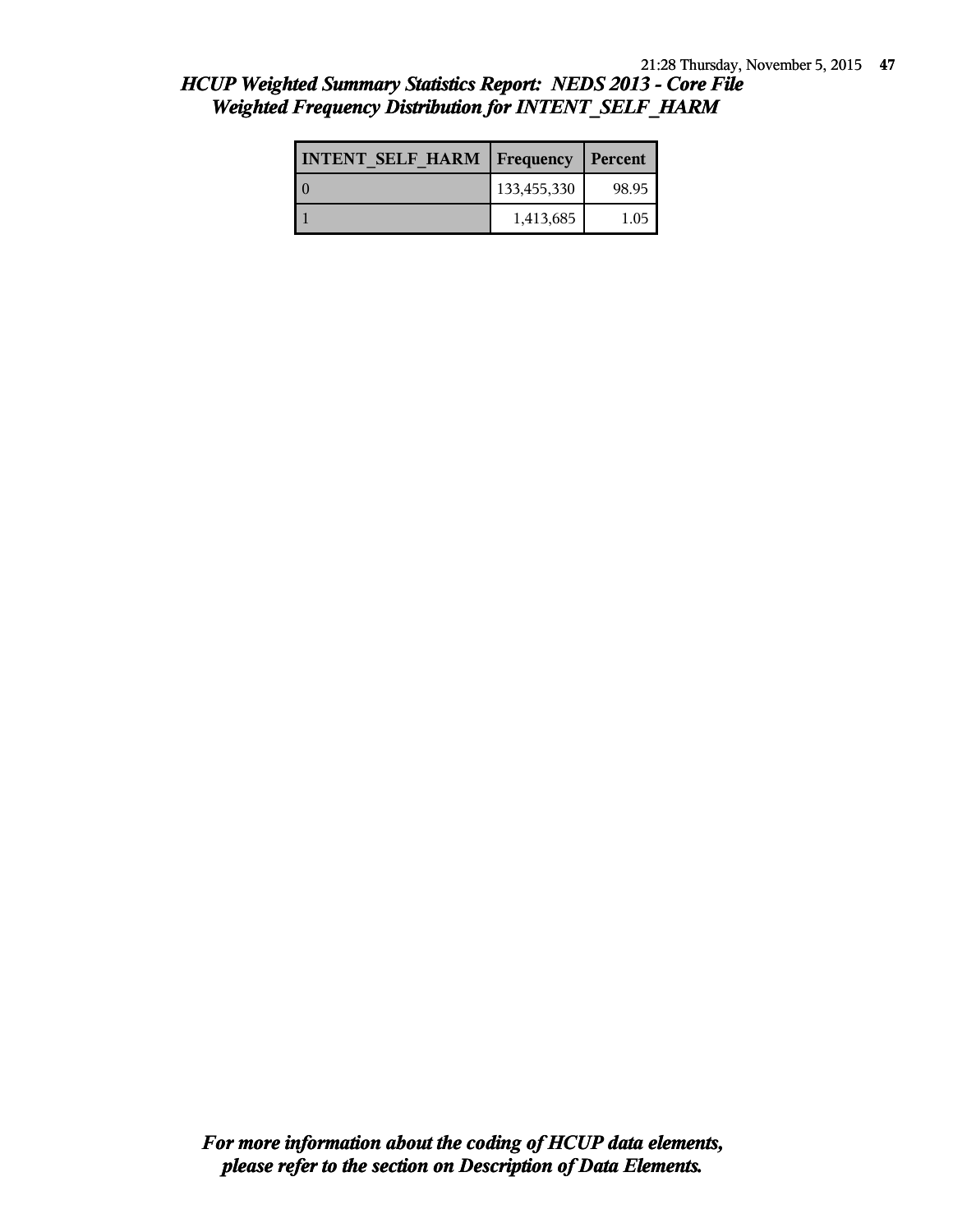## *HCUP Weighted Summary Statistics Report: NEDS 2013 - Core File Weighted Frequency Distribution for INTENT\_UNINTENTIONAL*

| <b>INTENT UNINTENTIONAL Frequency</b> |             | Percent |
|---------------------------------------|-------------|---------|
|                                       | 107,721,715 | 79.87   |
|                                       | 27,147,300  | 20.13   |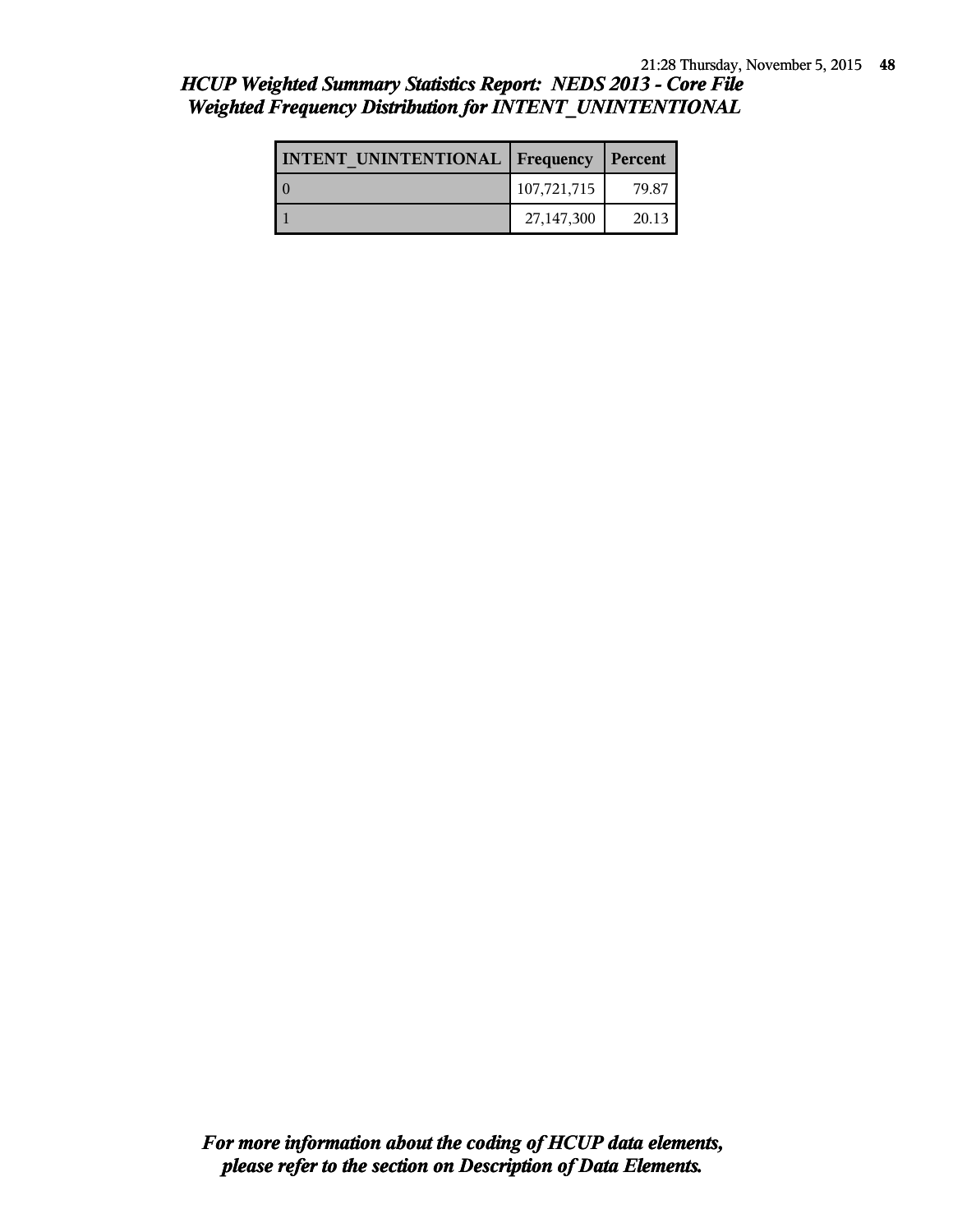| <b>MULTINJURY   Frequency</b> |               | Percent |
|-------------------------------|---------------|---------|
|                               | 127, 101, 886 | 94.24   |
|                               | 7,767,129     | 5.76    |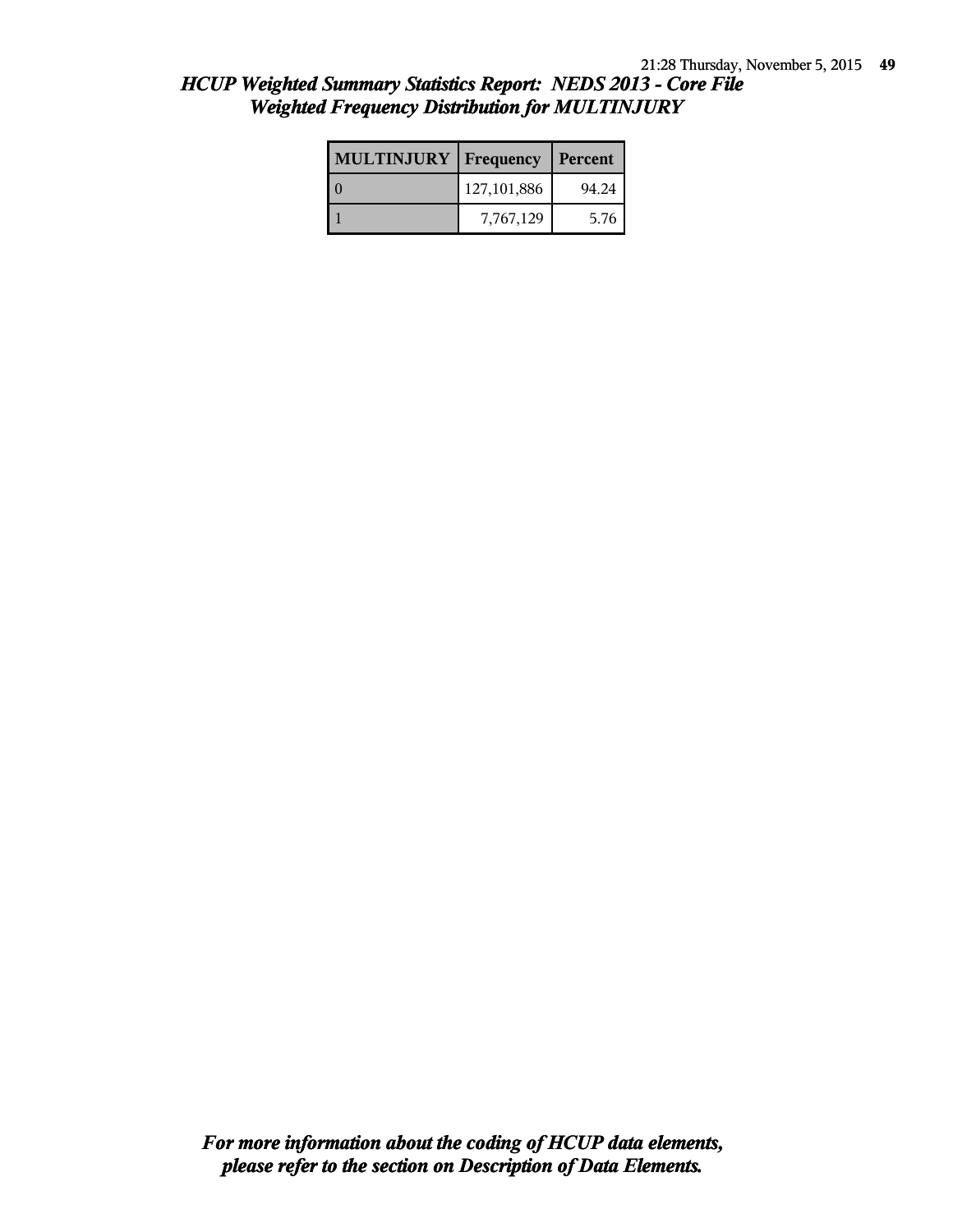| <b>NDX</b>     | Frequency  | Percent |
|----------------|------------|---------|
| $\overline{0}$ | 79,232     | 0.06    |
| 1              | 37,239,445 | 27.61   |
| $\overline{2}$ | 27,866,083 | 20.66   |
| 3              | 17,970,547 | 13.32   |
| $\overline{4}$ | 11,783,440 | 8.74    |
| 5              | 8,094,797  | 6.00    |
| 6              | 5,956,114  | 4.42    |
| 7              | 4,322,274  | 3.20    |
| 8              | 3,395,487  | 2.52    |
| 9              | 2,987,848  | 2.22    |
| 10             | 2,609,591  | 1.93    |
| 11             | 1,770,962  | 1.31    |
| 12             | 1,524,068  | 1.13    |
| 13             | 1,348,118  | 1.00    |
| 14             | 1,207,827  | 0.90    |
| 15             | 6,713,182  | 4.98    |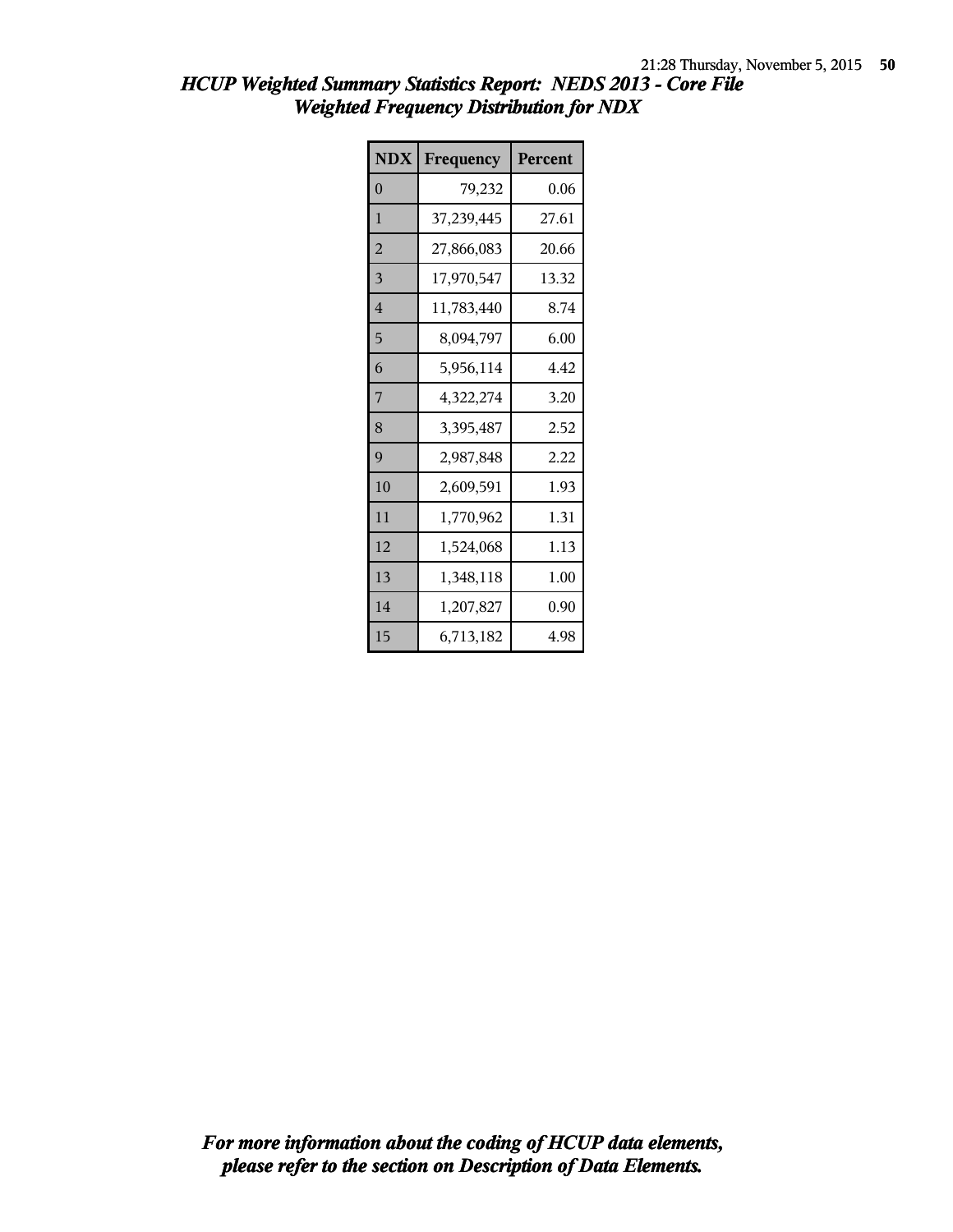| <b>NECODE</b> | Frequency   | Percent |
|---------------|-------------|---------|
|               | 102,150,182 | 75.74   |
|               | 13,441,901  | 9.97    |
| 2             | 12,760,126  | 9.46    |
| $\mathbf{3}$  | 4,259,848   | 3.16    |
|               | 2,256,958   | 1.67    |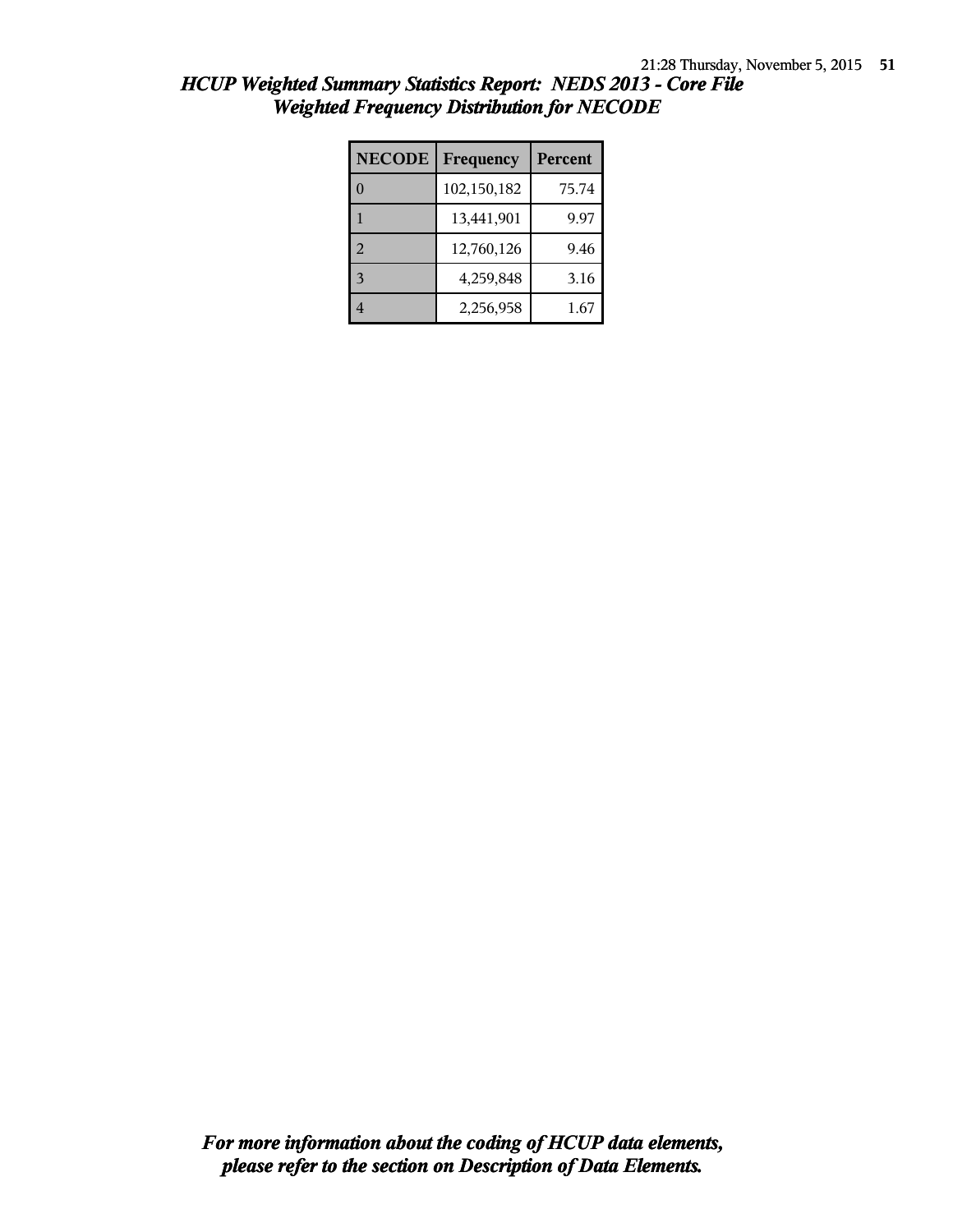| PAY1                 | Frequency  | <b>Percent</b> |
|----------------------|------------|----------------|
| $\therefore$ Missing | 232,967    | 0.17           |
| .A: Invalid          | 2,070      | 0.00           |
| 1: Medicare          | 30,392,185 | 22.53          |
| 2: Medicaid          | 38,115,577 | 28.26          |
| 3: Private insurance | 36,744,425 | 27.24          |
| 4: Self-pay          | 21,693,865 | 16.09          |
| 5: No charge         | 1,270,619  | 0.94           |
| 6: Other             | 6,417,307  | 4.76           |

| HCUP Weighted Summary Statistics Report: NEDS 2013 - Core File |  |
|----------------------------------------------------------------|--|
| <b>Weighted Frequency Distribution for PAY1</b>                |  |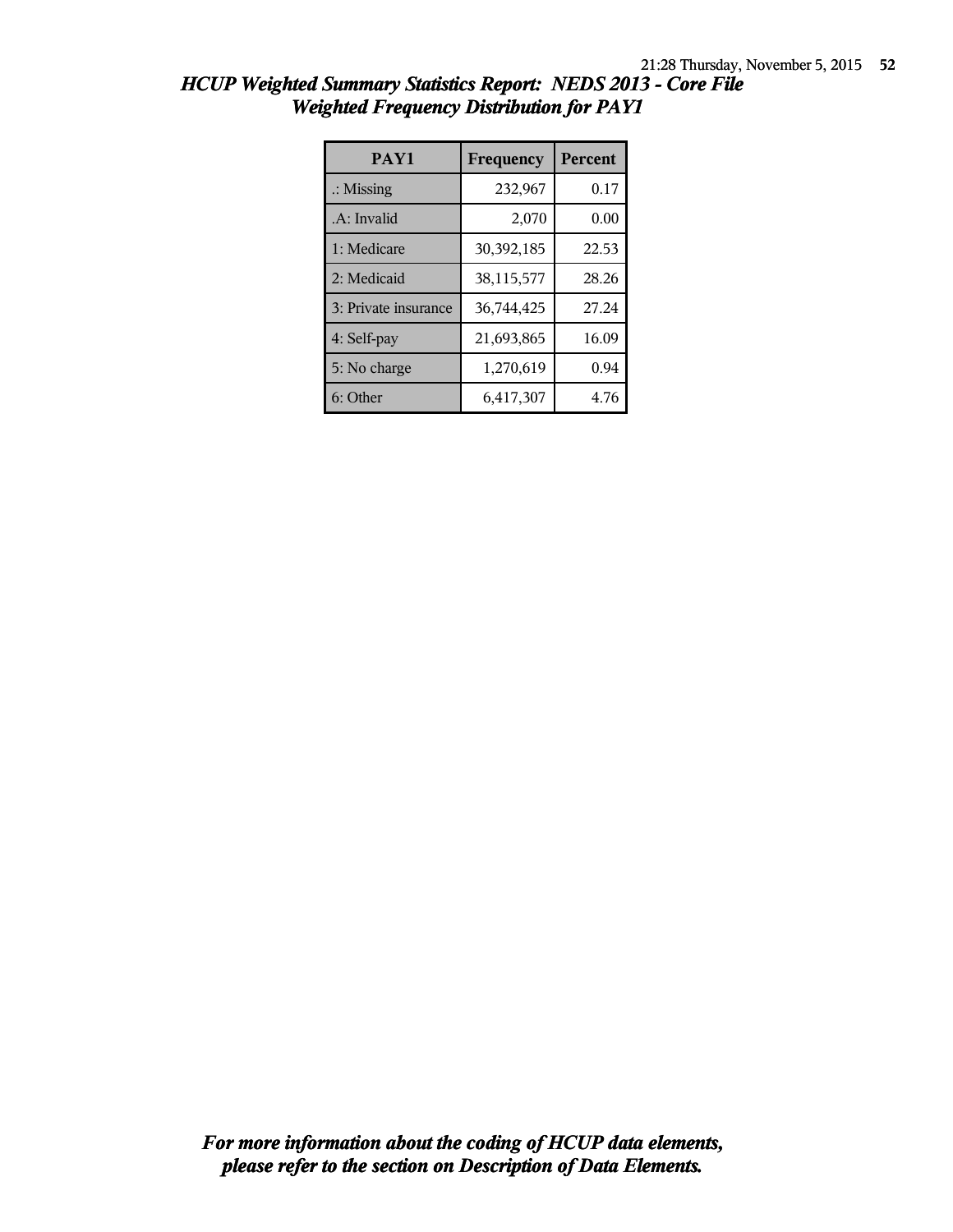| PAY <sub>2</sub>     | Frequency  | <b>Percent</b> |
|----------------------|------------|----------------|
| $\therefore$ Missing | 95,731,656 | 70.98          |
| .A: Invalid          | 1,814,273  | 1.35           |
| 1: Medicare          | 3,937,754  | 2.92           |
| 2: Medicaid          | 8,406,577  | 6.23           |
| 3: Private insurance | 13,415,387 | 9.95           |
| 4: Self-pay          | 8,643,568  | 6.41           |
| 5: No charge         | 144,130    | 0.11           |
| 6: Other             | 2,775,671  | 2.06           |

|                                                 |  |  | HCUP Weighted Summary Statistics Report: NEDS 2013 - Core File |  |  |
|-------------------------------------------------|--|--|----------------------------------------------------------------|--|--|
| <b>Weighted Frequency Distribution for PAY2</b> |  |  |                                                                |  |  |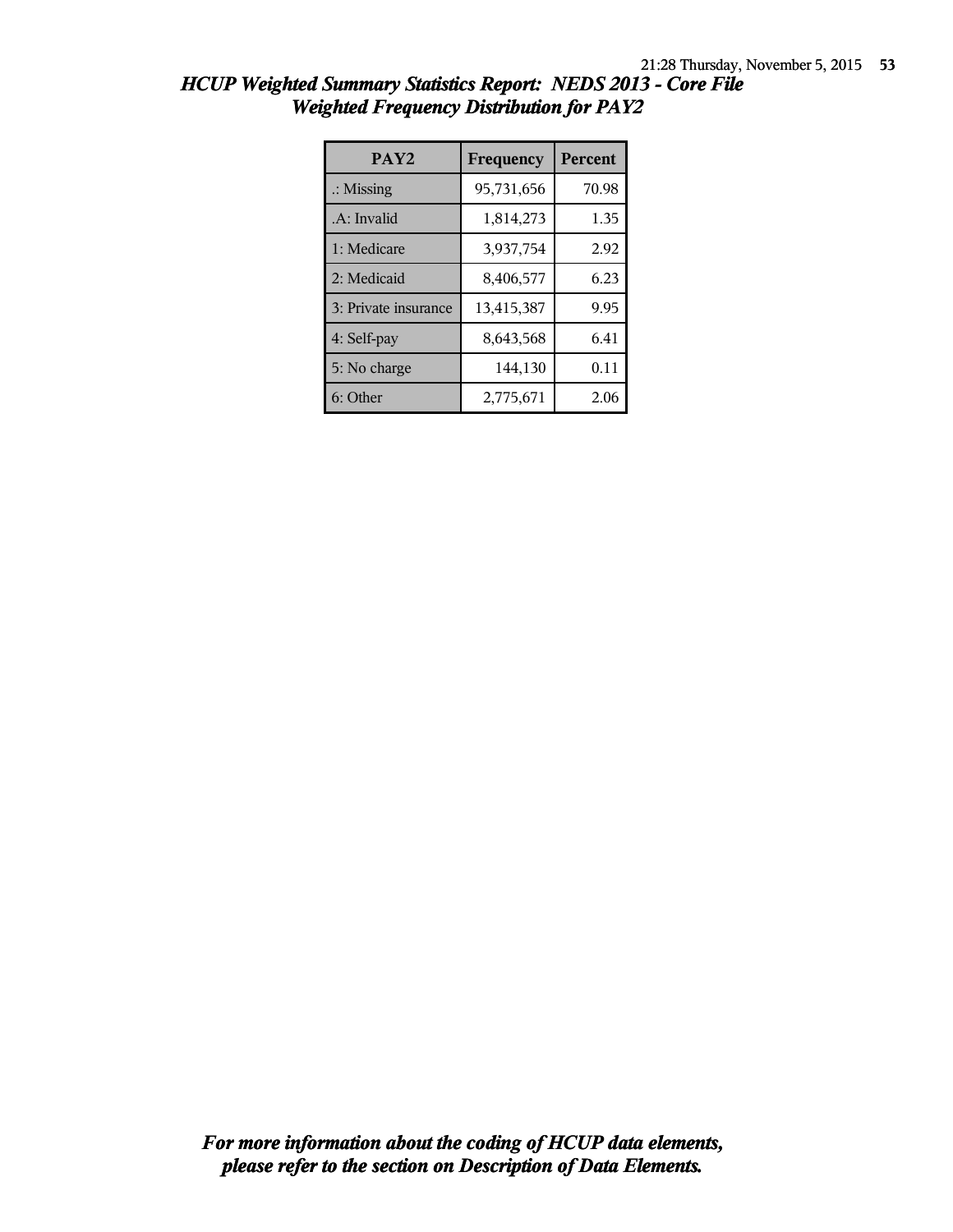| <b>TOTCHG ED</b>     | Frequency  | Percent |
|----------------------|------------|---------|
| $\therefore$ Missing | 19,613,563 | 14.54   |
| .A: Invalid          | 19         | 0.00    |
| .C: Inconsistent     | 618,008    | 0.46    |
| \$100-\$1,000        | 38,865,127 | 28.82   |
| \$1,001-\$5,000      | 61,413,025 | 45.54   |
| \$5,001-\$10,000     | 9,779,456  | 7.25    |
| \$10,001-\$50,000    | 4,516,659  | 3.35    |
| \$50,001-\$75,000    | 46,241     | 0.03    |
| Over \$75,000        | 16,917     | 0.01    |

*HCUP Weighted Summary Statistics Report: NEDS 2013 - Core File Weighted Frequency Distribution for TOTCHG\_ED*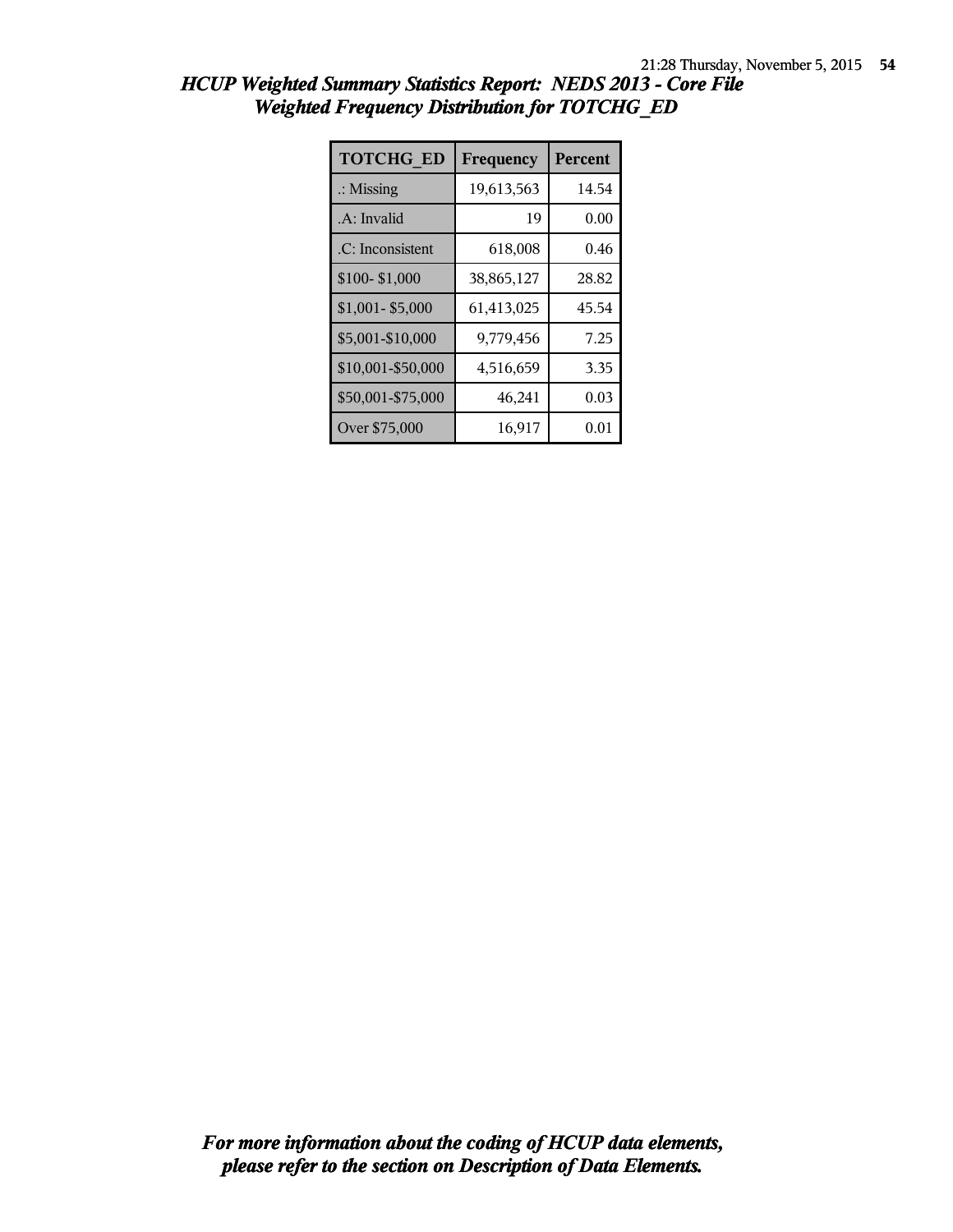|      | <b>YEAR</b> Frequency | Percent |
|------|-----------------------|---------|
| 2013 | 134,869,015           | 100.00  |